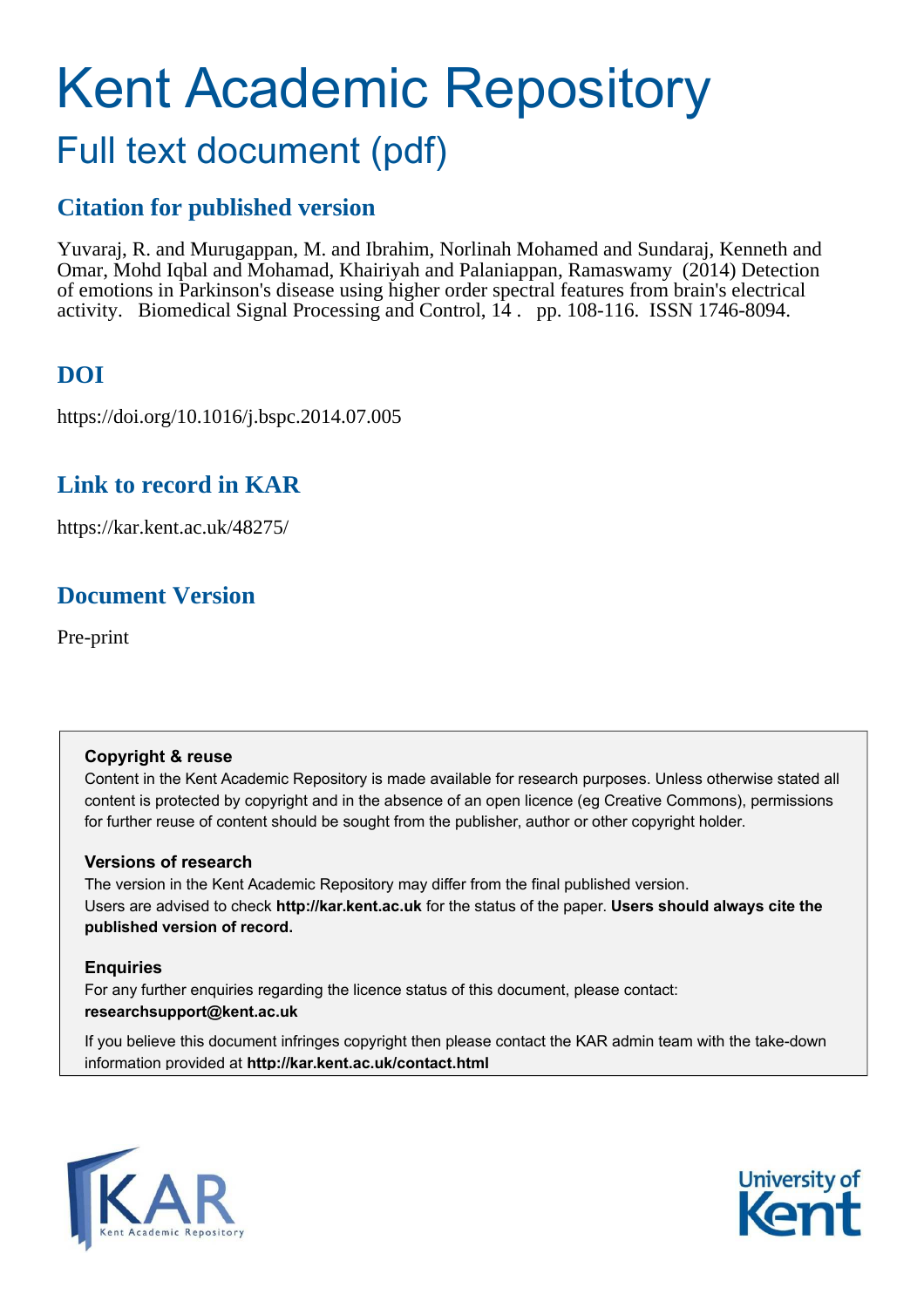Running head: Emotions in PD patients 1

# **Detection of emotions in Parkinson's disease using higher order spectral** features from brain's electrical activity

R. Yuvaraj<sup>a,\*</sup>, M. Murugappan<sup>a</sup>, Norlinah Mohamed Ibrahim<sup>b</sup>, Kenneth Sundaraj<sup>a</sup>, Mohd Iqbal Omar<sup>a</sup>, Khairiyah Mohamad<sup>b</sup>, R. Palaniappan<sup>c</sup>

<sup>a</sup>School of Mechatronic Engineering, University Malaysia Perlis (UniMAP), Arau, Malaysia <sup>b</sup>Neurology Unit, Department of Medicine, UKM Medical Center, Kuala Lumpur, Malaysia <sup>c</sup>Faculty of Science and Engineering, University of Wolverhampton, Telford, UK

> 16 \*Correspondence author at: School of Mechatronic Engineering, University Malaysia Perlis (UniMAP), 17 Campus UluPauh, Arau, 02600, Perlis, Malaysia. E-mail: yuva2257@gmail.com; Tel: +6-014-6011990; Fax: 04-988-5167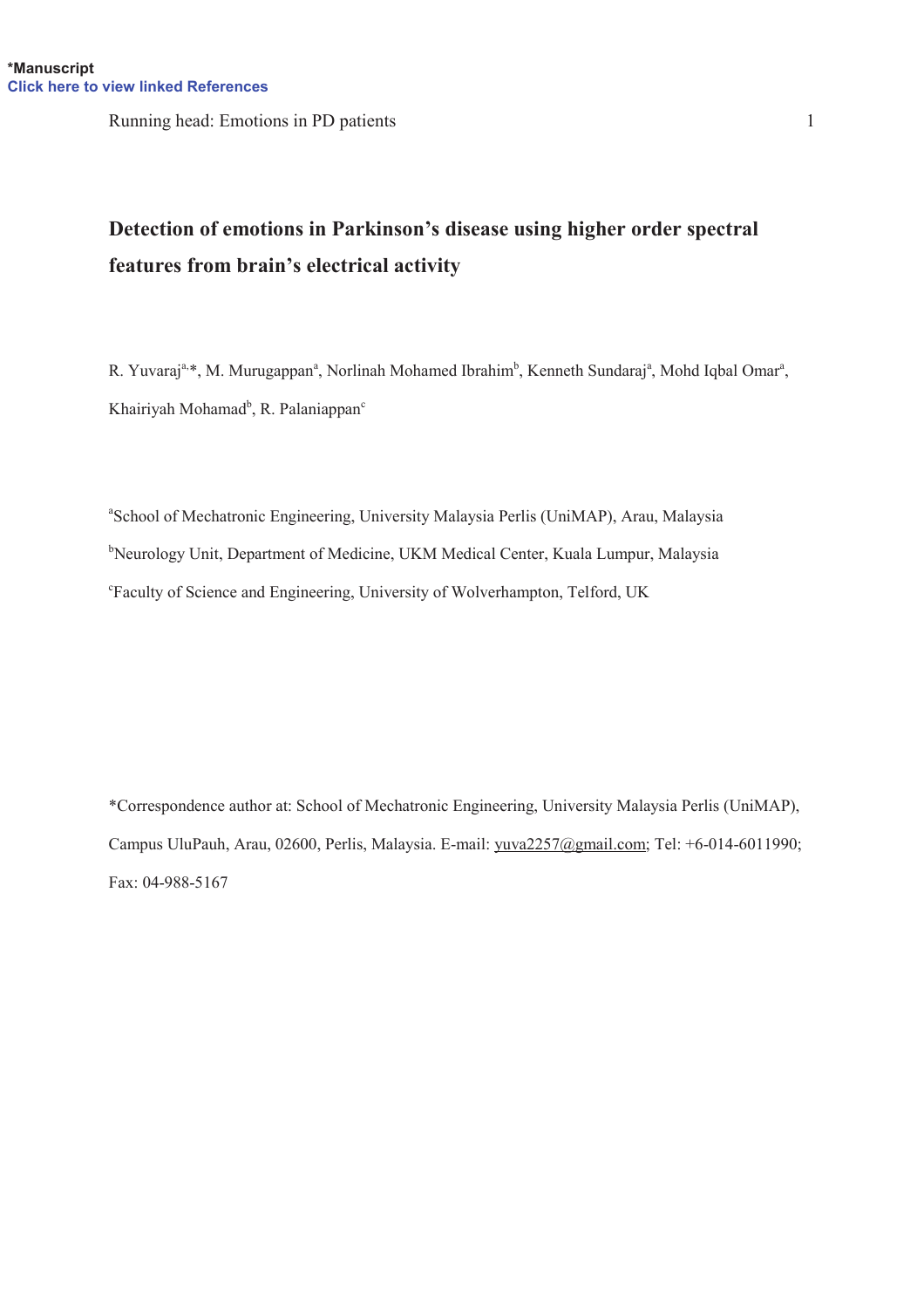## 1 **Abstract**

*Objective:* Non-motor symptoms in Parkinson's disease (PD) involving cognition and emotion have been progressively receiving more attention in recent times. Electroencephalogram (EEG) signals, being an activity of central nervous system, can reflect the underlying true emotional 5 state of a person. This paper presents a computational framework for classifying PD patients compared to healthy controls (HC) using emotional information from the brain's electrical 7 activity. *Approach:* Emotional EEG data were obtained from 20 PD patients and 20 healthy age-, gender- and education level-matched controls by inducing the six basic emotions of happiness, sadness, fear, anger, surprise and disgust using multimodal (audio and visual) stimuli. In addition, participants were asked to report their subjective affect. Because of the nonlinear and dynamic nature of EEG signals, we utilized higher order spectral features (specifically, bispectrum) for analysis. Two different classifiers namely K-Nearest Neighbor (KNN) and 13 Support Vector Machine (SVM) were used to investigate the performance of the HOS based features to classify each of the six emotional states of PD patients compared to HC. Ten-fold 15 cross-validation method was used for testing the reliability of the classifier results.

*Main Results:* From the experimental results with our EEG data set, we found that (a) classification performance of bispectrum features across ALL frequency bands is better than individual frequency bands in both the groups using SVM classifier; (b) higher frequency band plays a more important role in emotion activities than lower frequency band; and (c) PD patients showed emotional impairments compared to HC, as demonstrated by a lower classification performance, particularly for negative emotions (sadness, fear, anger and disgust). *Significance:* These results demonstrate the effectiveness of applying EEG features with machine learning techniques to classify the each emotional state difference of PD patients compared to HC, and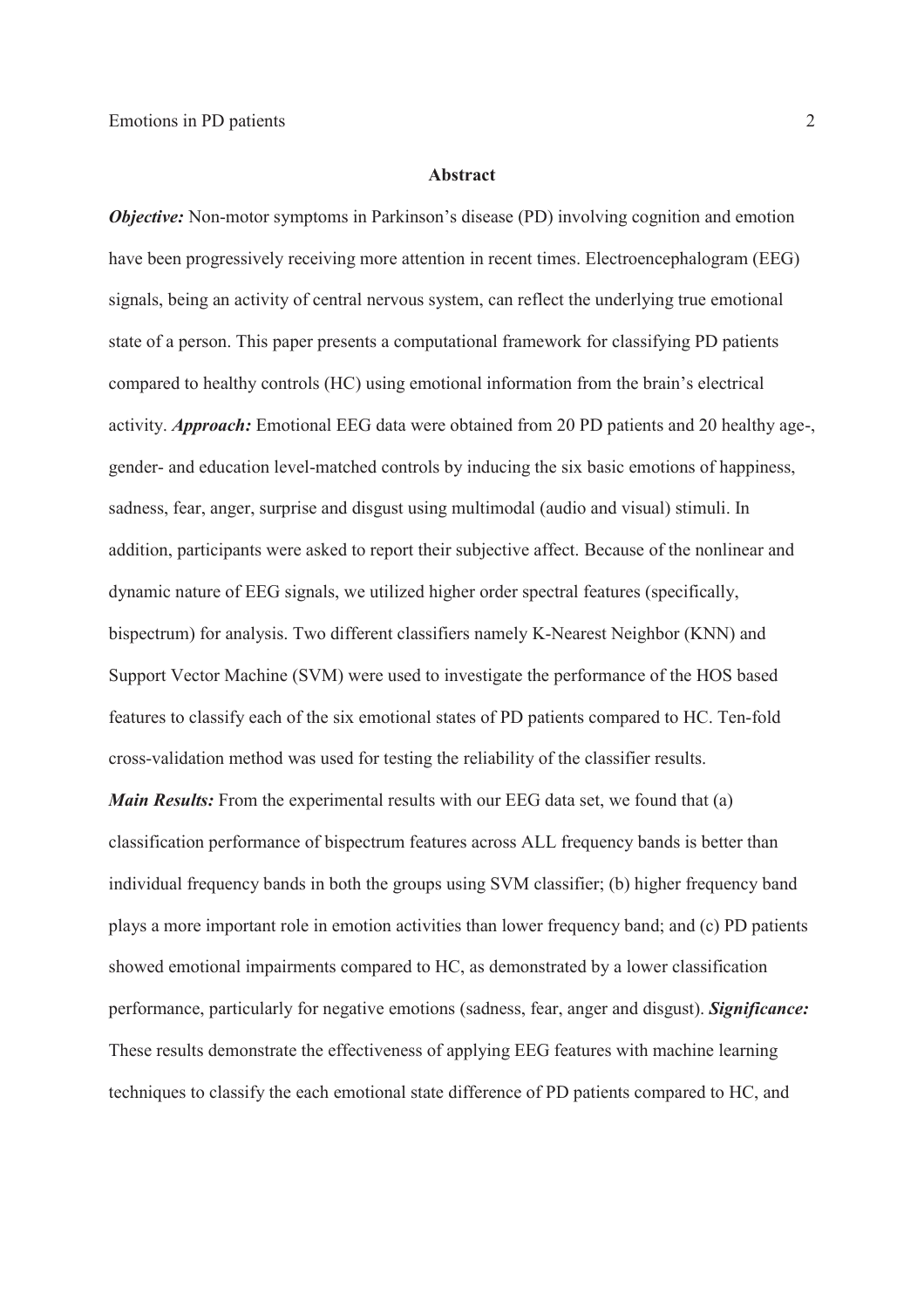# Emotions in PD patients 3

1 offer a promising approach for detection of emotional impairments associated with other neurological disorders.

Keywords: electroencephalogram; emotion recognition; Parkinson's disease; bispectrum; support vector machine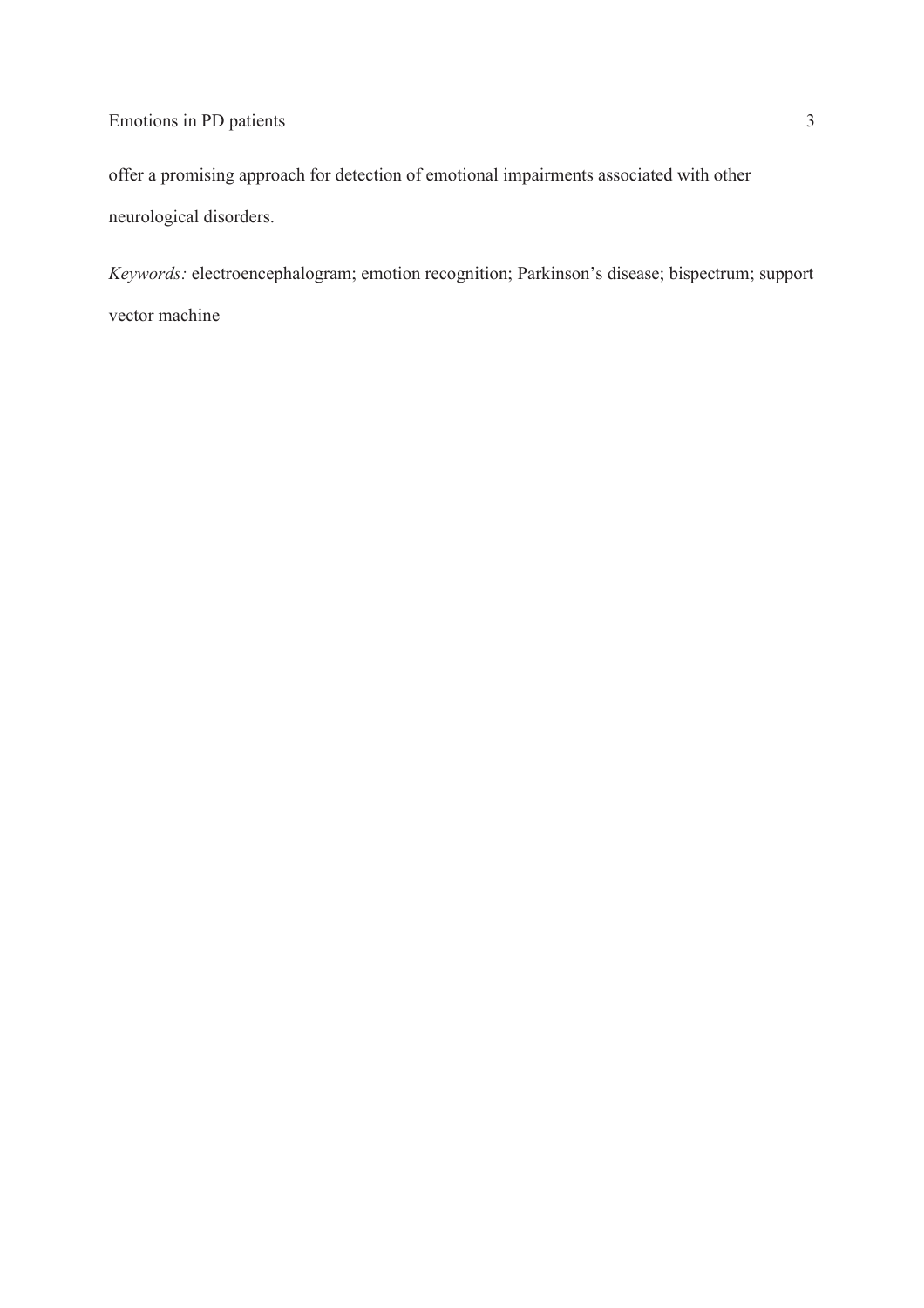#### 1 *1. Background*

2 Social communication and the ability to respond to emotional signals are essential for meaningful interpersonal interactions. While Parkinson's disease (PD) has traditionally been defined as a motor system disorder (in the form of tremors, rigidity, and bradykinesia) [1], there 5 is growing evidence of cognitive and social deficits for people associated with this disease [2, 3]. 6 Non-motor symptoms, including disruptions in processing of emotional information [4, 5] have been found in over 50% of newly diagnosed PD patients [6] and can appear in any stage of disease progression [7]. Interestingly, social cognitive dysfunction has been found before the appearance of motor disturbances in PD [8].

10 Individuals with PD show impairments in the ability to recognize emotions from facial expressions  $[9, 10]$ , emotional prosody  $[11, 12]$  and show reduced startle reactivity to highly arousing unpleasant pictures [13, 14]. There is sparse event related potential (ERP) evidence that 13 early processing of emotional prosody (mismatch negativity, [15]) and faces (show reduced arousal ratings of highly arousing affective pictures, [16] and early posterior negativity [17]) may 15 be affected in PD. Still there is some controversy about which specific emotions are recognized abnormally in PD. Some researchers report specific impairments in the recognition of fear and sadness [18], whereas others have reported deficits in recognizing anger or disgust [9, 10], while 18 still others failed to report emotion recognition deficits [17, 19, 20]. Altogether, experimental evidence so far supports the view of impairments in emotion processing in PD. Much of the 20 research in this area dealt with behavioral responses (self-ratings) i.e., participants were asked to match, to identify, to judge, or to rate the emotional stimuli and physiological measures of 22 emotional experience (e.g., startle eye blink and ERPs). In addition, all the studies mentioned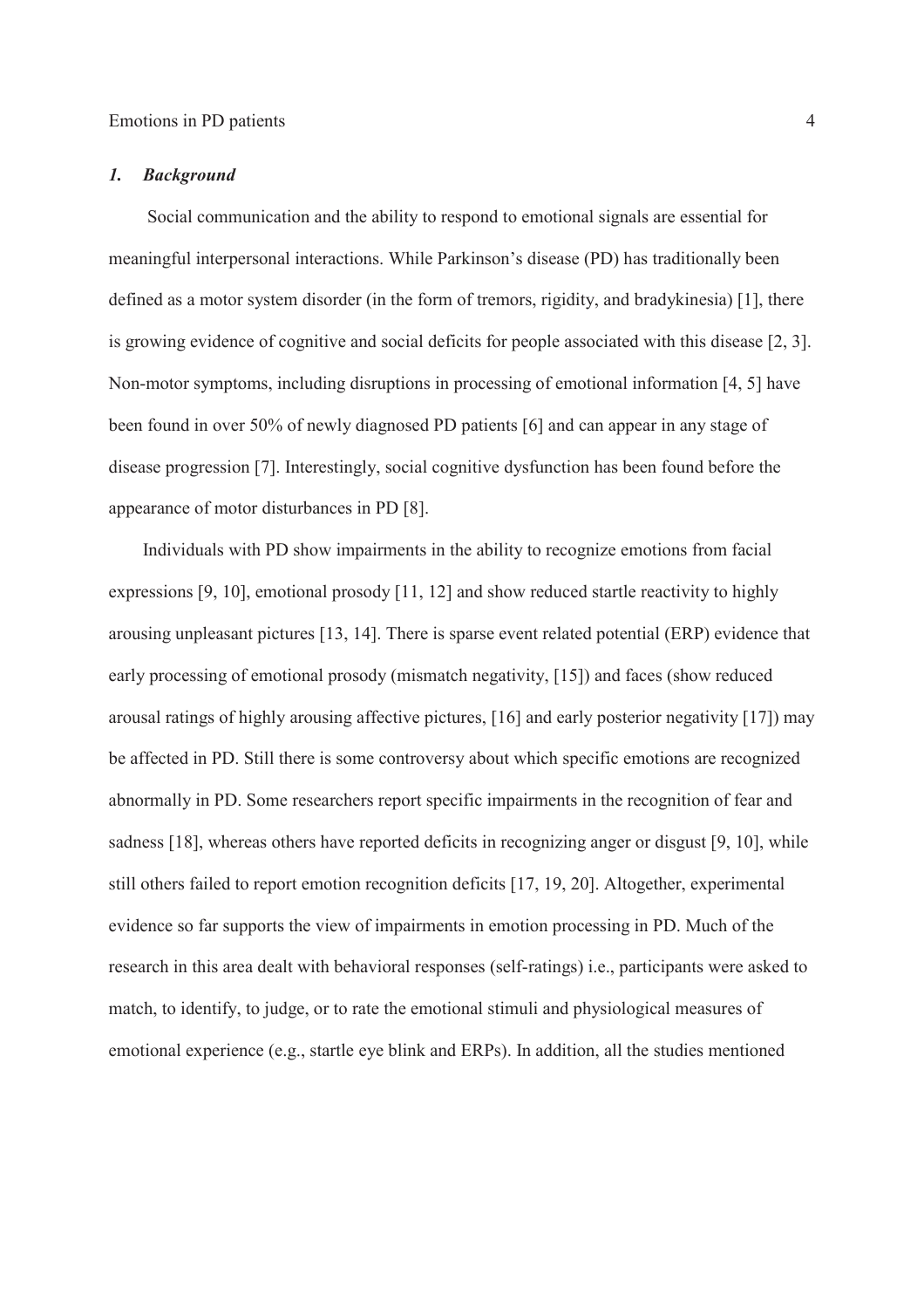#### Emotions in PD patients 5

1 above used traditional tools (i.e., statistical analysis) for the investigation of emotion-related 2 information processing in PD patients.

In recent years, numerous studies on engineering approaches to automatic emotion recognition using machine learning techniques have been published, although research in this 5 field is relatively new compared to the long history of emotion research in psychology and 6 psychophysiology. In particular, many efforts have been deployed to recognize emotions using facial expressions [21], speech signals [22] and gestures [23] in healthy controls (HC). Though these modalities have been researched widely and have produced better results, they are all susceptible to social masking. Emotions that are not expressed, emotions expressed differently 10 (an angry person may smile) or minor emotional changes that are invisible to the natural eye, 11 cannot be tracked by using these modalities [24]. These limitations lead the way to recognizing 12 emotions through physiological signals (or biosignals) [25]. As physiological signals reflects the inherent activity of the autonomous nervous system (ANS) or the central nervous system (CNS), social masking does not have any influence in recognizing true emotions felt by the person. This 15 approach also provides an opportunity to track minute emotional changes which cannot be perceived visually or by hearing.

17 Biosignals such as electrocardiogram, galvanic skin response, electromyogram, skin 18 temperature, blood volume pressure, heart rate variability, and body temperature, and respiration rate have been used to evaluate the emotional state of a person. In addition to these biosignals, signals captured from the CNS, such as electroencephalogram (EEG), Magnetoencephalogram (MEG), Positron Emission Tomography (PET), and functional Magnetic Resonance Imaging 22 (fMRI) have been proved to provide informative characteristics in response to emotional states. 23 Towards such a more reliable emotion recognition procedure, EEG [26] appears to be less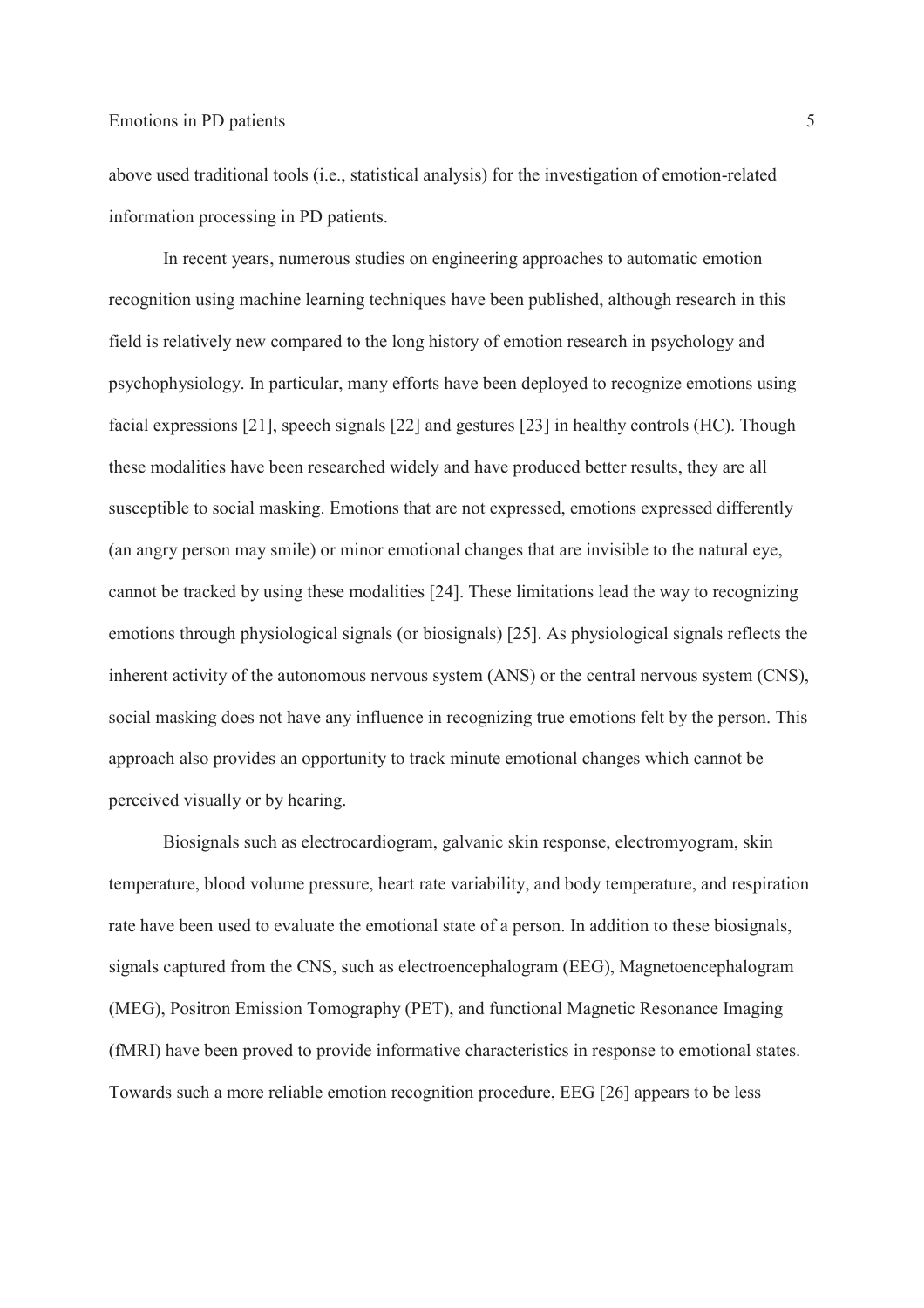Emotions in PD patients 6

invasive and the one with best time resolution than the other three (MEG, PET, and fMRI). In 2 general, EEG signals have been widely used in order to study brain activity relating to affective 3 responses. Evidence of such activity is reported in the majority of EEG frequency bands such as *theta*  $(4 - 8$  Hz), *alpha*  $(8 - 13$  Hz), *beta*  $(13 - 30$  Hz) and *gamma*  $(30 - 49$  Hz). For example, 5 frontal midline (Fm) *theta* power modulation is suggested to reflect affective processing during 6 emotional music [27]. The *alpha*-power asymmetry on the prefrontal cortex has been proposed as an index for the discrimination between positively and negatively valenced emotions [28]. 8 *Beta* activity has been associated with emotional arousal modulation [29]. Finally, *gamma* band has been mainly suggested as related to arousal effects [30].

10 Nonlinear analysis has been applied to many areas such as medicine and biology over the past decade. In particular, the nonlinear analysis method is effectively applied to EEG signals to study the dynamics of the complex underlying behavior [31] and it is well known that the EEG signals exhibit significant non-linear behavior [32]. Non-linear analysis based on chaos theory helps in identifying the apparently irregular behaviors that were present in the system [33]. 15 Several nonlinear features such as correlation dimension (CD), approximate entropy (AP), largest lyapunov exponent (LLE), higher order spectra (HOS) and Hurst exponent (H) have been 17 used widely [34, 35] to characterize the EEG signal. In general, any analysis technique that can 18 detect and quantify some aspect of non-linear mechanisms, may better reflect the dynamics and 19 the characteristics of the EEG signal, and provide more realistic information about the 20 physiological and pathological state of the CNS, the phenomenon of non-linearity and deviations 21 of the signal from [36]. HOS are known to be useful to detect non-linearity and deviations from Gaussian behavior.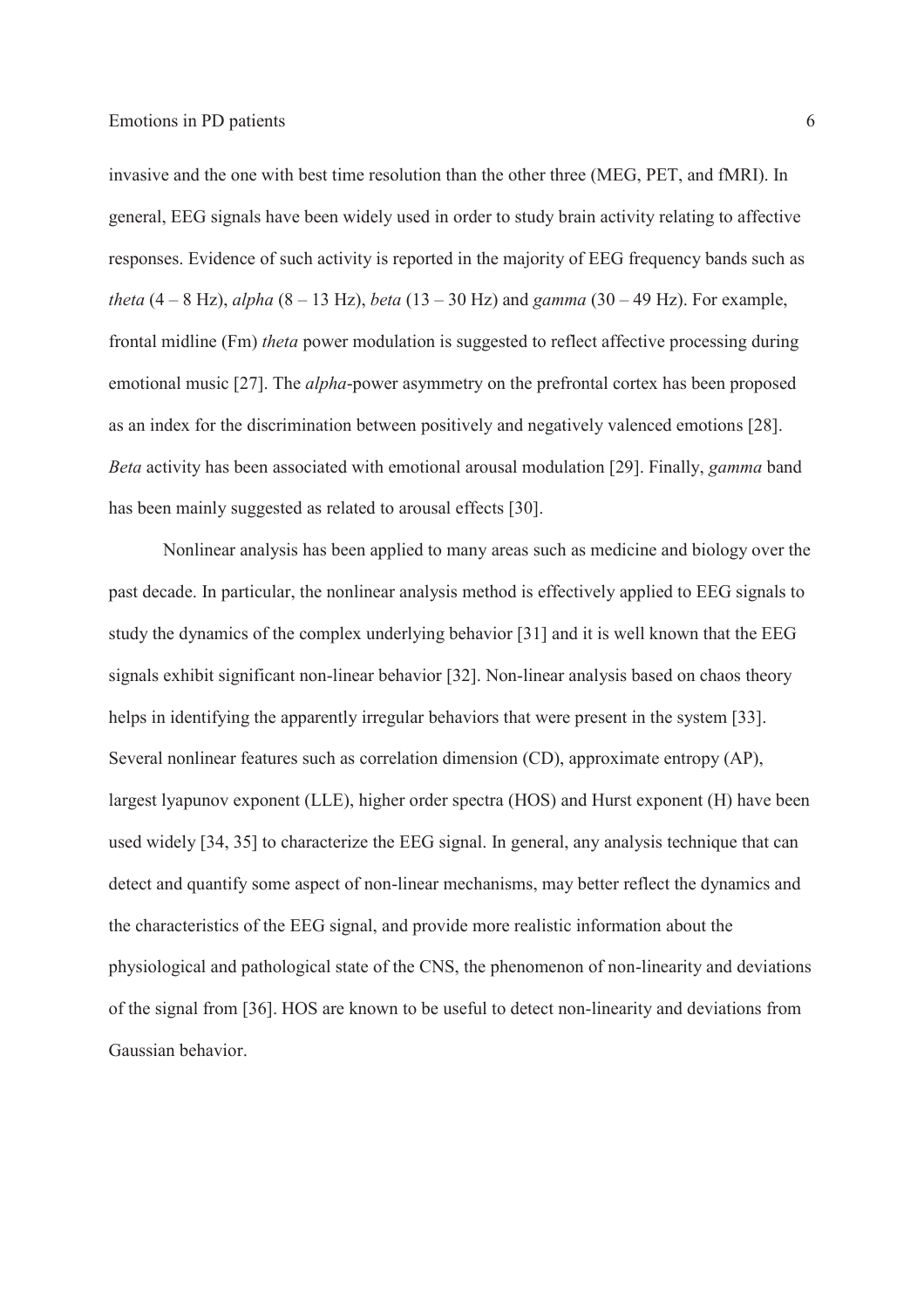1 Motivated by these, we set out to explore the relation between emotional states and EEG 2 frequency bands in PD patients compared to HC using a set of HOS based parameters as features 3 (specifically, bispectrum). Two different classifiers namely K-Nearest Neighbor (KNN) and Support Vector Machine (SVM) were used to investigate the performance of the HOS based 5 features to classify each of the six emotional states (happiness, sadness, fear, anger, surprise and disgust) of PD patients compared to HC. The remainder of the paper is organised as follows: "Materials used" briefly presents the participants' characteristics, emotion elicitation protocol, and EEG recordings. "Methodology" presents the signal preprocessing, features extracted from 9 the bispectrum and the classifiers used. The results and discussion are presented in "Experimental results and Discussion". Finally, the paper is concluded in the last section.

#### 12 **2. Materials used**

#### 13 *2.1 Participants*

Twenty PD patients (all right-handed) and 20 HC (all right-handed) matched for age, gender, and education level participated in the study. Parkinson's disease patients were recruited 16 from the clinic Neurology outpatient service of the Hospital University Kebangsaan Malaysia 17 (HUKM) medical center, Kuala Lumpur, Malaysia. All patients had been diagnosed with idiopathic PD by a neurologist and were optimally medicated during the testing session (ON state) with d2-agonist (n = 18); carbidopa/L-dopa (n = 13), monoamine oxidase B (MAO-B) inhibitor (n = 7), catechol-O-methyltransferase (COMT) inhibitor (n = 5), amantadine (n = 5), or anticholinergics ( $n = 3$ ). The average duration of PD (post-diagnosis) in the group was 5.75 years [standard deviation (SD) = 3.52, range =  $1-12$  years]. The severity of motor signs in the patient group could be characterised as mild to moderate; all patients fit Hoehn and Yahr stages (H  $\&$  Y)  $[37] I - III$  (Stage I = unilateral disease with mild symptoms, Stage II = bilateral involvement,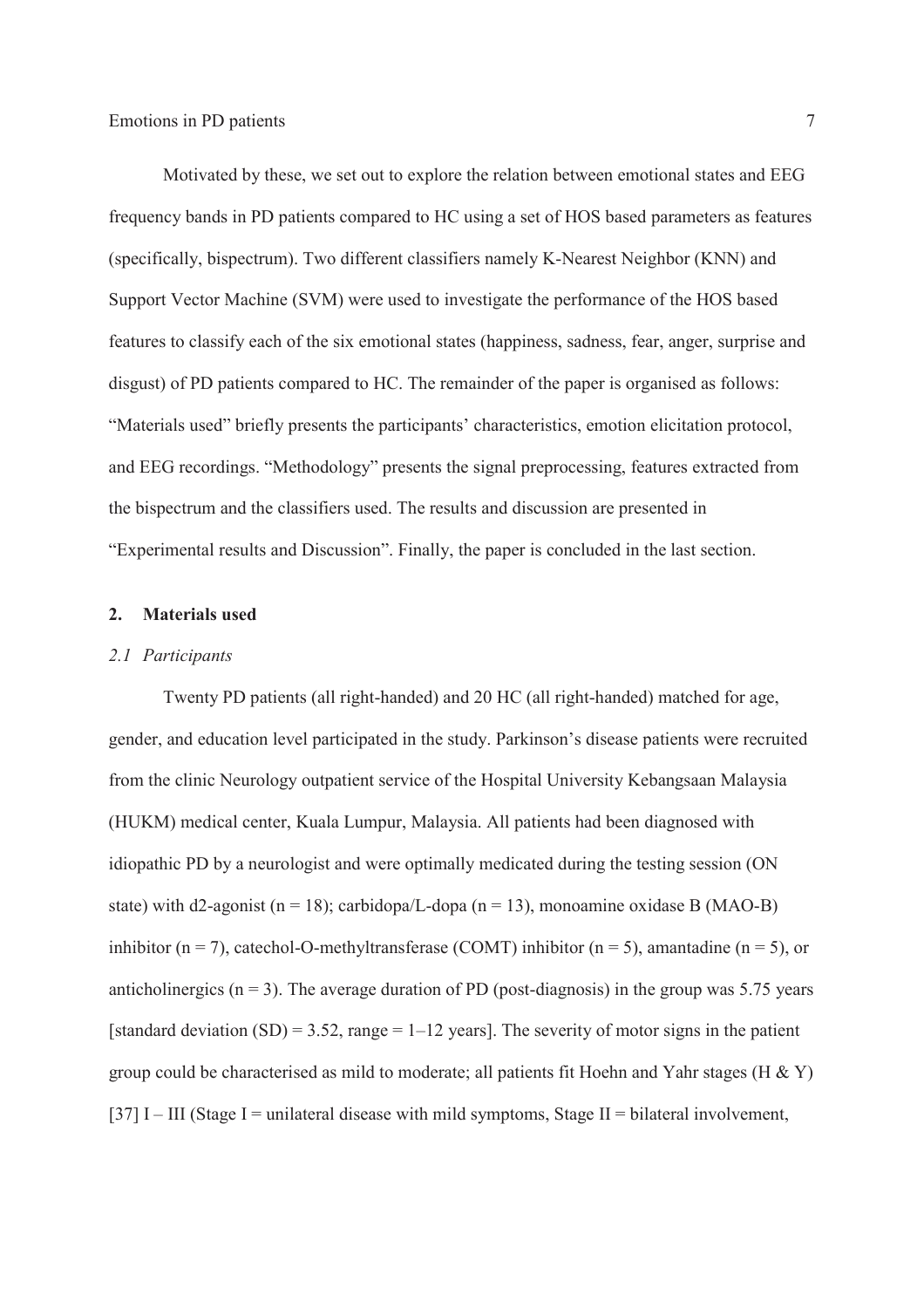Stage III = bilateral symptoms with postural and gait disturbances) with a mean Unified Parkinson's Disease Rating Scale (UPDRS) [38] motor score of  $17.05$  (SD = 3.15). None of the 3 patients had coexisting neurological (e.g., epilepsy) or psychiatric disturbances (e.g., major 4 depression or anxiety, psychotic symptoms, etc.) that might independently influence their cognitive functioning.

The HC participants were recruited through the hospital community and/or from relatives 7 of PD patients. Exclusion criteria for controls included any psychiatric or neurological disorder. 8 To exclude dementia or depression, both of the groups scoring 24 or lower on the Mini-Mental State Examination (MMSE) [39] or 18 or higher on the Beck Depression Inventory (BDI) [40] were excluded. Handedness was determined by self-report and confirmed by Edinburgh Handedness Inventory (EHS) [41]. This test consisted of 10 questions asking for the preferred hand for a series of activities (e.g., writing, throwing, using scissors, etc.). All participants 13 reported normal or corrected-to-normal vision. Intact hearing was formally established in all 14 participants by administering a pure tone audiometric screening of both ears to ensure acceptable normal hearing threshold (minimum 30 dB HL at 0.5, 1, 2, and 4 kHz, for the better ear). All participants/caretakers gave informed consent before completing the study, which was ethically approved by the Faculty of Medicine, Institutional Review Board of the HUKM. All participants were paid 50 Malaysian Ringgits for their participation.

Patients and controls were comparable in demographic variables such as age (PD: mean age:  $59.05 \pm 5.64$ ; HC: mean age:  $58.10 \pm 2.95$ ; t (38) = 0.667, *p* = 0.509), gender distribution (PD: 10 men, HC: 09 men;  $x^2(1, N = 40) = 0.100$ ,  $p = 0.752$ ), and education level (PD: 10.45  $\pm$ 4.86 years; HC:  $11.05 \pm 3.34$  years; t (38) = -0.455, *p* = 0.652). Table 1 lists the demographic 23 and clinical characteristics of the analyzed PD patients and HC participants. As can be seen from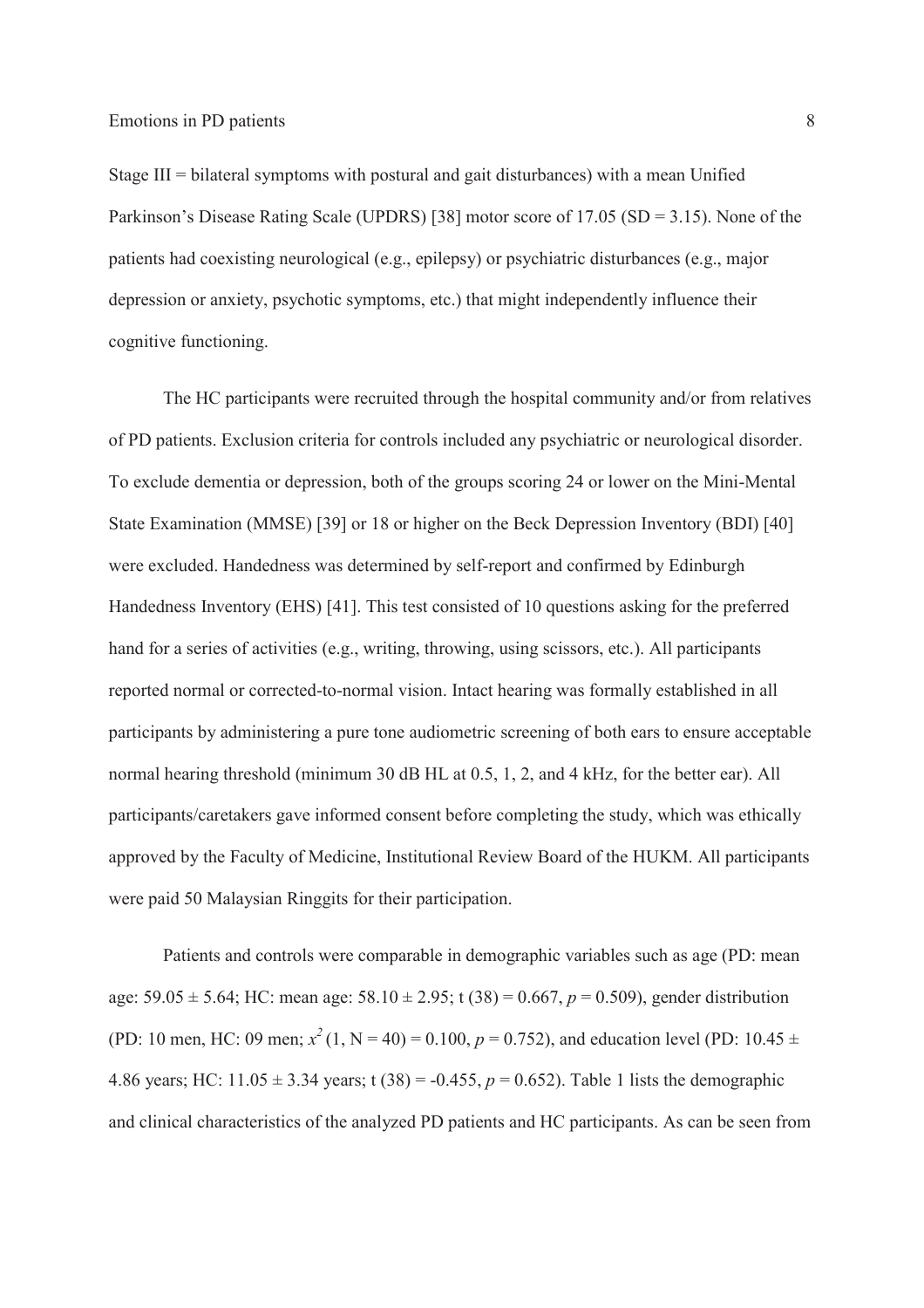the table, the groups did not significantly differ in mean MMSE scores, mean BDI scores as well as mean EHI scores.

#### *2.2 Stimulus material*

Gathering good and meaningful data are essential in any signal processing application. In works related to emotion recognition using physiological signal, acquiring emotional data that corresponds to specific emotional state is challenging, because of the subjective nature of the emotions and cognitive dependence of physiological signals which requires the emotional states have to be elicited internally in the participant. Until now, most studies on emotion recognition in PD have used only facial stimuli, prosodic stimuli, or music stimuli [4, 5, 42]. In addition, a number of emotion induction techniques using pictures, sounds, music, or multimodal approaches (combination of audio and visual) have been used to elicit target emotions in healthy controls [26, 43-46]. Among all of these stimuli modalities researchers have identified that multimodal stimuli induce emotions in the participants more naturally and more effectively compared to other modalities [25, 45-47]. In this work, we utilised a multimodal approach to evoke six basic emotions (happiness, sadness, fear, surprise, and disgust) that are universally accepted.

The emotional stimuli we used were taken from different sources, such as the International Affective Picture System (IAPS) database [48], International Affective Digitized Sounds (IADS) [49] database and video clips (e.g., funny animals, wonder activities by humans, etc.) collected from various resources on the internet (e.g., YouTube, Facebook, and others) [24]. The elicitation of emotions such as sad, fear, and disgust was attained by using affective pictures from IAPS and sounds from IADS databases. Various psychological and psychophysiological experiments have revealed that these stimuli sets have great potential in the investigation of sad,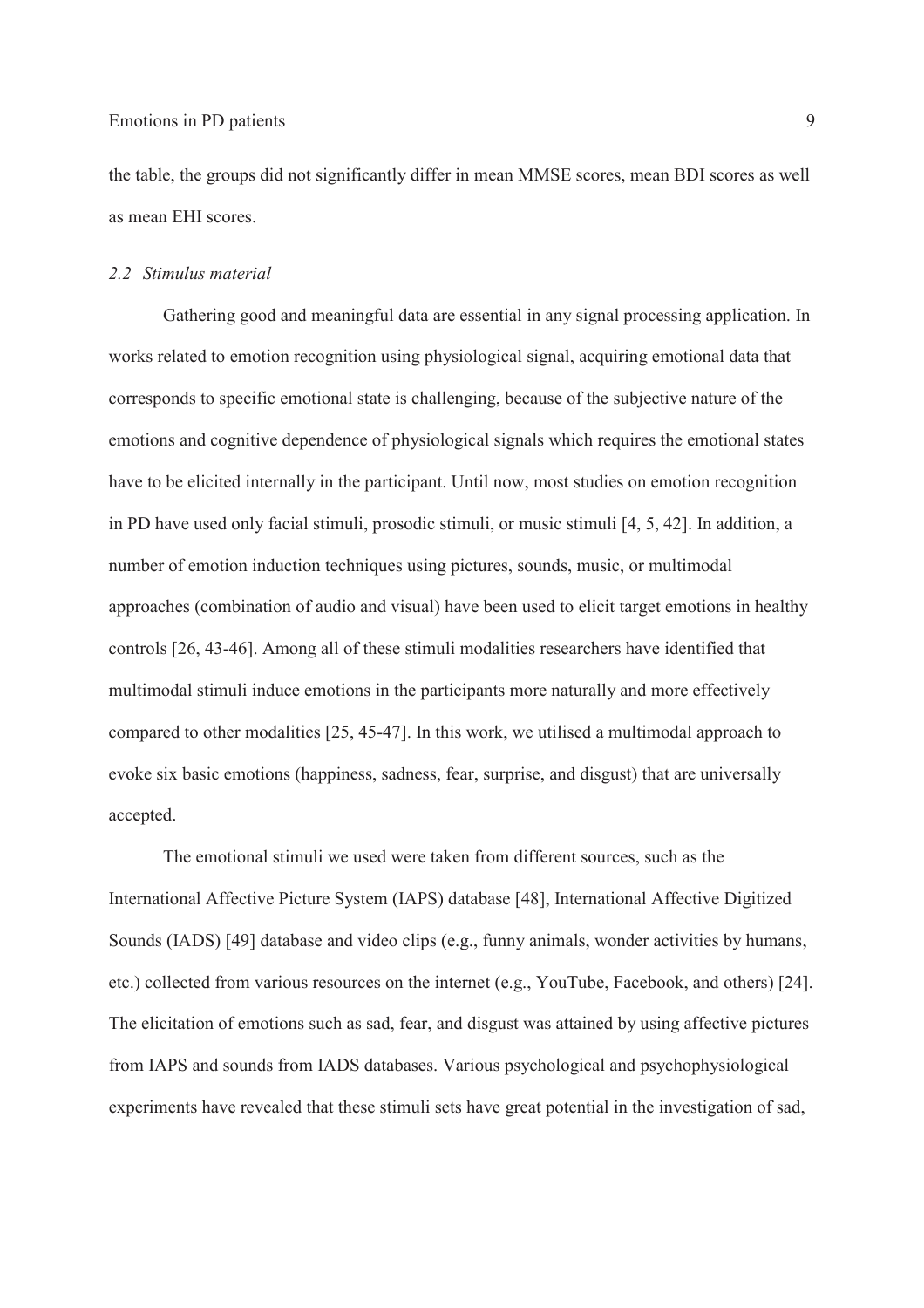fear, and disgust emotion [43, 50]. In addition, Mikels et al. [51] and Redondo et al. [52] 2 provided a more complete characterisation of the categorical structure of the IAPS and IADS 3 stimuli set, with the objective of identifying images and sounds that elicit one discrete emotion more than other emotions. The IAPS pictures<sup>1</sup> [*disgust:* valence- mean  $\pm$  SD = 2.43  $\pm$  1.51, arousal mean  $\pm$  SD = 5.90  $\pm$  2.25; *fear*: valence mean  $\pm$  SD = 3.80  $\pm$  1.89, arousal mean  $\pm$  SD = 5.85  $\pm$  2.12; *sadness*: valence- mean  $\pm$  SD = 2.74  $\pm$  1.57, arousal mean  $\pm$  SD = 5.00  $\pm$  2.08] and IADS sound<sup>2</sup> [*disgust:* valence mean  $\pm$  SD = 4.00  $\pm$  1.72, arousal mean  $\pm$  SD = 5.82  $\pm$  1.93; *fear*: valence mean  $\pm$  SD = 4.00  $\pm$  1.72, arousal mean  $\pm$  SD = 5.82  $\pm$  1.93; *sadness:* valence mean  $\pm$  $SD = 3.28 \pm 1.65$ , arousal mean  $\pm SD = 6.61 \pm 1.89$ ] were selected and combined together according to their arousal and valence values provided in the databases. For example, a 11 negative/high aroused sound was matched with a negative/high aroused image. On the other hand, the emotions happiness, surprise, and anger were elicited using video clips. A pilot study was conducted to identify the video clip that was better able to elicit the target emotion in the participants. Ninety video clips corresponding to happiness, surprise, and anger were displayed 15 to thirty volunteers with a mean age of 26.4 years (ranging from 24 to 45 years). All of the participants were psychology teachers or students at the UKM medical center, Kuala Lumpur. Of these, 30 clips with the highest ratings were chosen for data collection. Table 2 shows the summary of emotion induction stimulus material [see supplementary file 1].

<sup>1</sup>The following pictures in the database were used for emotion induction: **Disgust**: 1945, 2352.2, 3000, 3010, 3015, 3030, 3051, 3060, 3061, 3071, 3080, 3110, 3120, 3130, 3140, 3150,3160, 3250, 3400, 7360, 7361, 7380, 8230, 9040, 9042, 9181, 9290, 9300, 9320, 9330, 9373, 9390, 9405, 9490, 9570, 9830; **Fear**: 1019, 1022, 1030, 1040, 1050, 1051, 1052, 1070, 1080, 1090, 1110, 1111, 1113, 1120, 1200, 1201, 1220, 1230, 1240, 1280, 1274, 1300, 1301, 1302, 1321,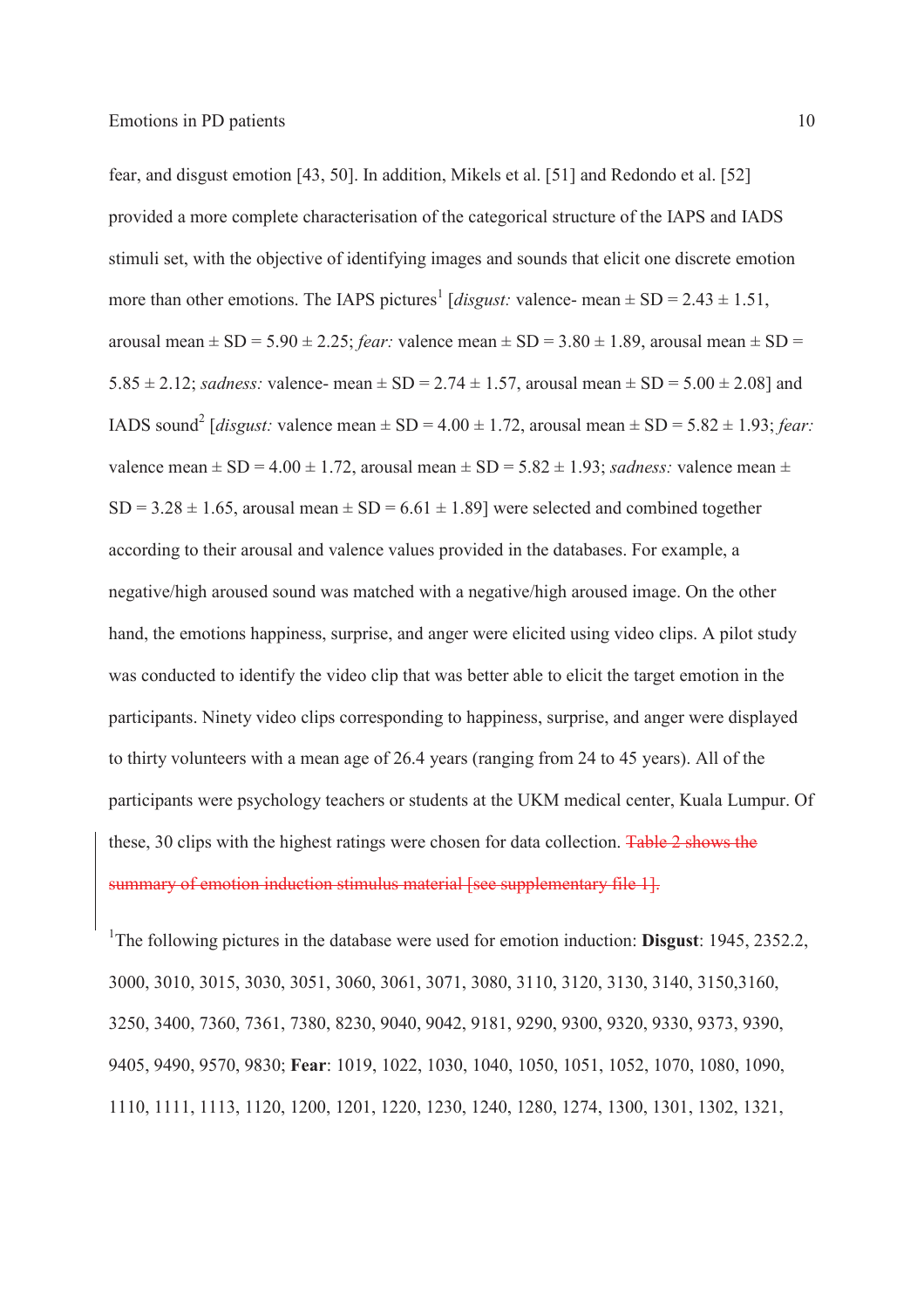1390, 1930, 1931, 3280, 5970, 5971, 5972, 6370, 9584, 9594, 9592; **Sadness**: 2205, 2271, 2276, 2490, 2520, 2590, 2700, 2800, 2900, 3220, 3230, 3300, 3301, 3350, 6570, 6838, 8010, 9000, 9041, 9050, 9120, 9190, 9210, 9220, 9331, 9410, 9415, 9470, 9520, 9530, 9561,9611, 9910, 9911, 9920, 9921.

<sup>2</sup>The following sounds in the database were used for emotion induction: **Disgust:** 134, 115, 251, 262, 284, 698, 702, 711, 712, 713, 714, 720, 728, 729, 730, 732, 812, 813; **Fear:** 106, 133, 170, 171, 275, 276, 277, 279, 291, 312, 378, 380, 424, 425, 500, 626, 627, 699, 817; **Sadness**: 115, 150, 260, 261, 278, 280, 285, 286,290, 293, 295, 310, 311, 368, 403, 420, 422, 501, 600, 625.

#### 9 *2.3 Emotion elicitation protocol*

An illustrated representation of the emotion elicitation protocol is shown in Figure 1(a). As shown in the figure, the protocol had two sessions of three trials each. There was a break of  $10-15$  minutes between the sessions. The participants were allowed to relax during the break since the continuous assessment would have been too exhausting. The multimodal stimuli 14 relating to all the six emotional states (happiness, sadness, fear, anger, surprise and disgust) were displayed in each trial in a random order. Each combination of picture and sound was presented for 6-seconds [22]. To maximise the participants' emotional response, each clip block consisted of six combinations of the same emotional category and lasted for 36-seconds. In addition, each of the video clips varied from 36–45 seconds in duration, depending on the length of the clip. Neutral images, which can calm down the participants, were displayed for 10 seconds at the start 20 of each trial. This would help the participants return to the normal or neutral state away from 21 emotional excitation. Besides, a 15 second rating interval [53] was provided between the clips in which participants answered a five point self-assessment questionnaire. Each session took approximately 30 minutes.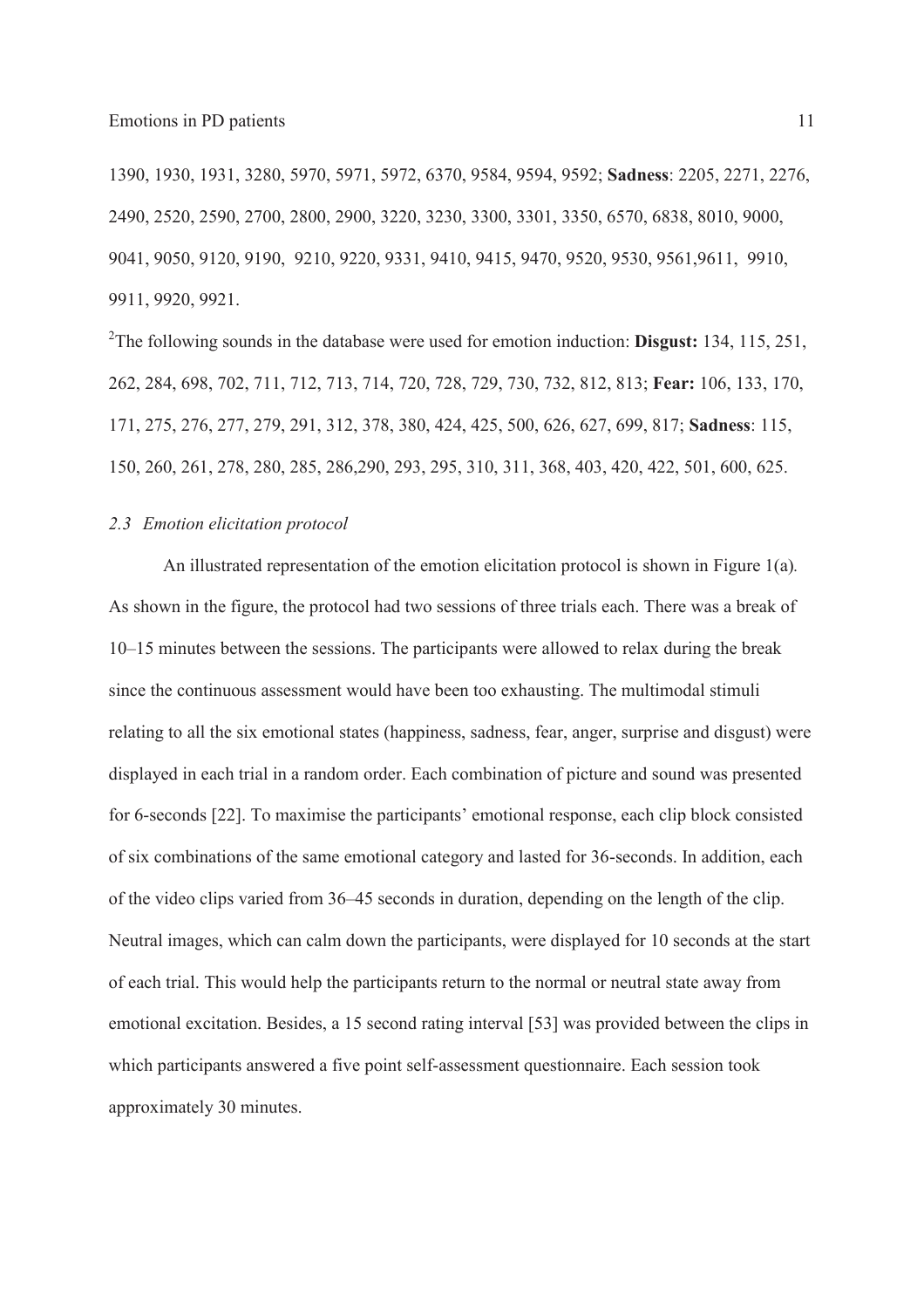#### 1 *2.4 Procedure*

2 The purpose of the study was clearly explained to the participants before initiating the experiment. The participants were further requested to relax, minimise their bodily movements (as much as possible, to reduce the appearance of undesired artifacts in the EEG recordings), and 5 concentrate on the emotional stimuli. The self-guided emotion elicitation protocol was then displayed on the screen. The complete experimental set up is shown in Figure 1(b). At the end of each clip, participants filled a self-assessment questionnaire to state the status of the emotions they felt during the experiment; they were also asked to report the strength of the emotions using a five-point scale according to the degree (1 = very low, 2 = low, 3 = medium, 4 = high, and 5 = 10 very high). These ratings were then used to understand the intensity of the emotional state they experienced. However, despite the intensity levels, all emotional data were taken into 12 considerations. The participants were also allowed to indicate multiple emotions during the experiment. An example of the self-assessment questionnaire is shown in Figure 1(c).

#### 14 2.5 *EEG recordings*

15 EEG recordings were conducted using the Emotive EPOC 14 channel EEG wireless 16 recording headset (Emotive Systems, Inc., San Francisco, CA) [54]. The electrode scheme was arranged according to the international  $10-20$  system and included active electrodes at AF3, F7, F3, FC5, T7, P7, O1, O2, P8, T8, FC6, F4, F8, and AF4 positions, referenced to the common mode sense (CMS-left mastoid)/driven right leg (DRL-right mastoid) ground as shown in Figure 20 1(d)*.* The acquired data were digitised using the embedded 16-bit ADC with 128 Hz sampling frequency per channel and sent to the computer via wireless communication, which utilises a 22 proprietary USB dongle to communicate using the 2.4 GHz band. Sample EEG recordings of PD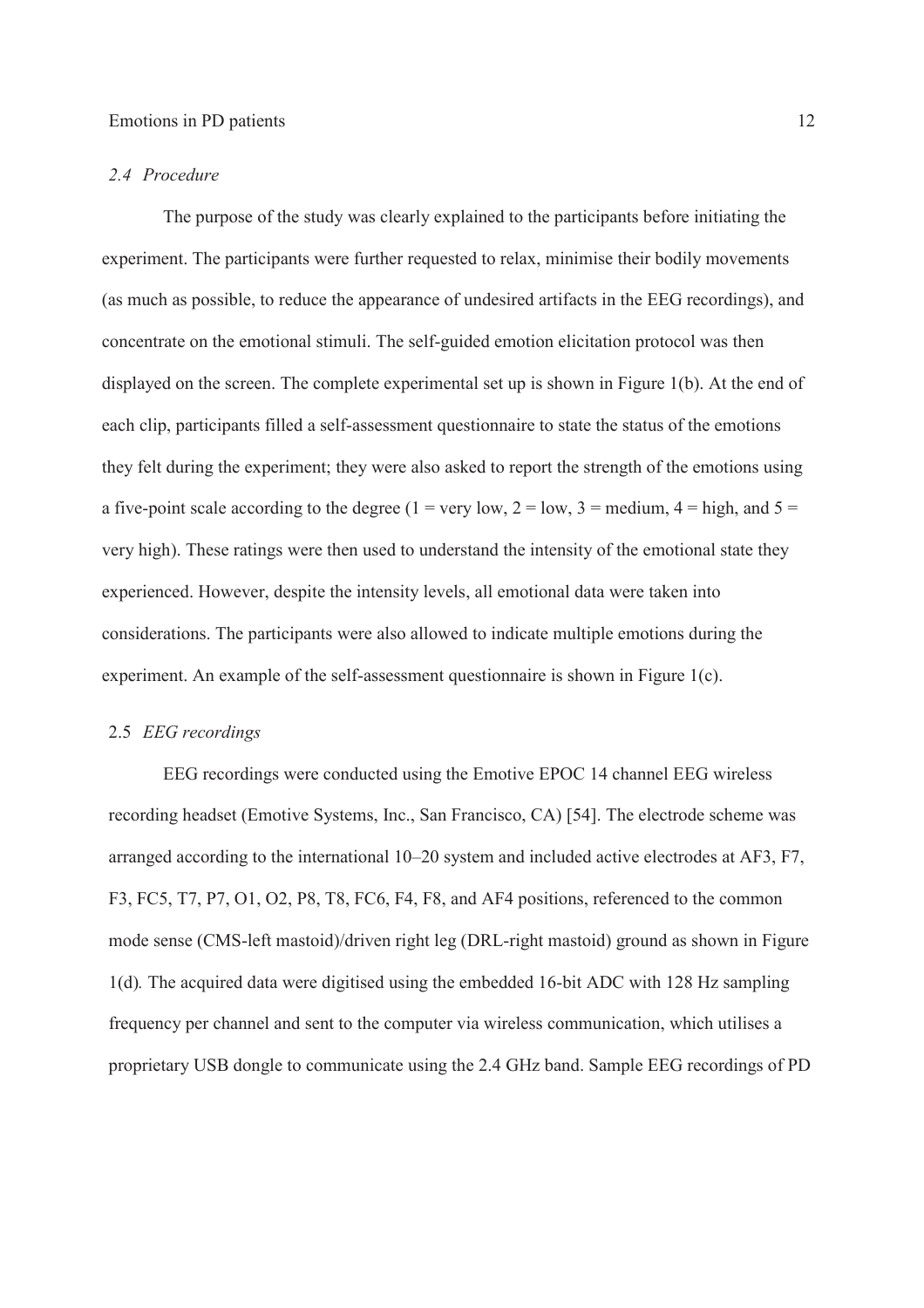1 patient and HC corresponding for six emotional states are given in Figures 2 (a) *and 2(b)*, respectively.

## 3 **3. Methodology**

## 4 *3.1 Signal preprocessing*

First, the time waves of EEG data were pre-processed using thresholding method to remove eye blinking artifacts, in which data that are found to have amplitudes of more than 80  $\mu$ V are discarded from the study. Second, a  $6<sup>th</sup>$  order bandpass Butterworth filter (with forward reverse filtering algorithm) was used to extract the frequency range of  $1-49$  Hz. The focus was placed upon the five EEG frequency bands, i.e., *delta* (1–4), *theta* (4–8 Hz), *alpha* (8–13 Hz), *beta* (13– 10 Hz) and *gamma* (30–49). Third, each channel of the EEG signal was segmented into six seconds epoch without overlapping using time-windows [55]. Finally, features discussed below were computed using each epoch of the EEG data.

#### 13 *3.2 Feature extraction*

The main task of the feature extraction stage was to derive the salient features which can map the EEG data into corresponding emotional states. In this work, we have used HOS based 16 features to investigate each of the six emotional states difference of PD patients compared to HC.

#### 17 3.2.1 Bispectrum computation

Higher order spectra (also known as polyspectra) are the spectral representations of higher 19 order statistics, i.e., moments or cumulants of third and higher orders. In particular, we have studied features related to the third-order statistics of the signal, namely, the bispectrum. The bispectrum is the Fourier transform of the third order correlation of the signal and is given by,

$$
B(f_1, f_2) = E[X(f_1)X(f_2)X^*(f_1 + f_2)]
$$
\n(1)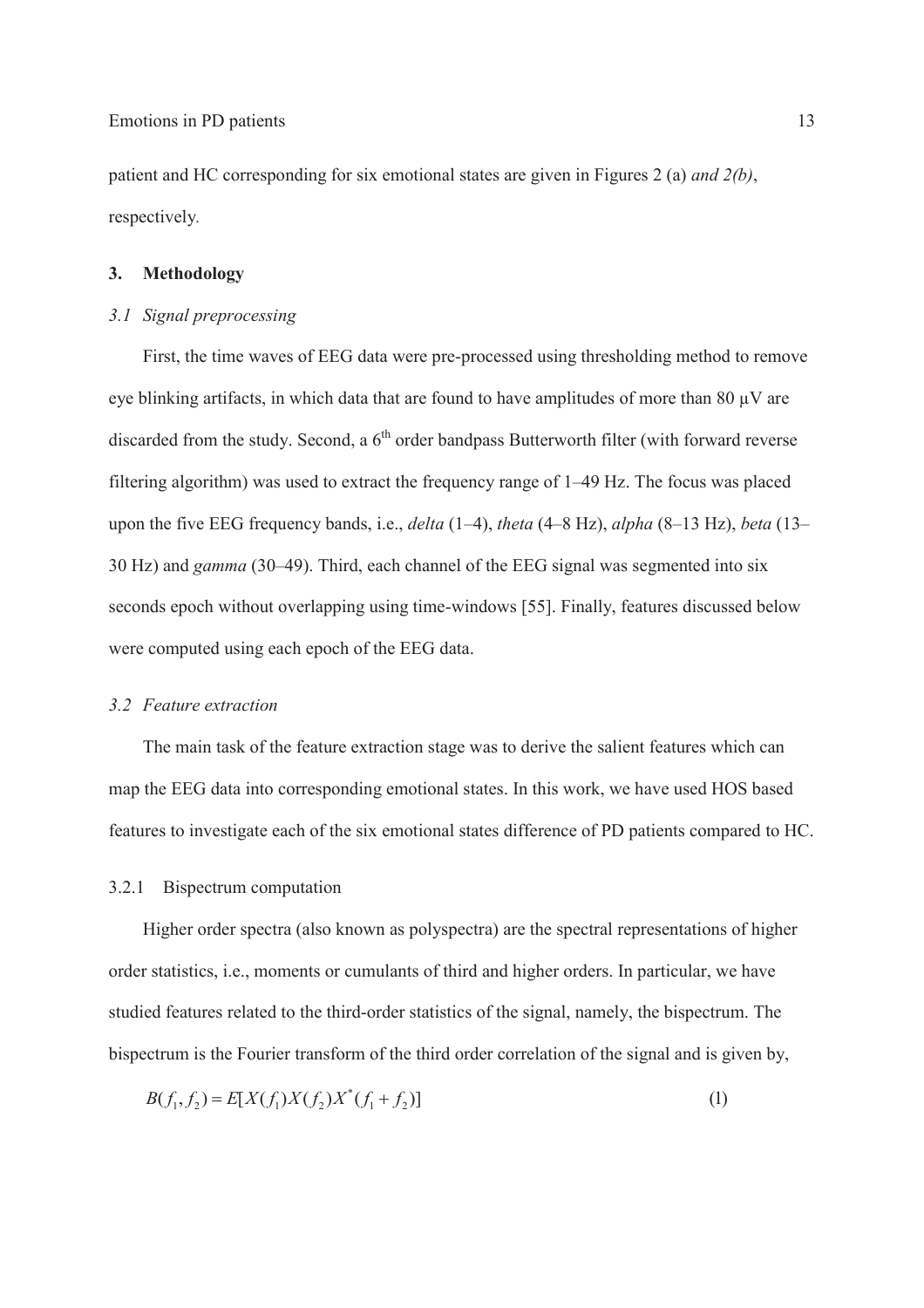where  $B(f_1, f_2)$  is the bispectrum in the bifrequency  $(f_1, f_2)$ ,  $X(f)$  is the discrete time Fourier transform (FT) of the given signal,  $*$  denotes complex conjugate.  $X(f)$  is the discrete time 3 Fourier transform for deterministic signals computed with discrete frequency samples using Fast 4 Fourier Transform (FFT) algorithm. The frequency *f* may be normalized by the Nyquist 5 frequency to be between 0 and 1. The bispectrum given by equation (1) is a complex valued function of two frequency variables. It is well known that the FT of a real-valued signal shows 7 conjugate symmetry, and the power spectrum is redundant in the negative frequency region. Likewise, the bispectrum, which is the product of three Fourier coefficients, exhibits symmetry and therefore, was computed in the non-redundant region [56]. Assuming that there is no 10 bispectral aliasing, the bispectrum of a real valued signal is uniquely defined with the triangle  $0 \le f_2 \le f_1 \le f_1 + f_2 \le 1$ . This is termed as the principal domain or the non-redundant region, denoted as  $\Omega$  (the triangle region) in Figure 3. The extracted bispectral based features are:

i) Mean of bispectral magnitude:  $M_{avg} = \frac{1}{L} \sum_{\Omega} |B(f_1, f_2)|$  (2)

where  $L$  is the number of points within the region.

ii) Normalised bispectral entropy (BE1):  $P_1 = -\sum_k$ ii) Normalised bispectral entropy (BE1):  $P_1 = -\sum p_k \log(p_k)$  (3)

where 
$$
p_k = \frac{|B(f_1, f_2)|}{\sum_{\Omega} |B(f_1, f_2)|}, \Omega = \text{region as in Fig. (3)}
$$

iii) Normalised bispectral squared entropy (BE2):  $P_2 = -\sum_n$ iii) Normalised bispectral squared entropy (BE2):  $P_2 = -\sum q_n \log(q_n)$  (4)

where 
$$
q_n = \frac{|B(f_1, f_2)|^2}{\sum_{\Omega} |B(f_1, f_2)|^2}
$$
,  $\Omega$  = region as in Fig. (3)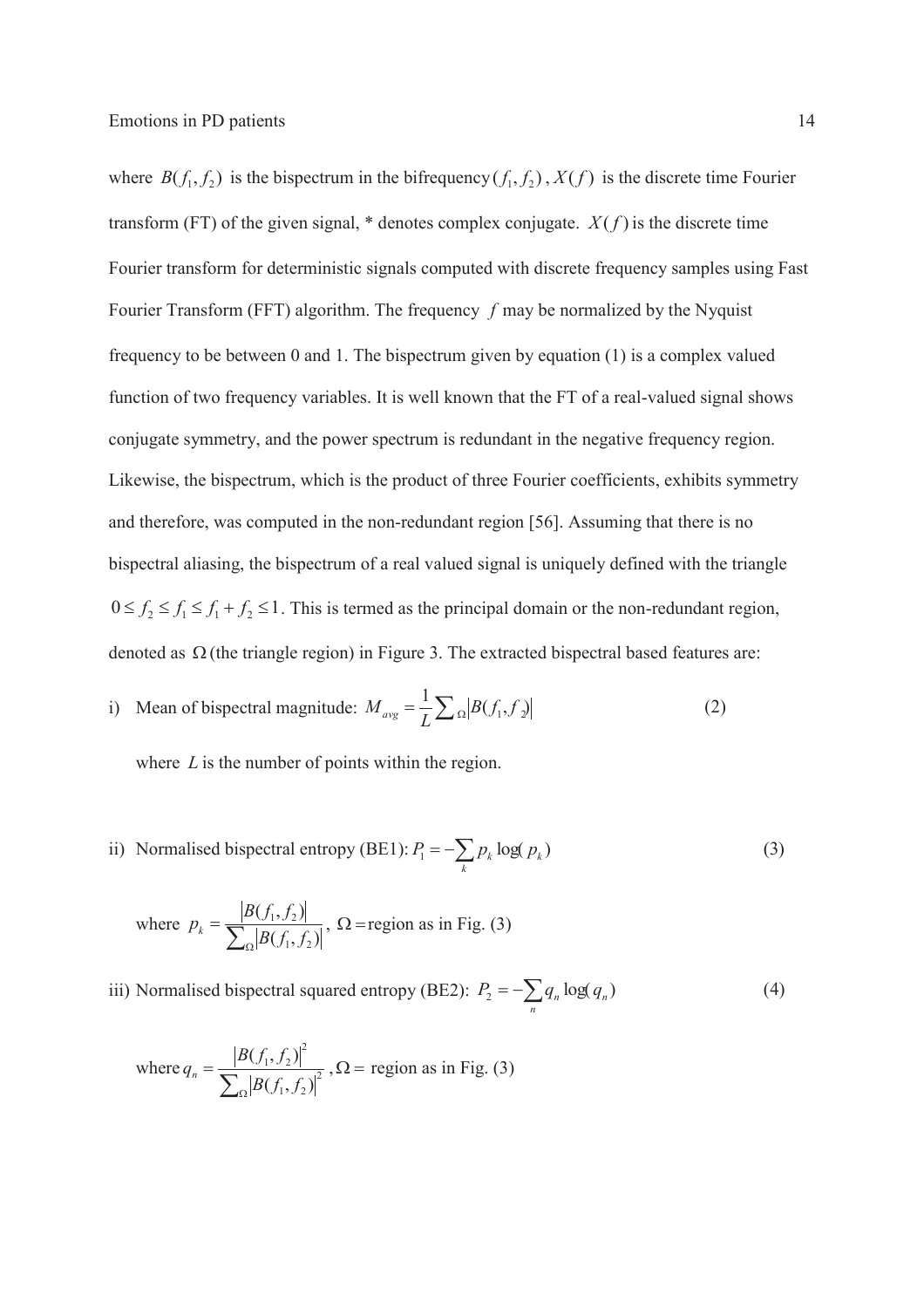The absolute value or magnitude and the square of the magnitude are the  $L_1$  and  $L_2$  norms 2 of the bispectrum. For both of these entropies, normalisation was done by the sum of the norm over  $\Omega$  which is the complete non-redundant bi-frequency region, such that each norm is now similar to a probability distribution function (PDF) with values estimated over the  $\Omega$  region. These PDFs are one-dimensional histograms of these values. They allow entropies, namely  $P_1$ and  $P_2$ , to be defined and calculated.

> In order to calculate above bispectral features across each frequency band of PD patients and healthy controls, we used epochs of 768 samples with hanning window of 50% overlap 9 corresponding to six seconds at the given sampling rate. These epochs were taken from each record of 1024 NFFT points.

#### 11 *3.3 Classification of emotional states*

Twenty participants from each group with six trials and six epochs per channel resulted in a total of 720 x 14 EEG data samples per emotion, which were processed. All the three HOS features were extracted from these samples. The performance of the emotional feature between 15 PD patients and healthy controls were analyzed using KNN and SVM classifiers across different 16 EEG bands. We also tested other classification techniques such as linear discriminant analysis, probabilistic neural network and Naive Bayes. However, these results are not superior to those obtained with KNN and SVM methods and hence are not reported.

The KNN is a simple data-driven lazy learning algorithm, where an unlabeled point is attributed to the predominant class within the k-nearest labeled points belonging to the training 21 class [57]. Euclidean distance was used as a measure to assess the similarity of testing points.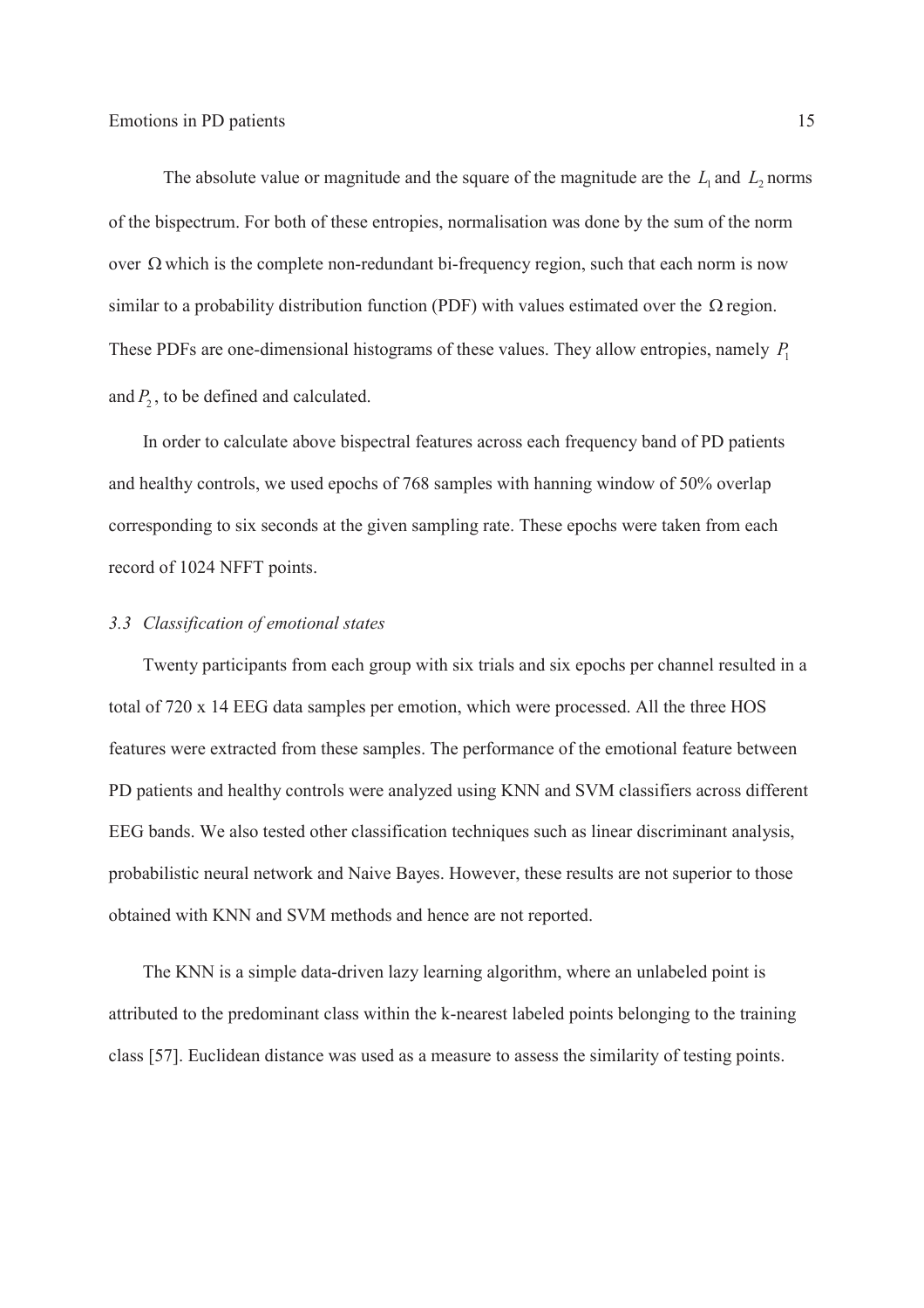Euclidean distance was calculated using the below formula. In this work, different values of k between 1 and 10 were tested.

$$
D_E = (a, b) = \sum_{i=1}^{N} \sqrt{(a_i - b_i)^2}
$$
 (5)

where *a* and *b* are the training and testing data, respectively and *N* is the number of features.

In SVM, a separating hyperplane that maximizes the margin between the input data classes which are viewed in an n-dimensional space (n is the number of features used as inputs) is 7 determined. In general, a larger margin results in a lower generalization error. SVM can be easily adapted to nonlinearly separable data by the use of kernal functions to map the data to a much higher dimensional space where the data becomes more separable [58]. The radial basis function 10 (RBF) kernel and polynomial kernel are most commonly used [59]. With the use of kernels, an explicit transformation of the data to the feature space is not required. In this work, we have used 12 RBF kernel function. The performance parameters of SVM (regularization constant,*C* and width of the RBF kernal,  $\sigma$ ) were obtained by using the grid search approach [60]. To achieve better accuracy, the suitable values of *C* and  $\sigma$  were given by this algorithm as 108 and 2.434, respectively.

16 In this work, ten-fold cross validation method was used to test the performance and 17 reliability of the classifiers. During this method, the dataset is divided randomly in ten equal (or approximately equal) subsets and for each fold nine subsets are used for training and one subset for testing. The procedure is repeated ten-times (ten-folds) in order for all subsets to be used as 20 testing data. Classification performance was mainly evaluated through the classification accuracy (CA) and was computed for each emotional states between PD patients and HC as,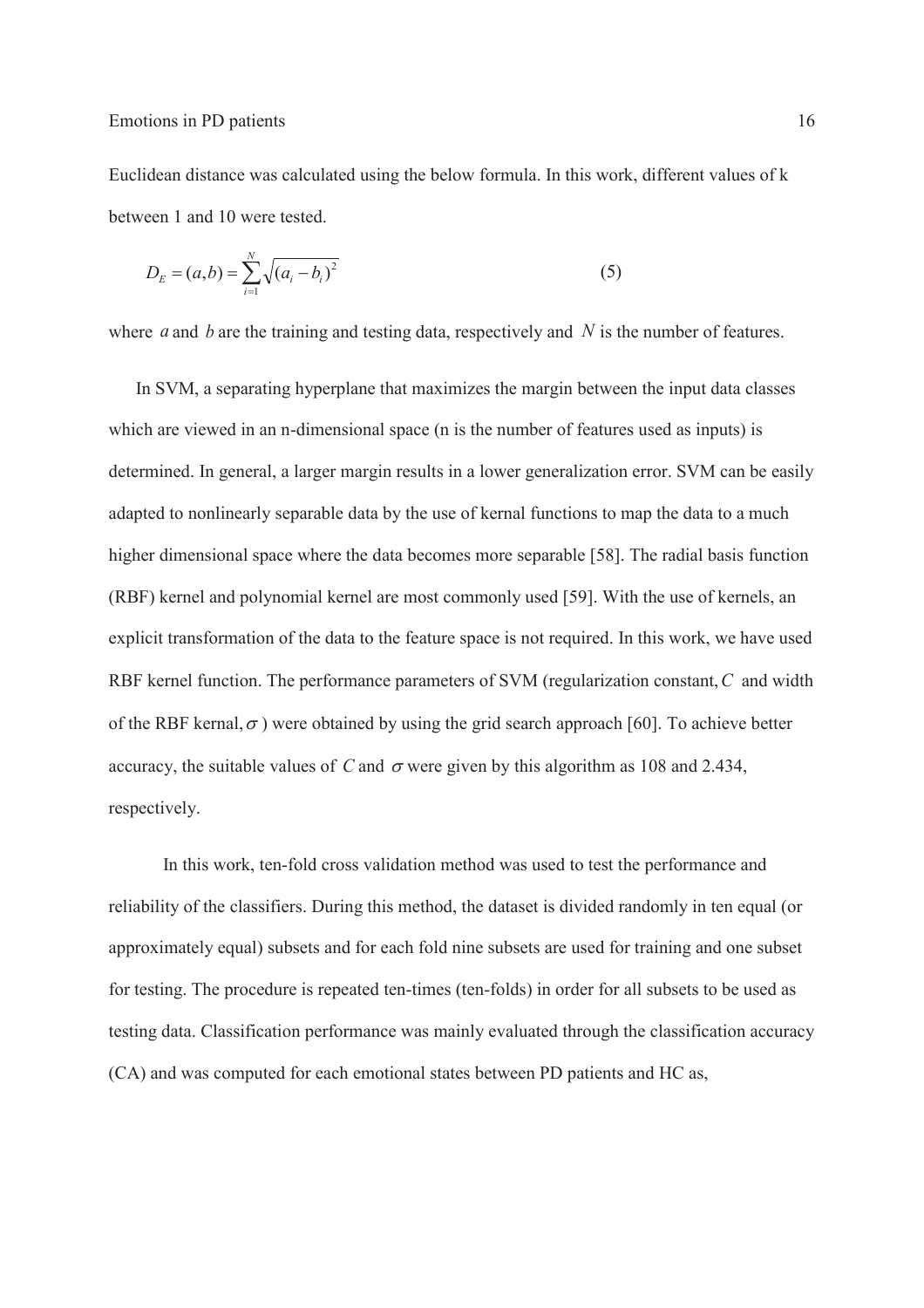$$
\% Accuracy_{(PD \ vs \ HC)} = \frac{\text{Numberof correctly classified feature vectors}_{Emotion}}{\text{Total number of tested feature vectors}_{Emotion}} \ X \ 100 \tag{6}
$$

where *Emotion* refers to one of the six emotional state of PD patients compared to healthy controls (i.e., Happiness<sub>(PD vs HC)</sub>, Sadness<sub>(PD vs HC)</sub>, Fear<sub>(PD vs HC)</sub>, Angry<sub>PD vs HC</sub>, Surprise<sub>(PD vs HC)</sub>, and Disgust<sub>(PD vs HC)</sub>) across delta, theta, alpha, beta, gamma EEG frequency bands and ALL (combination of five frequency bands). The overall performance of the classifier was evaluated by taking the average and standard deviation (SD) of the accuracies of ten-folds. 7 Here, the SD of the classification clearly reveals the consistency of the classifier results and the number of classes used for classification here was two.

#### 9 *4. Experimental results and discussion*

Table 2 shows the results of the self-assessment phase (in percentage) for each of six 11 emotional states between PD patients and HC. From the table, it can be observed that the subjective response accuracy to emotional stimuli confirmed that the participants were almost able to induce the expected emotions and to investigate the correspondence in EEG responses. It should be also noted that the happiness stimuli were recognised most easily (% average  $CA =$ 93.42) whereas, stimuli related to disgust emotion were recognised the worst (% average  $CA =$ 69.58).

Table  $3(a)$ – $3(e)$  shows the range of three features used for classification obtained from PD patients compared to HC for each of the six emotional states across delta, theta, alpha, beta and gamma frequency bands [see supplementary file 1]. From the tables, it can be observed that there is a decrease in the values of the extracted features from PD patient's EEG signals as compared 21 to the healthy controls during emotion processing. This is due to the dynamic processes 22 underlying the EEG recording that are less complex for PD patients than healthy controls. This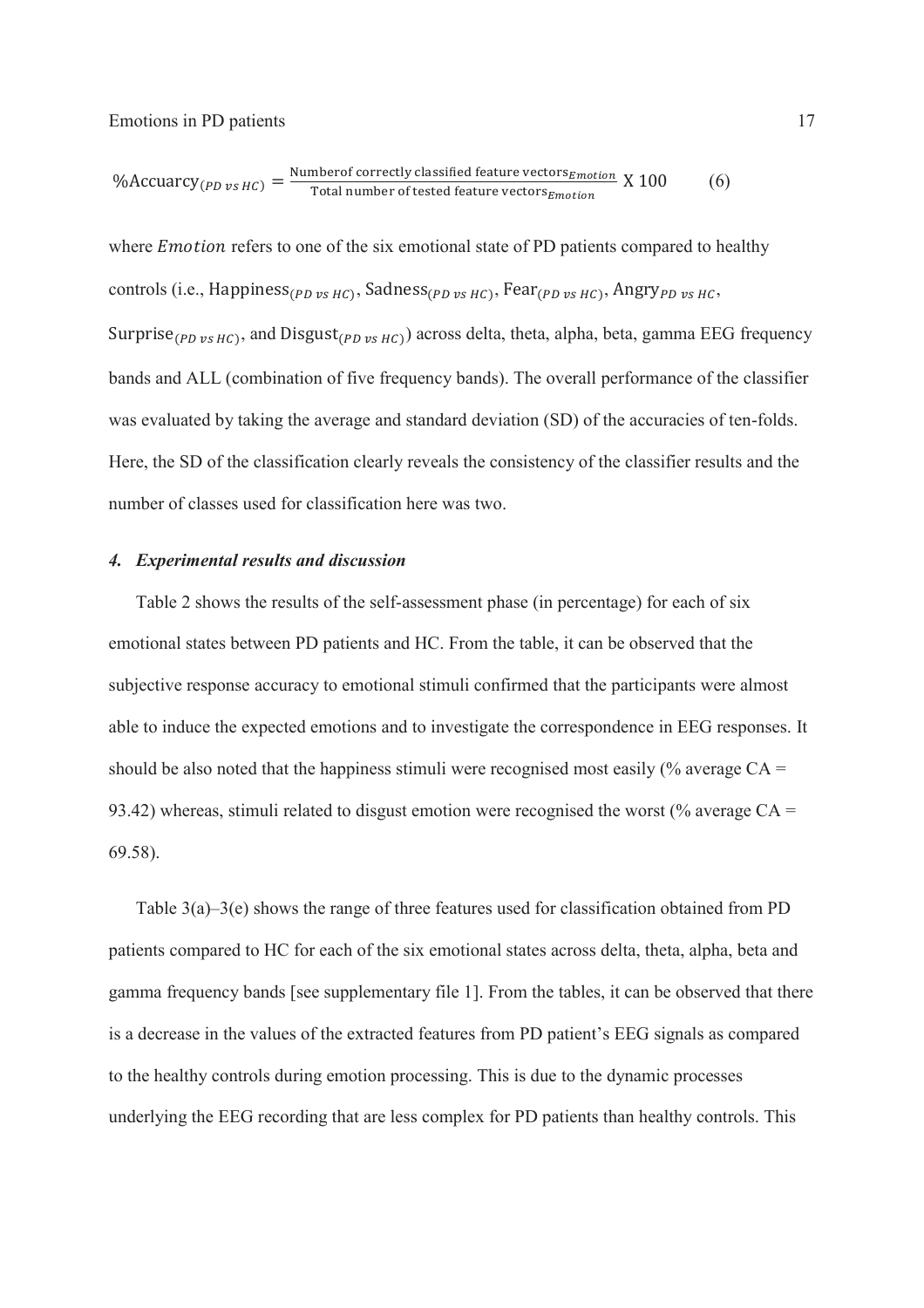1 confirms to other studies that there will be decrease in brain complexity during emotion 2 processing due to the dysfunction in the neural circuits [10, 61, 62].

The statistical significance of all the three features was studied using analysis of variance (ANOVA). The threshold was set to  $p = 0.05$  and all the three features showed statistical significance ( $p < 0.05$ ) indicating that the each of the six emotional states of PD patients and HC have significant difference in the feature values, for all cases studied. This would also ensure a 7 higher probability of achieving better classification accuracy in discriminating the emotional states between the groups.

Table  $4(a)$ –4(f) presents the classification performance of HOS based features to distinguish each of the six emotional states of PD patient's compared to HC across delta, theta, 11 alpha, beta, gamma and ALL bands using KNN and SVM classifier. From tables, several important observations can be drawn, for all the cases studied. First, it can be noted that the classification performance of HOS based features across ALL frequency bands is better than those based on individual frequency bands in both the groups. Second, it is found that the 15 classification performance of alpha, beta, and gamma is obviously better than those of delta and 16 theta bands in discriminating the emotional state EEG between PD patients compared to HC. 17 This result partly reflects that higher frequency bands play a more important role in emotion activities than lower frequency bands [63-65]. The current finding matches our previous study, where bispectrum emotion-specific features were mainly related to higher frequency band rather 20 than lower frequency band in distinguishing six emotional states (happiness, sadness, fear, anger, 21 surprise, and disgust) of PD patients and HC respectively with an averaged recognition rate of  $20.10\% \pm 2.83\%$  and  $77.29\% \pm 1.73\%$  [55]. These clearly suggest that EEG signals, being an activity of CNS, can reflect the underlying inherent emotional state of PD patients.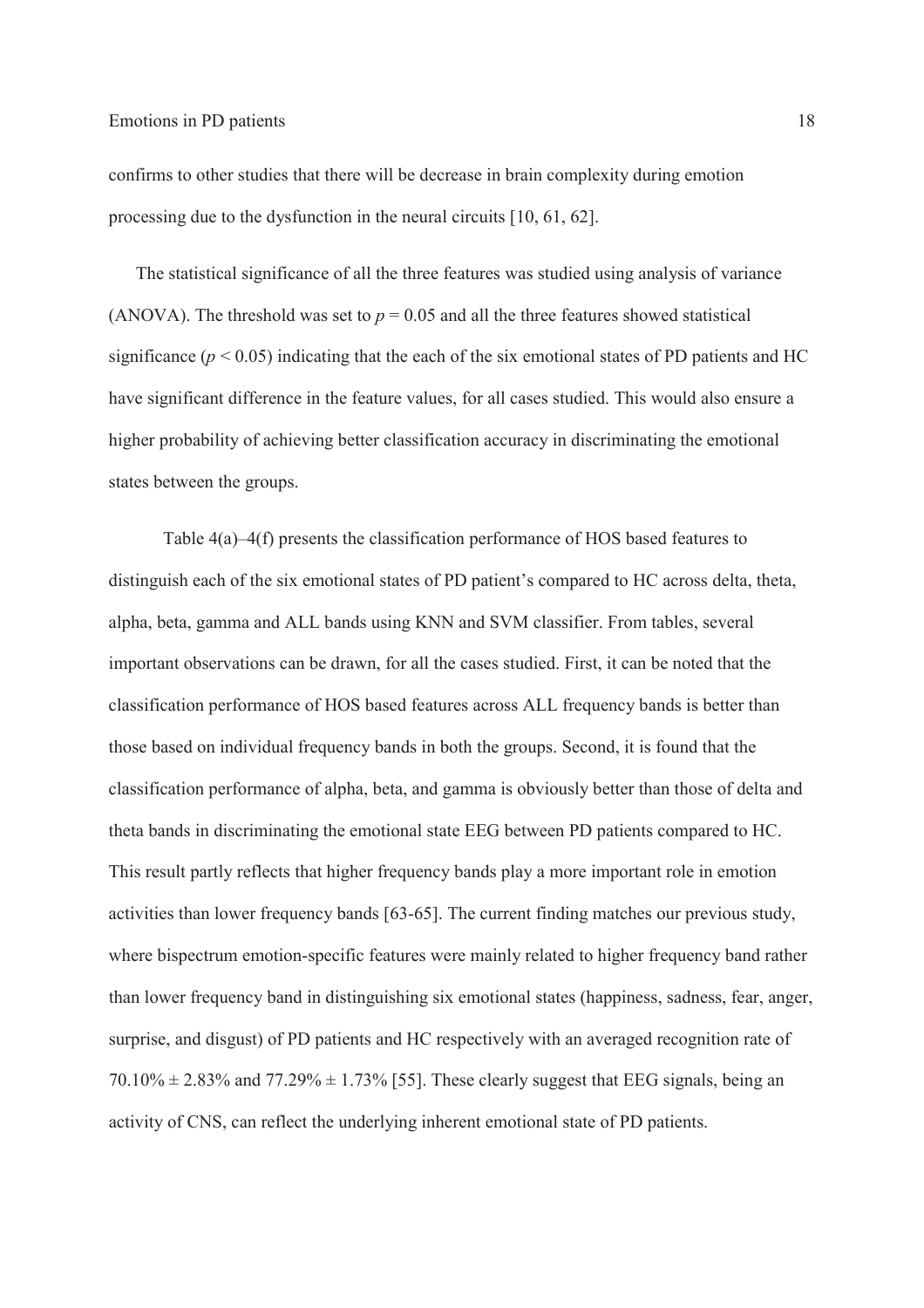1 Third, PD patients achieved less classification performance for negative emotions 2 (sadness, fear, anger and disgust), whereas classification performance for happiness and surprise 3 emotion was comparable between PD patients and HC. This suggests that the results from PD patients with lower accuracy are those where EEG features are not reflecting the emotions, 5 which can be interpreted as impairment in the brain processing of emotions, particularly for 6 negative emotions. Recent evidence points to neuropathological changes in PD in many brain areas which are assumed to play key roles in emotion processing [66]. These include limbic structures such as the amygdala, and the ventral striatum, which is centrally located within the basal ganglia's limbic loop. Furthermore, our results are comparable with the more general hypothesis that a loss of complexity appears when the biological systems become functionality impaired [67, 68].

Finally, the average classification performance of SVM out performs KNN classifier. For 13 PD patients, the classification accuracy of HOS features across ALL frequency bands using SVM under each emotional state was:  $86.89\% \pm 1.74\%$  for happiness,  $82.56\% \pm 2.09\%$  for sadness, 79.99%  $\pm$  3.48% for fear, 80.98%  $\pm$  5.28% for anger, 91.27%  $\pm$  4.04% for surprise, and  $80.57\% \pm 3.38\%$  for disgust. For healthy controls, the classification accuracy of HOS features across ALL frequency bands using SVM under each emotional state was:  $94.76\% \pm 2.28\%$  for happiness,  $93.86\% \pm 3.92\%$  for sadness,  $91.74\% \pm 1.38\%$  for fear,  $90.86\% \pm 2.48\%$  for anger, 94.98%  $\pm$  3.84% for surprise and 93.39%  $\pm$  2.97% for disgust. This definitely proves the 20 robustness of the SVM over KNN classifier for these datasets. Furthermore, this study provided a different viewpoint and new insights into emotional responses to PD patients. So far, no related 22 work that specifically attempted the EEG frequency band based emotion classification in PD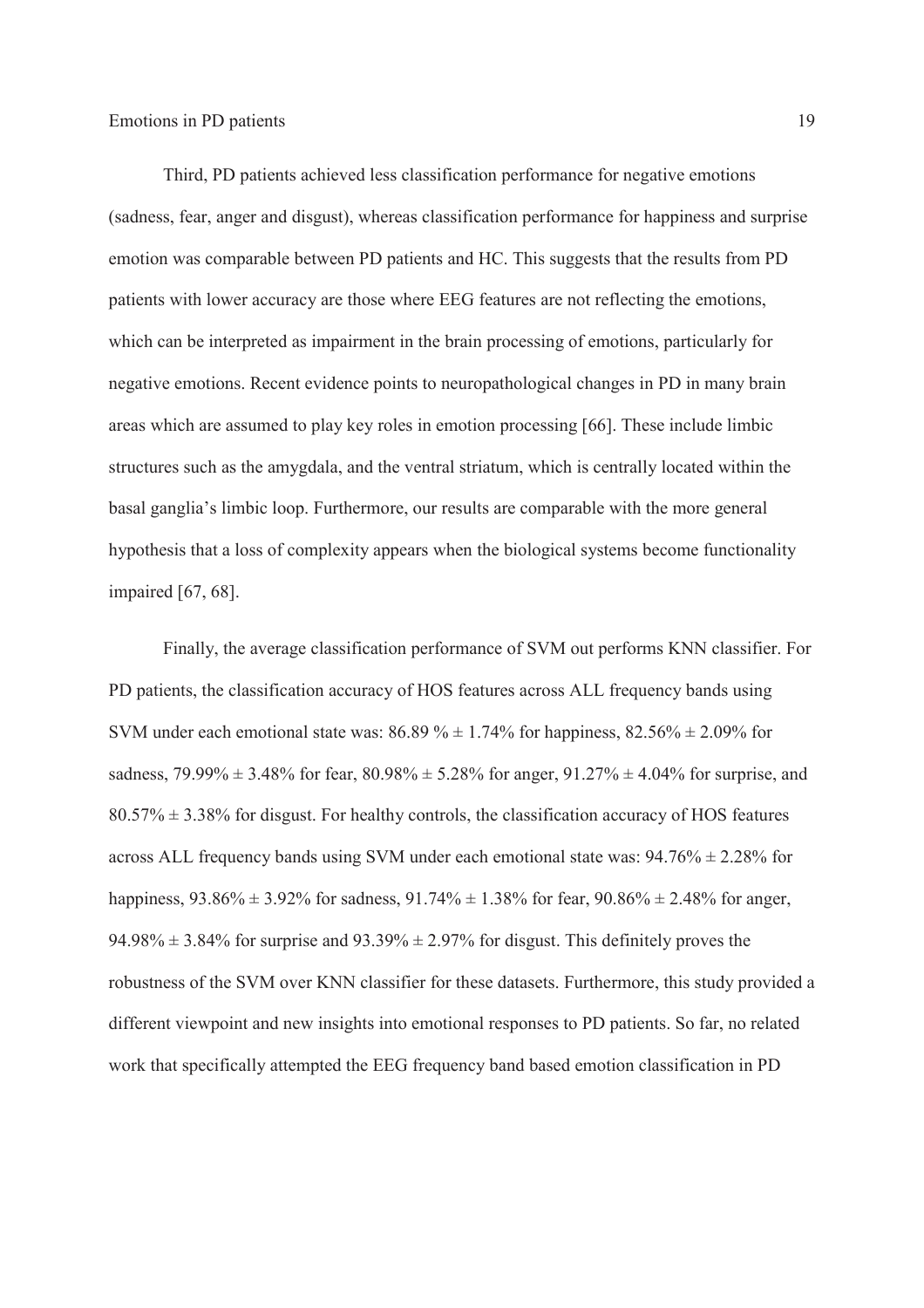patients using machine learning techniques has been reported in the literature and therefore, it was difficult for the acquired results to be compared.

3 Some limitations of our study should be pointed out. First, the use of small number of PD samples which can affect the reliability of the system. Future studies should use larger number of 5 PD patients to examine the relationship between brain activity and emotions. Second, the present study was limited by the fact that the PD sample consisted of PD patients in H & Y 1–3 stage, 7 only, and all patients had ON-medication UPDRS motor scores mean value of 17.05. Thus, our finding is limited by the fact that persons with severe PD were not included in the study (H  $&$  Y 4–5 stage). Further research would explore this limitation. Finally, all PD patients were under dopamine replacement therapy, which might also affect the performance in the emotion processing [69] and future research is required with unmedicated patients to reveal the actual effects on PD [70].

## 13 *5. Conclusion*

14 This study indicates that EEG signals are reliable in identifying the inherent emotional state 15 of PD patients. The design of data acquisition protocol for eliciting the six emotional states 16 (happiness, sadness, fear, anger, surprise and disgust) and the data acquisition methodology were explained in detail. Since the EEG signal is non-linear, non-stationary, and non-Gaussian in nature, non-linear features such as bispectrum were used to classify each of the six emotional states difference between PD and HC. The performance of the extracted features was analysed using two classifiers namely KNN and SVM. Experimental results demonstrate that 21 classification performance of bispectrum features across ALL frequency bands was better than those based on individual frequency bands in both the groups using SVM classifier. We also found that high frequency bands play a more important role in emotion activities than low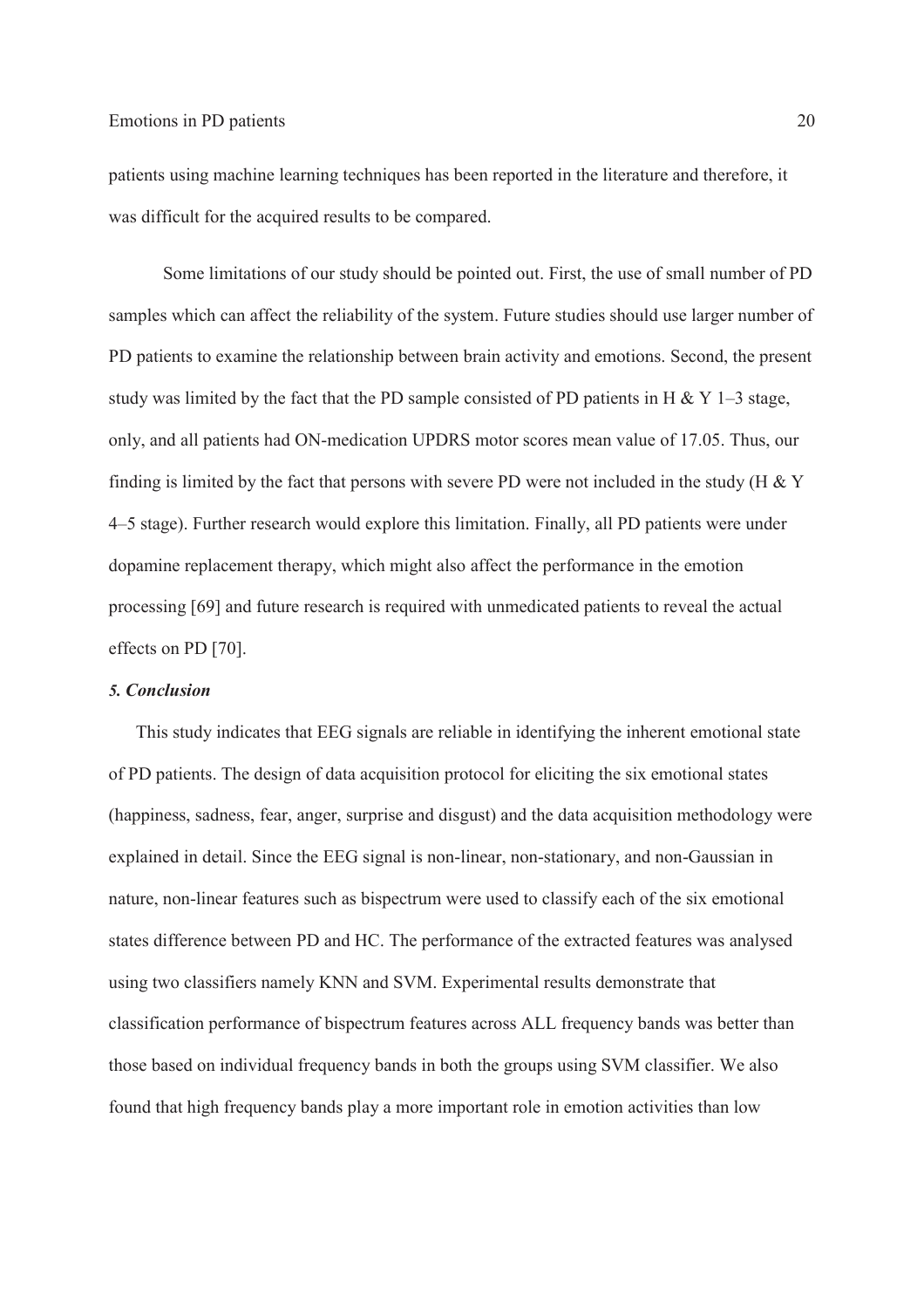1 frequency band. PD patients showed emotional impairments than HC, as demonstrated by a lower classification performance, particularly for negative emotions. Quantitative measure to assess emotional states may have a wide range of clinical applications in patient populations, including expression training, assessment of treatment effects and detection of persons at risk.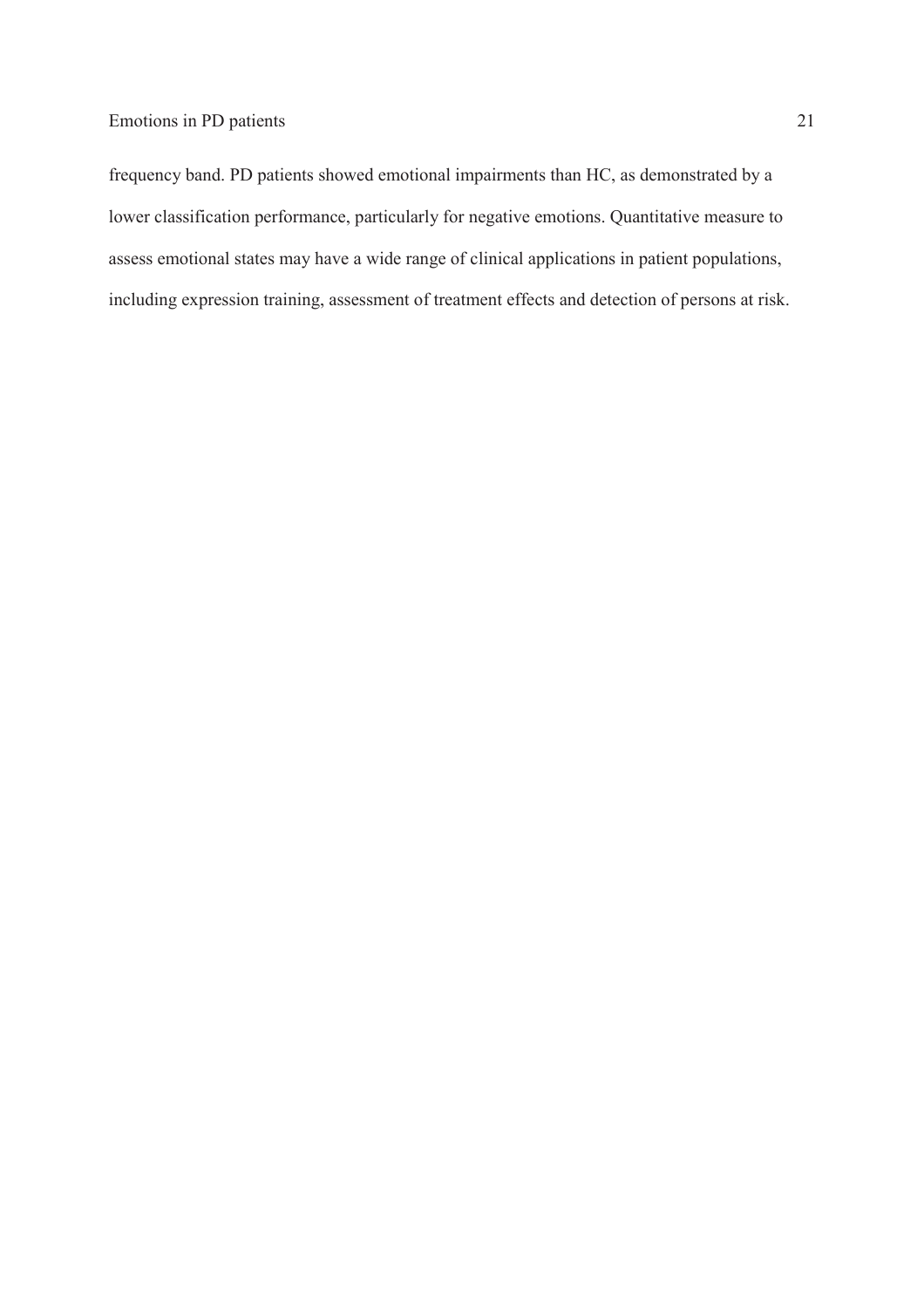## **Acknowledgements**

The research was financially supported by Ministry of Science and Technology (MOSTI), Malaysia. Grant Number: 9005-00053. The authors would like to thank Dr. Mohamad Fadli, Dr. Siva Rao Subramanian and Dr. Shahrul Azmin for their assistance with recruitment of PD participants. Also we would like to thank all of the individuals who participated in this study.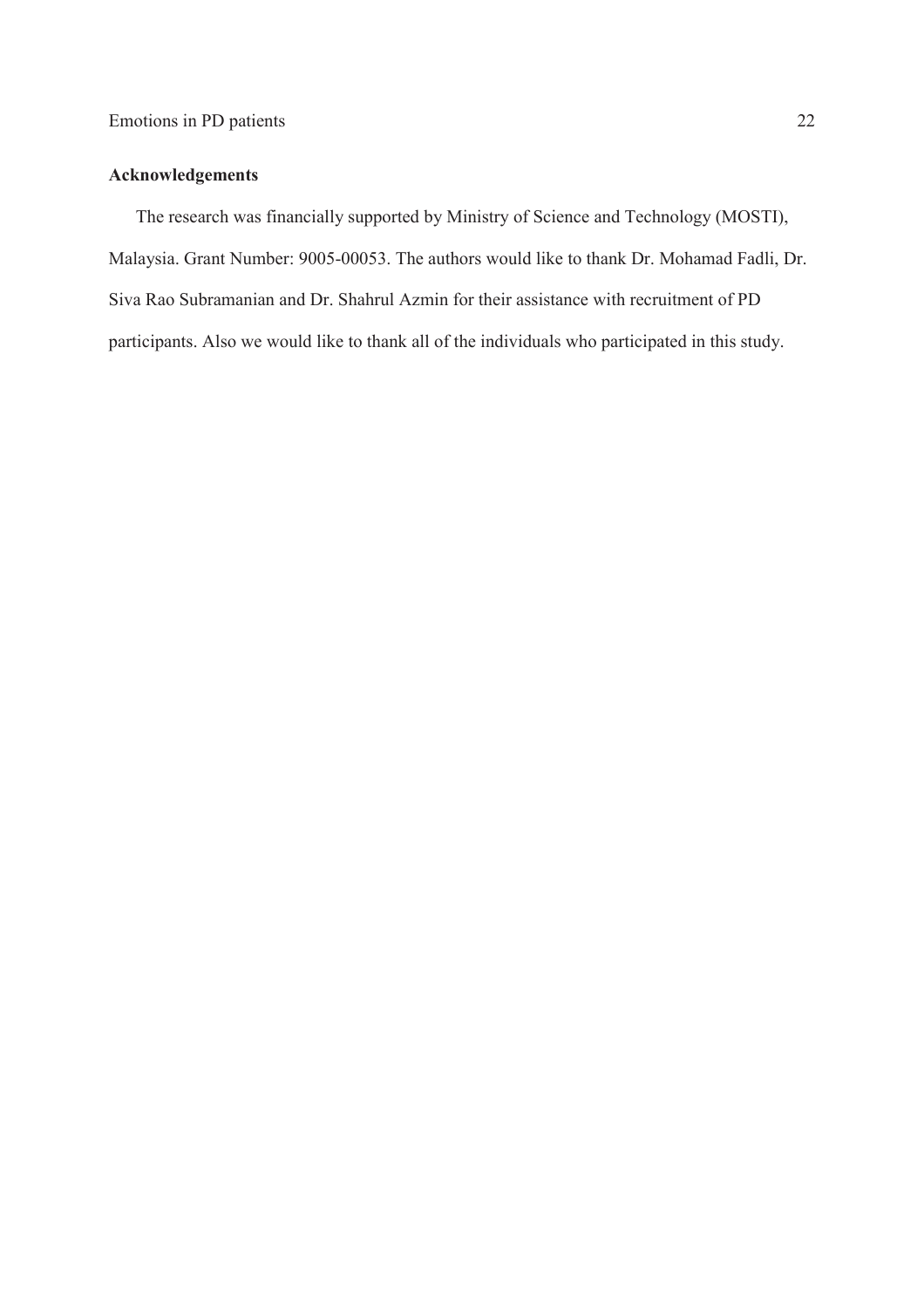#### 1 **References**

- 2 [1] J.M. Savitt, V.L. Dawson, T.M. Dawson, Diagnosis and treatment of Parkinson disease: molecules to medicine, The Journal of Clinical Investigation 116 (2006) 1744-1754.
- 4 [2] E. Mohr, J. Juncos, C. Cox, I. Litvan, P. Fedio, T.N. Chase, Selective deficits in cognition and memory in high-functioning Parkinsonian patients, Journal of Neurology Neurosurgery and Psychiatry 53 (1990) 603-606.
- 7 [3] B. Pillon, B. Dubois, Y. Agid, Testing cognition may contribute to the diagnosis of movement disorders Neurology 46 (1996) 329-334.
- [4] H.M. Gray, L. Tickle-Degnen, A meta-analysis of performance on emotion recognition tasks in Parkinson's disease, Neuropsychology 24 (2010) 176-191.
- 11 [5] J. PÈron, T. Dondaine, F.L. Jeune, D. Grandjean, M. VÈrin, Emotional processing in 12 Parkinson's disease: a systematic review, Movement Disorder 27 (2012) 186-199.
- 13 [6] C. Janvin, D. Aarsland, J.P. Larsen, K. Hugdahl, Neuropsychological Profile of Patients with Parkinson's Disease without Dementia, Dementia and Geriatric Cognitive Disorders 15  $(2003)$  126-131.
- [7] A. Park, M. Stacy, Non-motor symptoms in Parkinson's disease, Journal of Neurology 256 (Suppl.3) (2009) S293-S298.
- [8] M. Kawamura, S. Koyama, Social cognitive impairment in Parkinson's disease, Journal of Neurology, 254 (Suppl 4) 2007 S49-S53.
- 20 [9] U.S. Clark, S. Neargarder, A. Cronin-Golomb, Specific Impairments in the Recognition of Emotional Facial Expressions in Parkinson's Disease, Neuropsychologia 46 (2008) 2300-22 2309.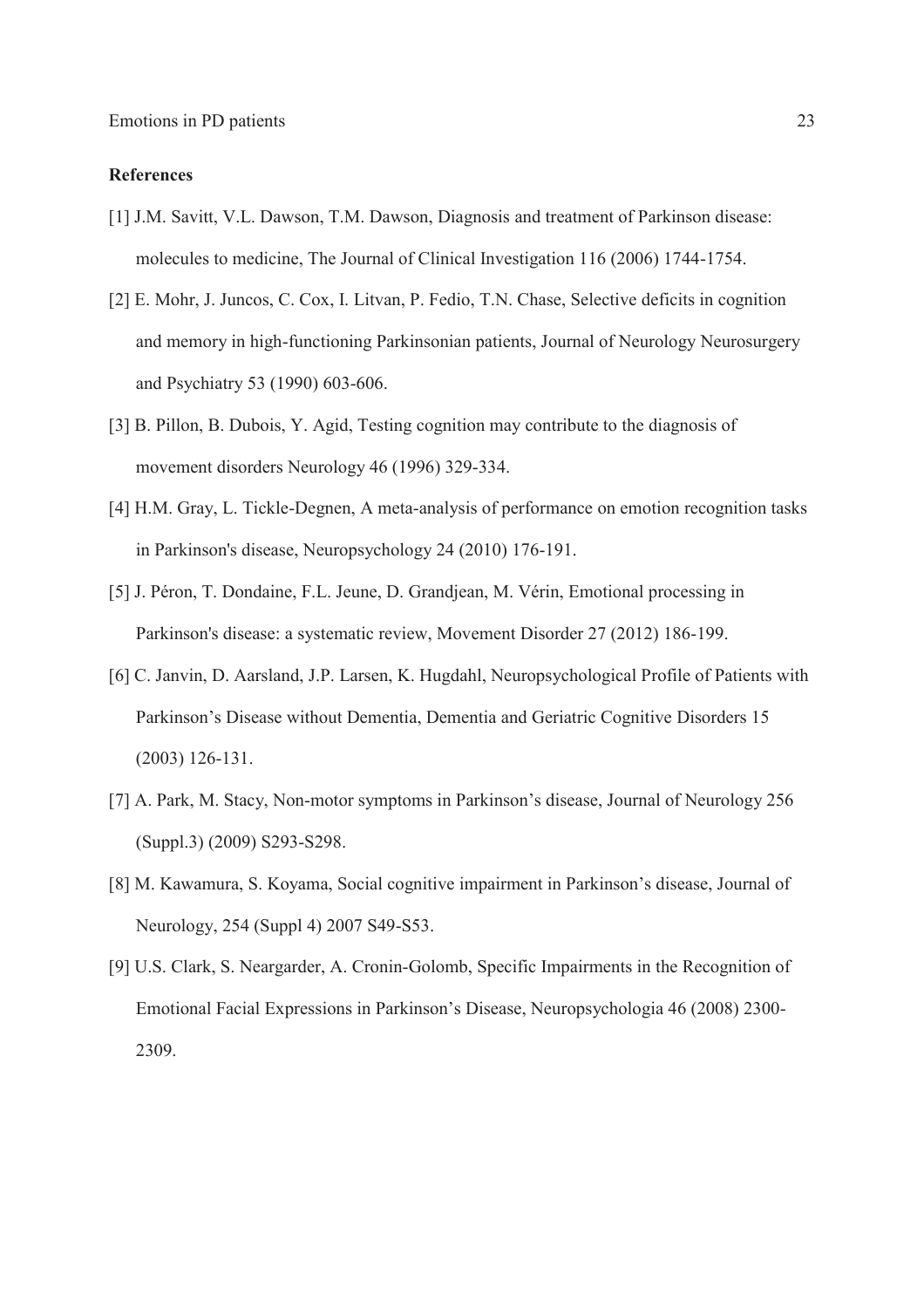- [10] A.D. Lawrence, I.K. Goerendt, D.J. Brooks, Impaired recognition of facial expression of anger in Parkinson's disease patients acutely withdrawn from dopamine replacement therapy, Neuropsychologia 45 (2007) 65-74.
- [11] C. Dara, L. Monetta, M.D. Pell, Vocal emotion processing in Parkinson's disease: Reduced 5 sensitivity to negative emotions, Brain Research 1188 (2008) 100-111.
- [12] S. Paulmann, M.D. Pell, Dynamic emotion processing in Parkinson's disease as a function 7 of channel availability, Journal of Clinical Experimental Neuropsychology 32(8) (2010) 822- 835.
- [13] D. Bowers, K. Miller, A. Mikos, L. Kirsch-Darrow, U. Springer, H. Fernandez, K. Foote, 10 M. Okun, Startling facts about emotion in Parkinson's disease: blunted reactivity to aversive stimuli, Brain 129 (2006) 3356-3365.
- [14] K.M. Miller, M.S. Okun, M. Marsiske, E.B. Fennell, D. Bowers, Startle reflex hyporeactivity in Parkinson's disease: an emotion-specific or arousal-modulated deficit?, 14 Neuropsychologia 47 (2009) 1917-1927.
- [15] C. Schröder, J. Möbes, M. Schütze, F. Szymanowski, W. Nager, M. Bangert, T.F. Münte, R. 16 Dengler, Perception of emotional speech in Parkinson's disease, Movement Disorder 21 17 (2006) 1774-1778.
- 18 [16] M.J. Wieser, A. Muhlberger, G. Alpers, M. Macht, H. Ellgring, P. Pauli, Emotion processing in parkinson's disease: Dissociation between early neuronal processing and 20 explicit ratings, Clinical Neurophysiology 117 (2006) 94-102.
- 21 [17] M.J. Wieser, E. Klupp, P. Weyers, P. Pauli, D. Weise, D. Zeller, J. Classen, A. Muhlberger, 22 Reduced early visual emotion discrimination as an index of diminished emotion processing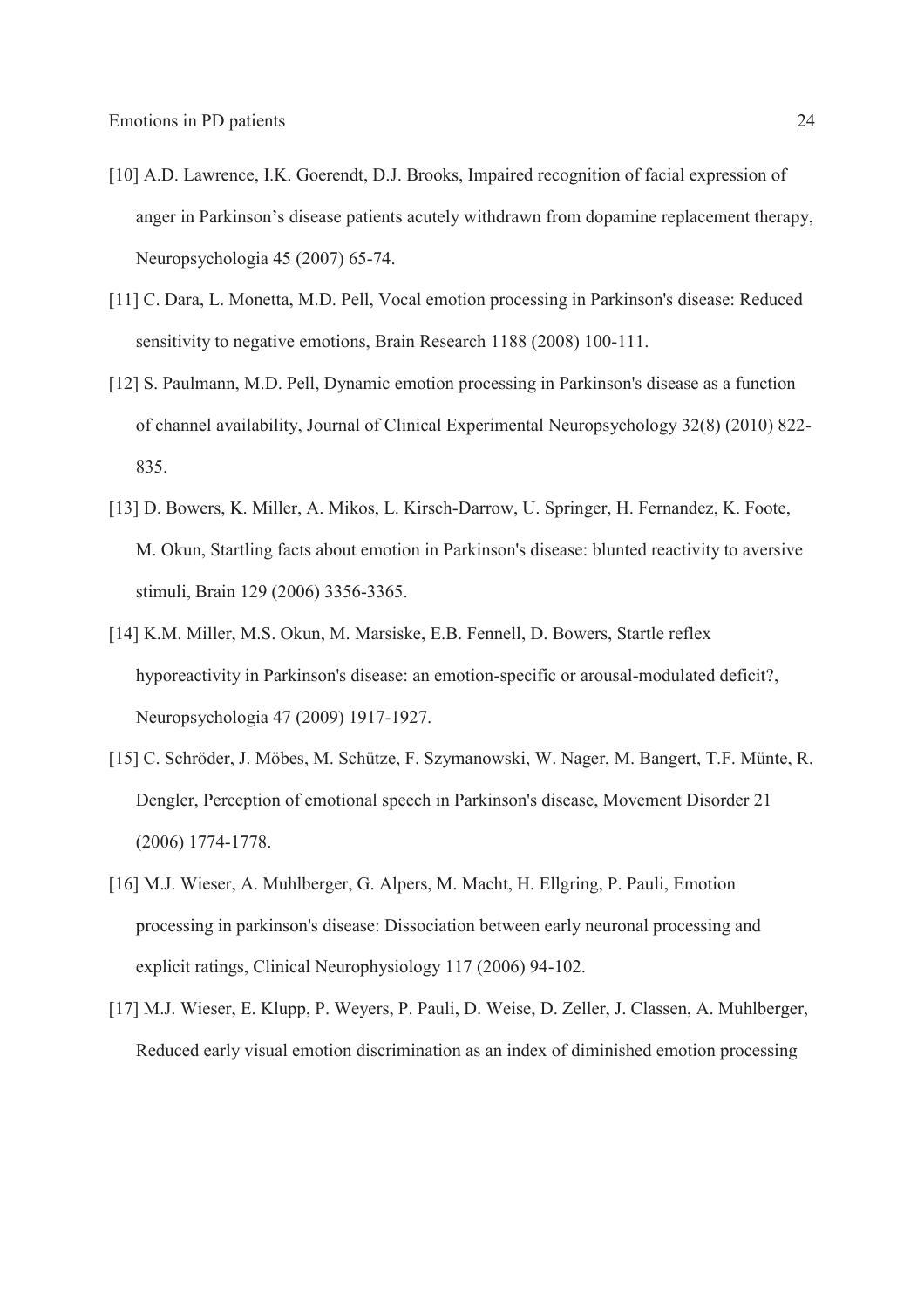in Parkinson's disease? - Evidence from event-related brain potentials, Cortex 48 (2012) 2 1207-1217.

- [18] A. Ariatti, F. Benuzzi, P. Nichelli, Recognition of emotions from visual and prosodic cues in Parkinson's disease, Neurological Sciences 29 (2008) 219-227.
- 5 [19] M.D. Pell, C.L. Leonard, Facial expression decoding in early parkinson's disease, Cognition 6 Brain Research 23 (2005) 327-340.
- [20] P. Garrido-Vásquez, M.D. Pell, S. Paulmann, K. Strecker, J. Schwarz, S.A. Kotz, An ERP study of vocal emotion processing in asymmetric Parkinson's disease, Social and Cognitive 9 Affective Neuroscience 8 (2013) 918-927.
- 10 [21] I. Cohen, A. Garg, T.S. Huang, Emotion Recognition from Facial Expressions using 11 Multilevel HMM, Proceedings of Neural information Processing Systems Workshop Affective Computing (2000).
- 13 [22] J. Kim, Bimodal emotion recognition using speech and physiological changes, Technical Report, (2007).
- 15 [23] L. Kessous, G. Castellano, G. Caridakis, Multimodal emotion recognition in speech-based interaction using facial expression, body gesture and acoustic analysis, Journal of Multimodal User Interfaces 3 (2010) 33-48.
- [24] S. Jerritta, M. Murugappan, K. Wan, S. Yaacob, Classification of emotional states from 19 electrocardiogram signals: a non-linear approach based on Hurst, Biomedical Engineering Online 12 (2013) 44-62.
- [25] K.H. Kim, S.W. Bang, S.R. Kim, Emotion recognition system using short-term monitoring 22 of physiological signal, Medical & Biological Engineering and Computing 42 (2004) 419- 23 427.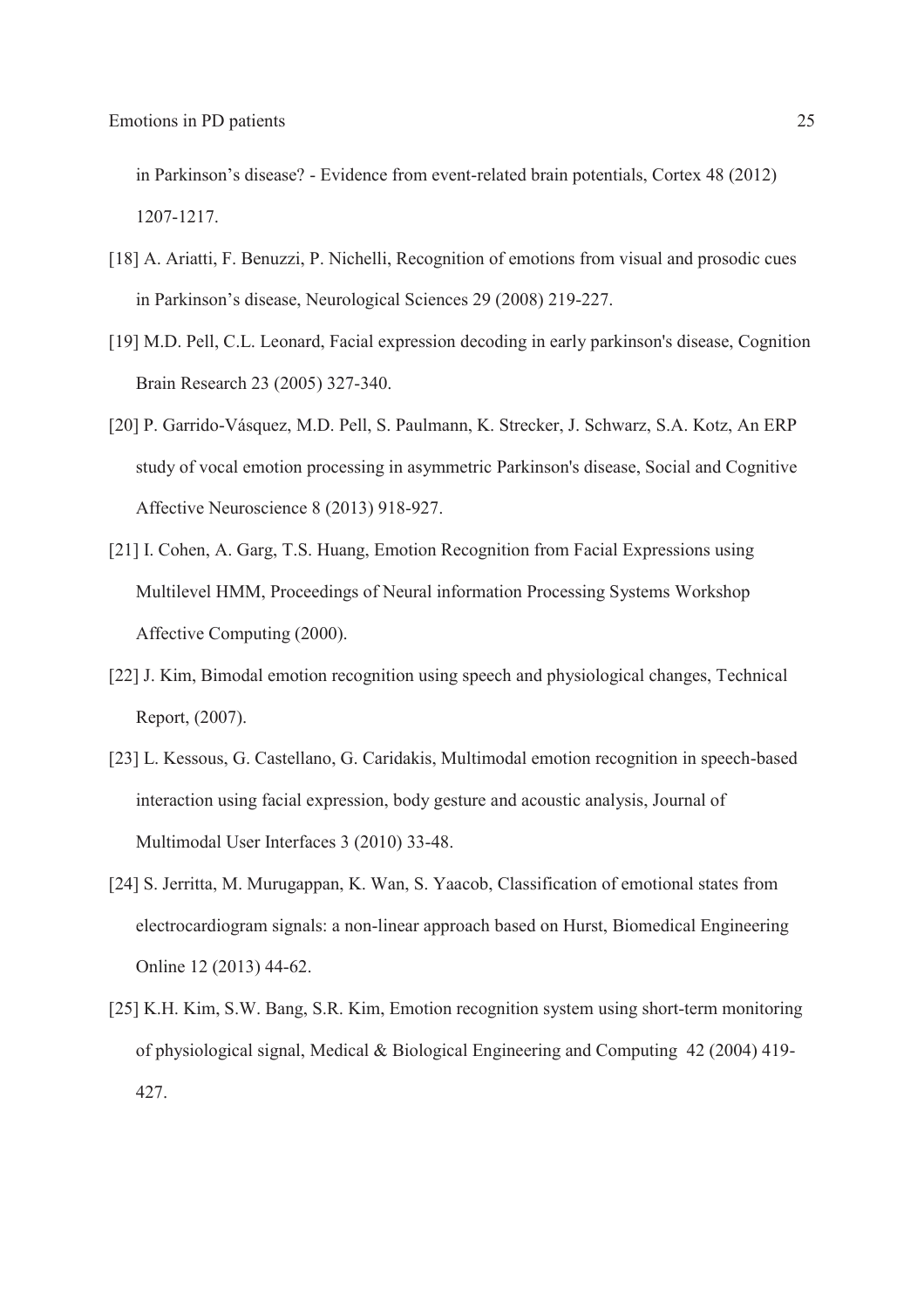- [26] P.C. Petrantonakis, L.J. Hadjileontiadis, A novel emotion elicitation index using frontal brain asymmetry for enhanced EEG-based emotion, IEEE Transactions on Information Technology in Medicine  $15 (2011) 737-746$ .
- [27] D. Sammler, M. Grigutsch, T. Fritz, S. Koelsch, Music and emotion: electrophysiological 5 correlates of the processing of pleasant and unpleasant music, Psychophysiology 44 (2007) 293-304.
- [28] L.A. Schmidt, L.J. Trainor, Frontal brain electrical activity (EEG) distinguishes valence and 8 intensity of musical emotions, Cognition and Emotion 15 (2001) 487-500.
- [29] L.I. Aftanas, N.V. Reva, L.N. Savotina, V.P. Makhnev, Neurophysiological correlates of 10 induced discrete emotions in humans: An individually oriented analysis, Neuroscience and Behavioral Physiology 36 (2006) 119-130.
- [30] M. Balconi, C. Lucchiari, Consciousness and arousal effects on emotional face processing as revealed by brain oscillations: a gamma band analysis, International Journal of 14 Psychophysiology 67 (2008) 41-46.
- 15 [31] R.A. McCarthy, E.K. Warrington, Cognitive Neuropsychology: A Clinical Introduction, 16 Academic Press, San Diego, LA, (1990).
- 17 [32] C.J. Stama, J.P.M. Pijn, P. Suffczynski, F.H. LopesdaSilvab, Dynamics of the human alpha 18 rhythm: evidence for non-linearity?, Clinical Neurophysiology 110 (1999) 1801-1831.
- [33] J. Gao, J. Hu, W. Tung, Facilitating Joint Chaos and Fractal Analysis of Biosignals through 20 Nonlinear Adaptive Filtering, Plos One 6 (2011) 1-8.
- [34] T. Balli, R. Palaniappan, Classification of biological signals using linear and nonlinear 22 features, Physiological Measurements 31 (2010) 903-920.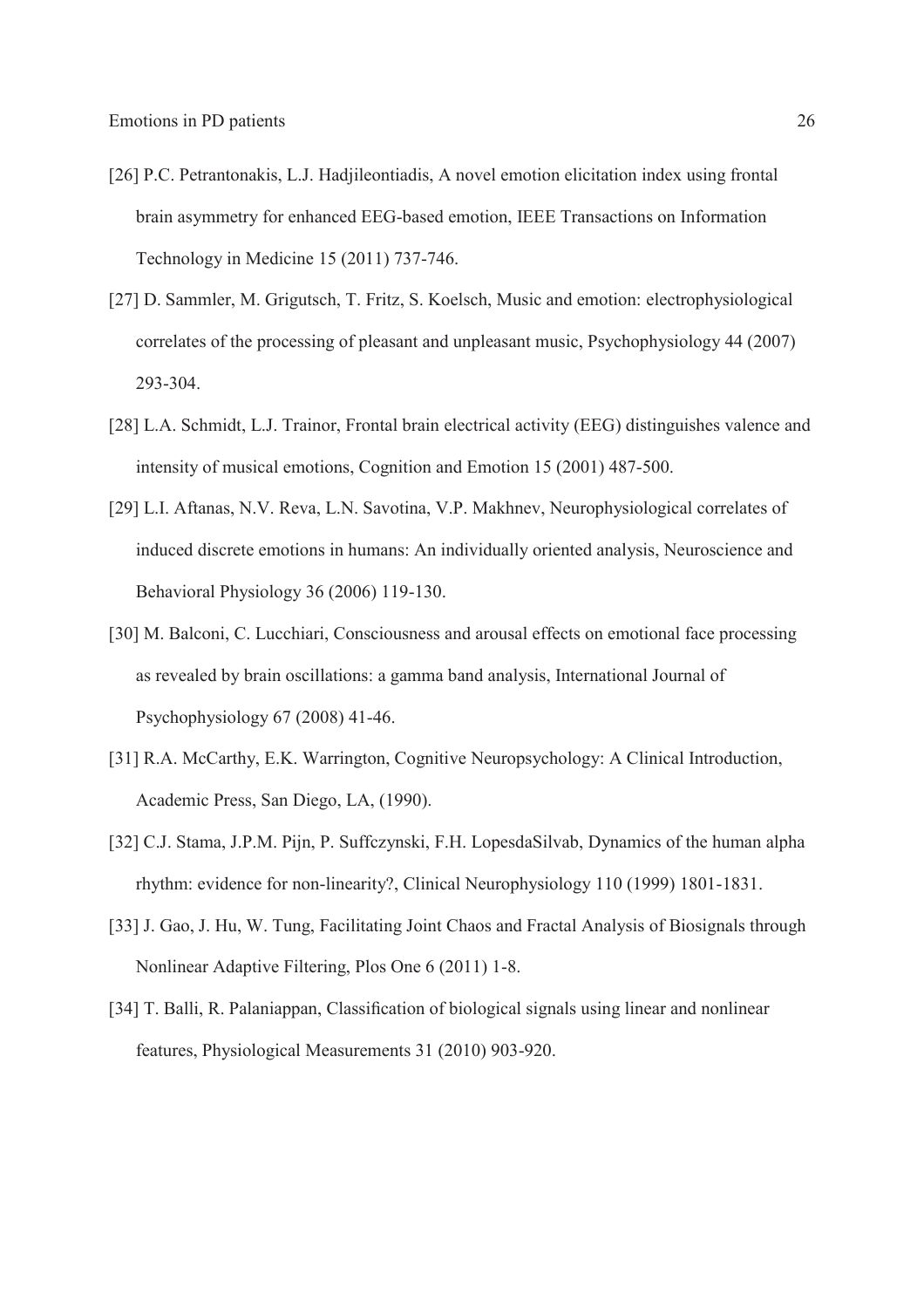- [35] K.C. Chua, V. Chandran, U.R. Acharya, C.M. Lim, Application of higher order spectra to identify epileptic EEG, Journal of Medical Systems 35 (2011) 1563-1571.
- 3 [36] M. Shen, F.H.Y. Chan, L. Sun, F.J. Beadle, Parametric bispectral estimation of EEG signals in different functional states of the brain, IEEE Proceedings of Science and Measurements Technology 147(6) (2000).
- 6 [37] M.M. Hoehn, M.D. Yahr, Parkinsonism: Onset, Progression and mortality, Neurology, 17  $(1967)$  427-442.
- [38] S. Fahn, R.L. Elton, M. Committee, Unified Parkinson's Disease Rating Scale, in: Fahn's, Marsden CD, Calne DB, Goldstein M, Clane DB, Recent Developments in Parkinson's 10 disease, Macmillan Health Care Information, Florham Park, 1987, pp.153-163.
- [39] M.F. Folstein, S.E. Folstein, P.R. Mchugh, Mini-Mental State Examination: a practical 12 method for grading the cognitive state of patients, Psychology Research 12 (1975) 189-198.
- [40] A.T. Beck, C.H. Ward, M. Mendelson, J. Mock, J. Erbaugh, An inventory for measuring depression., Achieves of General Psychiatry 4 (1961) 561-571.
- 15 [41] R.C. Oldfield, The assessment and analysis of handedness: the Edinburgh inventory, Neuropsychologia 9 (1971) 97-113.
- 17 [42] C.F. Lima, C. Garrett, S.L. Castro, Not all the sounds sound the same: Parkinson's disease 18 affects differently emotion processing in music and in speech prosody, Journal of Clinical and Experimental Neuropsychology 35 (2013) 373-392.
- [43] T. Baumgartner, M. Esslen, L. Jancke, From emotion perception to emotion experience: Emotions evoked by pictures and classical music, International Journal of Psychophysiology 22 60 (2006) 34-43.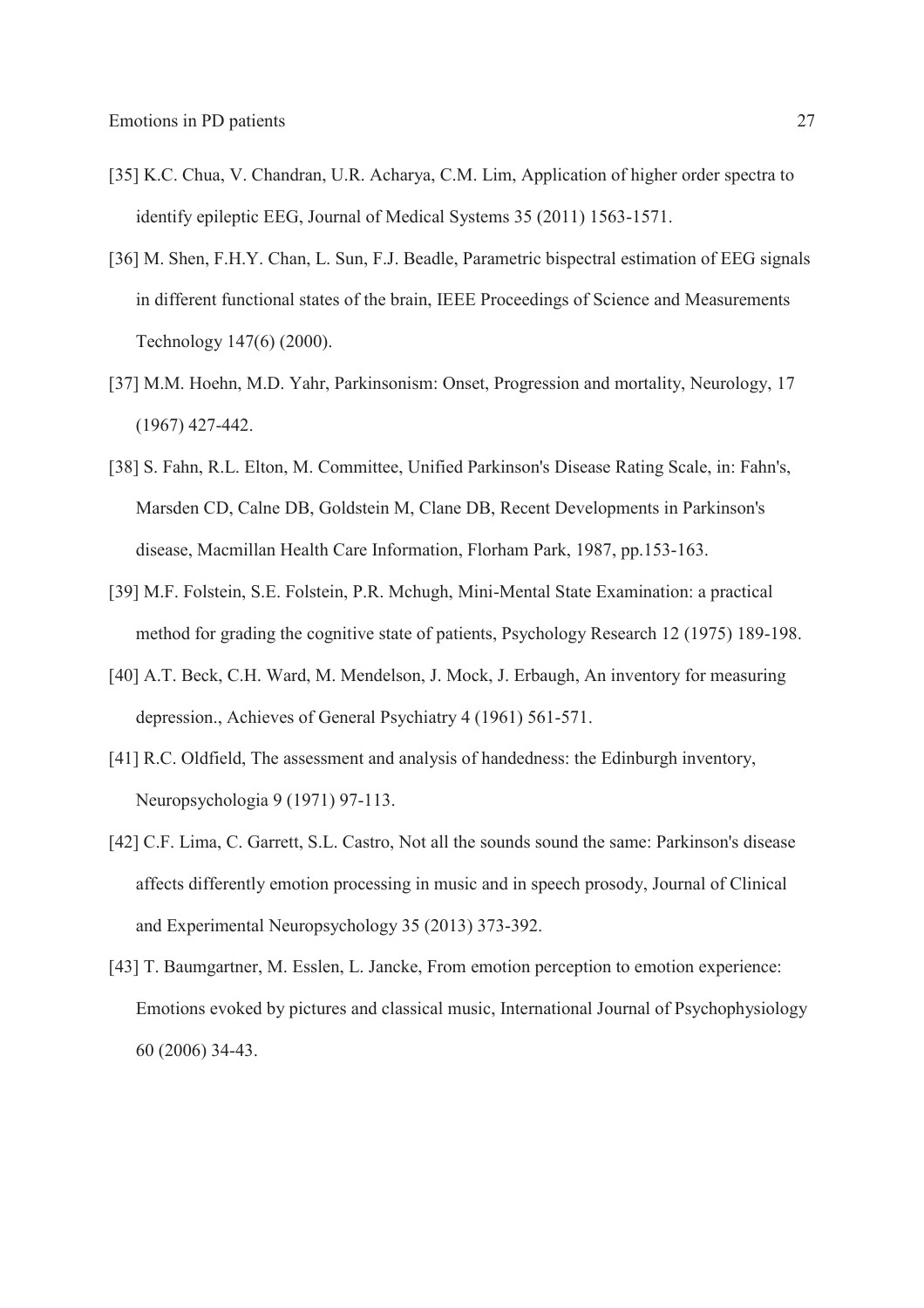- [44] R.J. Davidson, Anterior cerebral asymmetry and the nature of emotion, Brain and Cognition 2 20 (1) (1992) 125-151.
- [45] J.J. Gross, R.W. Levenson, Emotion elicitation using films, Cognition and Emotion 9 (1995) 87-108.
- [46] M. Murugappan, M. Rizon, R. Nagarajan, S. Yaacob, An Investigation on Visual and 6 Audiovisual Stimulus based Human Emotion Recognition using EEG, International Journal 7 of Medical Engineering and Informatics (IJMEI) 1 (2009) 342-356.
- 8 [47] Y. Wang, L. Guan, Recognizing Human Emotional State From Audiovisual Signals, IEEE Transactions on In Multimedia 10 (2008) 659-668.
- [48] P.J. Lang, M.M. Bradley, B.N. Cuthbert, International affective picture system (IAPS): 11 Affective ratings of pictures and instruction manual, Technical Report A-8, University of 12 Florida, Gainesville, FL (2008).
- 13 [49] M.M. Bradley, P.J. Lang, International affective digitized sounds (2nd Edition; IADS-2): 14 Affective ratings of sounds and instruction manual, Technical Report B-3 University of 15 Florida, Gainesville, FL (2007).
- 16 [50] L. Brown, B. Grundlehner, J. Penders, Towards wireless emotional valence detection from 17 EEG, IEEE Engineering in Medicine and Biology Society, (2011) 2188-2191.
- 18 [51] J. Mikels, B. Fredrickson, G. Larkin, C. Lindberg, S. Maglio, P. Reuter-Lorenz, Emotional Category data on images from the international affective picture system, Behavioral Research Methods, 37 (2005) 630-636.
- [52] J. Redondo, I. Fraga, I. Padron, A. Pineiro, Affective ratings of sound stimuli, Behavioral 22 Research Methods, 40 (2008) 784-790.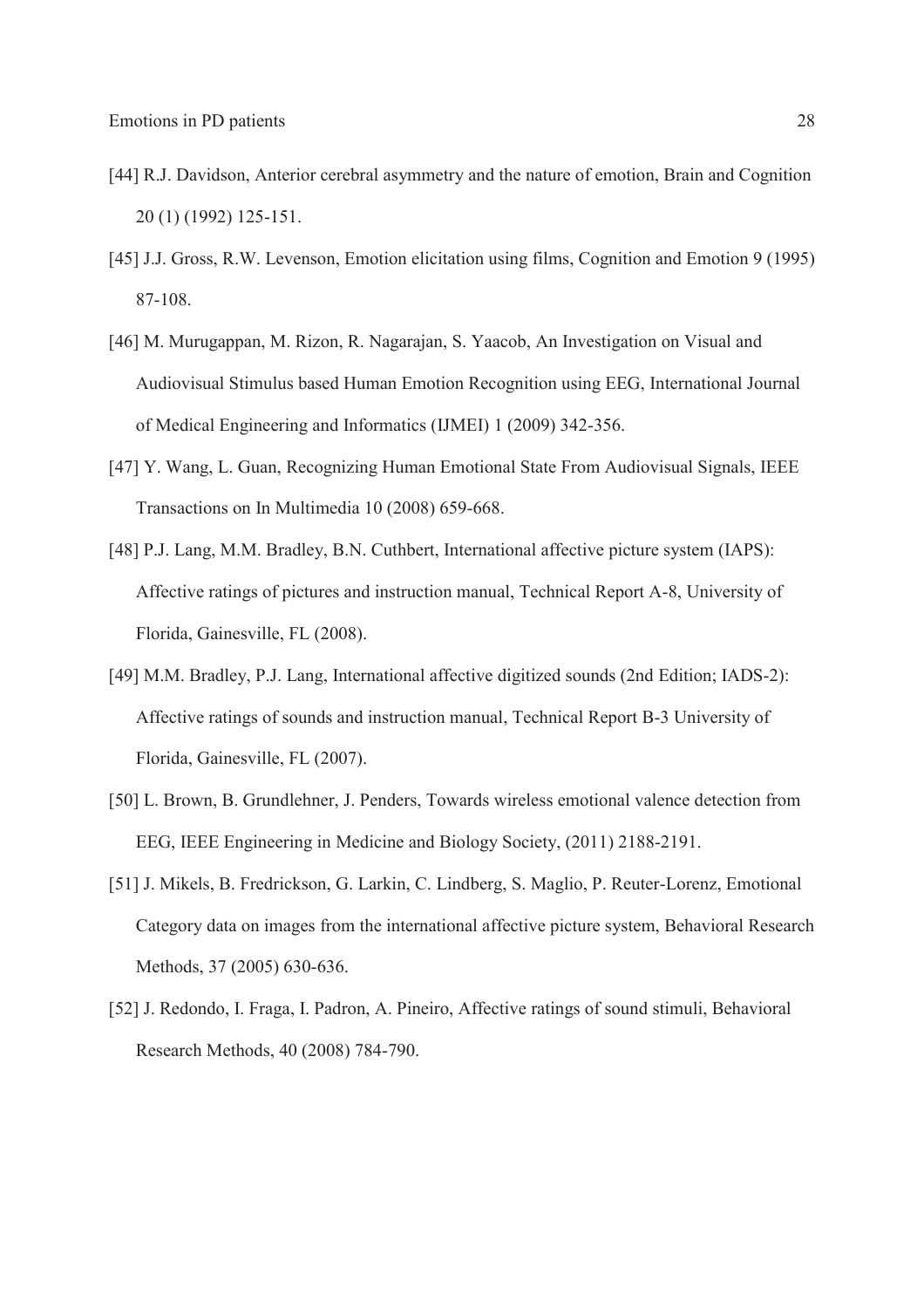- [53] H. Hamdi, P. Richard, A. Suteau, P. Allain, Emotion assessment for affective computing 2 based on physiological responses, IEEE proceedings of World Congress on Computational 3 Intelligence (2012) 10-15.
- [54] S.K. Hadjidimitriou, L.J. Hadjileontiadis, Toward an EEG-based recognition of music liking 5 using time-frequency analysis, IEEE Transactions on Biomedical Engineering 59 (2012) 6 3498-3510.
- 7 [55] R. Yuvaraj, M. Murugappan, M.I. Norlinah, M. Iqbal, K. Sundaraj, K. Mohamad, R. 8 Palaniappan, M. Satiyan, Emotion classification in Parkinson's disease by higher-order spectra and power spectrum features using EEG signals: A comparative study, Journal of Integrative Neuroscience 13 (2014) 1-32.
- [56] C.L. Nikias, A. Petropulu, Higher-order spectral Analysis: A Nonlinear signal Processing Framework, Prentice Hall, Englewood Cliffs, NJ, (1993).
- 13 [57] J. Han, M. Kamber, Data Mining: Concepts and Techniques, Morgan Kaufmann, 2nd edition, (2006).
- 15 [58] K.R. Muller, S. Mika, G. Ratsch, K. Tsuda, B. Scholkopf, An introduction to kernal based 16 learning algorithms, IEEE Transactions on Neural Networks 12 (2001) 181-201.
- 17 [59] N. Christianini, J. Taylor, Support vector machines and other kernal-based learning methods, Cambridge University Press, Cambridge, (2000).
- [60] C.W. Hsu, C.C. Chang, C.J. Lin, A practical guide to support vector classification., 20 Technical report, Department of Computer Science, National Taiwan University (2003).
- 21 [61] A. Suzuki, T. Hoshino, K. Shigemasu, M. Kawamura, Disgust-specific impairment of facial expression recognition in Parkinson's disease, Brain 129 (2006) 707-717.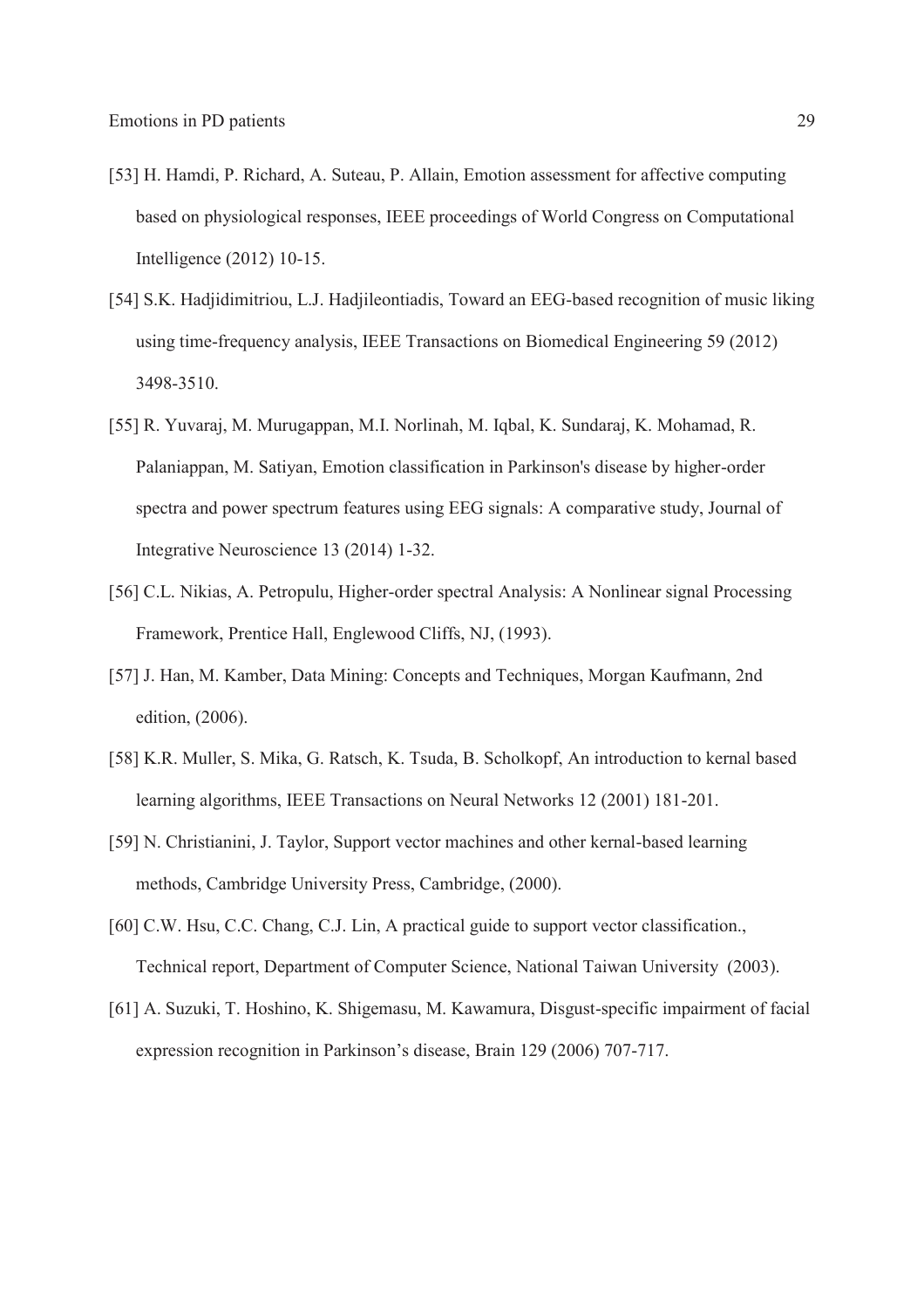- [62] T.P. Bouchard, N. Malykhin, W.R. Martin, C.C. Hanstock, D.J. Emery, N.J. Fisher, R.M. 2 Camicioli, Age and dementia-associated atrophy predominates in the hippocampal head and 3 amygdala in Parkinson's disease, Neurobiology of Aging 29 (2008) 1027-1039.
- [63] W. Klimesch, EEG alpha and theta oscillations reflect cognitive and memory performance: 5 a review and analysis, Brain Research Reviews 29 (1999) 169-195.
- [64] D.J. Oathes, W.J. Ray, Worry, generalized anxiety disorder, and emotion: evidence from the 7 EEG gamma band, Biological Psychology 79 (2008) 165-170.
- 8 [65] X.W. Wang, D. Nie, B.L. Lu, Emotional state classification from EEG data using machine learning approach, Neurocomputing, 129 (2013) 94-106.
- 10 [66] H. Kober, L.F. Barrett, J. Joseph, E. Bliss-Moreau, K. Lindquist, T.D. Wagera, Functional erouping and cortical—subcortical interactions in emotion: A meta-analysis of neuroimaging studies, Neuroimage 42 (2008) 998-1031.
- 13 [67] J. Roschke, J. Fell, P. Beckmann, Nonlinear analysis of sleep EEG data in schizophrenia: 14 calculation of the principal Lyapunov exponent, Psychiatric Research, 56 (1995) 257-269.
- 15 [68] J. Jeong, S.Y. Kim, S.H. Han, Non-linear dynamical analysis of the EEG in Alzheimerís disease with optimal embedding dimension, Electroencephalography and Clinical Neurophysiology 106 (1998) 220-228.
- 18 [69] A. Tessitore, A. Hariri, F. Fera, W. Smith, T. Chase, T. Hyde, D. Weinberger, V. Mattay, Dopamine modulates the response of the human amygdala: A Study in Parkinson's disease, 20 Journal of Neuroscience 22 (2002) 9099-9103.
- [70] R. Sprengelmeyer, A.W. Young, K. Mahn, U. Schroeder, D. Woitalla, T. Büttner, W. Kuhn, 22 H. Przuntek, Facial expression recognition in people with medicated and unmedicated Parkinson's disease, Neuropsychologia 41 (2003) 1047-1057.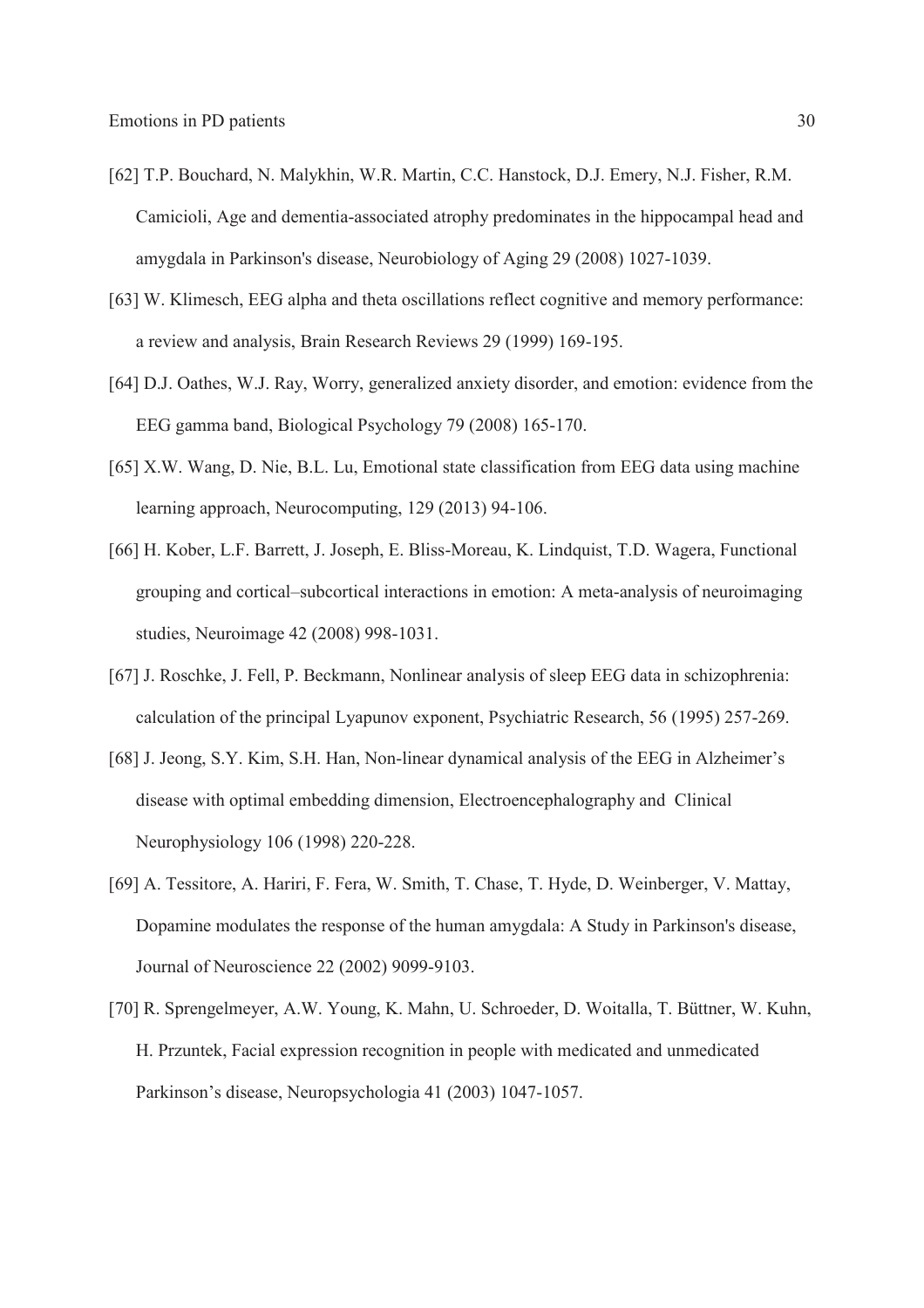## **Figure**

EEG emotion recognition in PD



Fig. 1 (a) Schematic representation of the experiment protocol



Fig. 1 (b) Experimental setup for emotion assessment using multimodal stimuli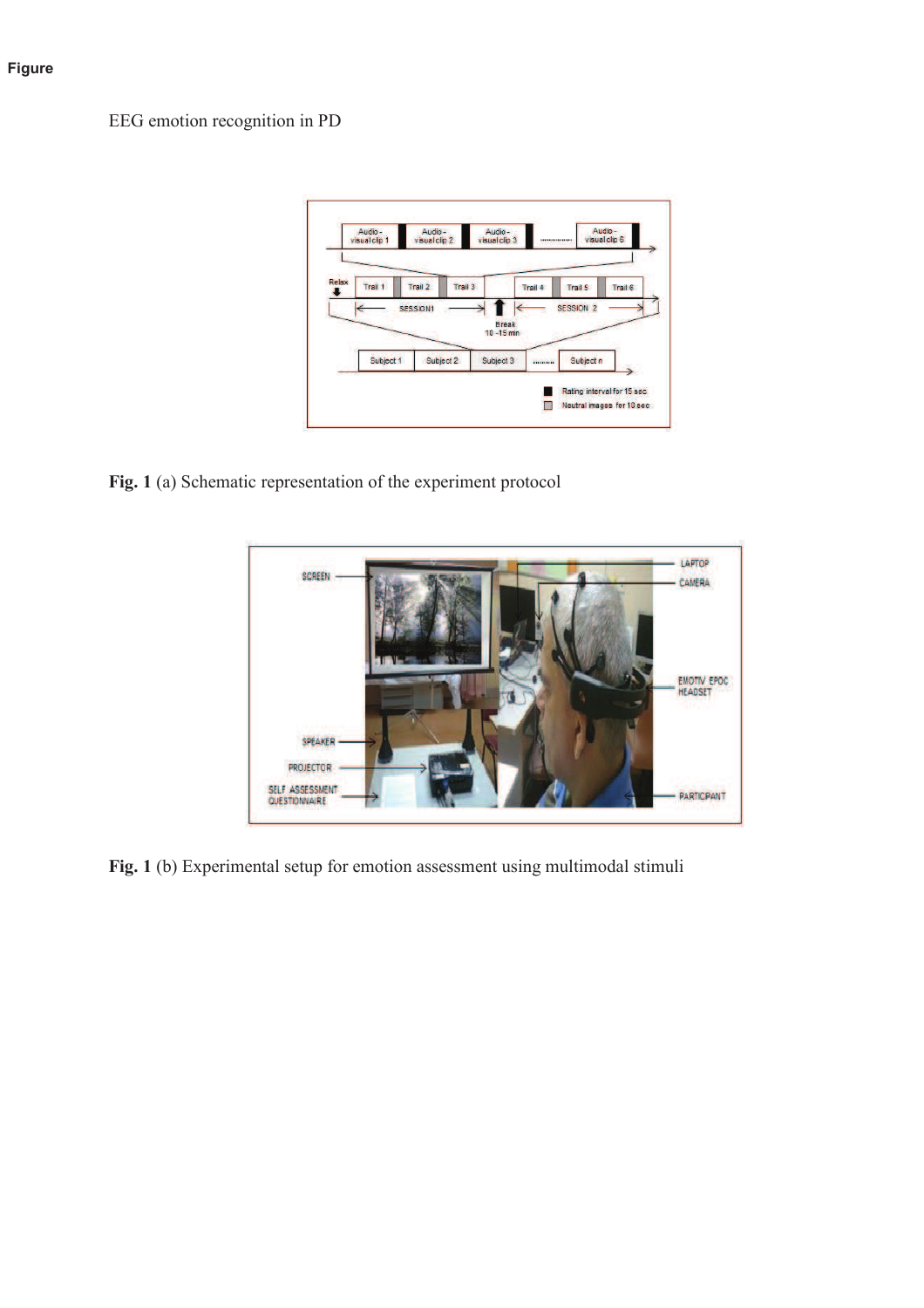# EEG emotion recognition in PD

| S.                      | Audio-<br>visual<br>clip No. | <b>Primary emotion experienced</b><br>$\sqrt{ }$ |            |             |       |                 | Intensity of primary emotion<br>$\sqrt{ }$ |                    |     |               | Any other emotion?<br>$\sqrt{ }$ |                     |              |     |             |       |                 |                |
|-------------------------|------------------------------|--------------------------------------------------|------------|-------------|-------|-----------------|--------------------------------------------|--------------------|-----|---------------|----------------------------------|---------------------|--------------|-----|-------------|-------|-----------------|----------------|
| <b>NO</b>               |                              | <b>НАРРҮ</b>                                     | <b>SAD</b> | <b>FEAR</b> | ANGER | <b>SURPRISE</b> | <b>DISGUST</b>                             | <b>VERY</b><br>LOW | LOW | <b>MEDIUM</b> | HIGH                             | <b>VERY</b><br>HIGH | <b>HAPPY</b> | SAD | <b>FEAR</b> | ANGER | <b>SURPRISE</b> | <b>DISGUST</b> |
|                         | Clip 1                       |                                                  |            |             |       |                 |                                            |                    |     |               |                                  |                     |              |     |             |       |                 |                |
| $\overline{\mathbf{2}}$ | Clip <sub>2</sub>            |                                                  |            |             |       |                 |                                            |                    |     |               |                                  |                     |              |     |             |       |                 |                |
| E                       | Clip <sub>3</sub>            |                                                  |            |             |       |                 |                                            |                    |     |               |                                  |                     |              |     |             |       |                 |                |
|                         | Clip 4                       |                                                  |            |             |       |                 |                                            |                    |     |               |                                  |                     |              |     |             |       |                 |                |
| 5                       | Clip <sub>5</sub>            |                                                  |            |             |       |                 |                                            |                    |     |               |                                  |                     |              |     |             |       |                 |                |
| 6                       | Clip <sub>6</sub>            |                                                  |            |             |       |                 |                                            |                    |     |               |                                  |                     |              |     |             |       |                 |                |
|                         | Clip <sub>7</sub>            |                                                  |            |             |       |                 |                                            |                    |     |               |                                  |                     |              |     |             |       |                 |                |
| 8                       | Clip <sub>8</sub>            |                                                  |            |             |       |                 |                                            |                    |     |               |                                  |                     |              |     |             |       |                 |                |
| 9                       | Clip <sub>9</sub>            |                                                  |            |             |       |                 |                                            |                    |     |               |                                  |                     |              |     |             |       |                 |                |
| 10                      | Clip 10                      |                                                  |            |             |       |                 |                                            |                    |     |               |                                  |                     |              |     |             |       |                 |                |
| 11                      | Clip 11                      |                                                  |            |             |       |                 |                                            |                    |     |               |                                  |                     |              |     |             |       |                 |                |
|                         |                              |                                                  |            |             |       |                 |                                            |                    |     |               |                                  |                     |              |     |             |       |                 |                |

8 **Fig. 1** (c) Self-assessment questionnaire



Fig. 1 (d) Electrode positions, according to the 10-20 system, of the Emotiv EPOC device used for EEG acquisition.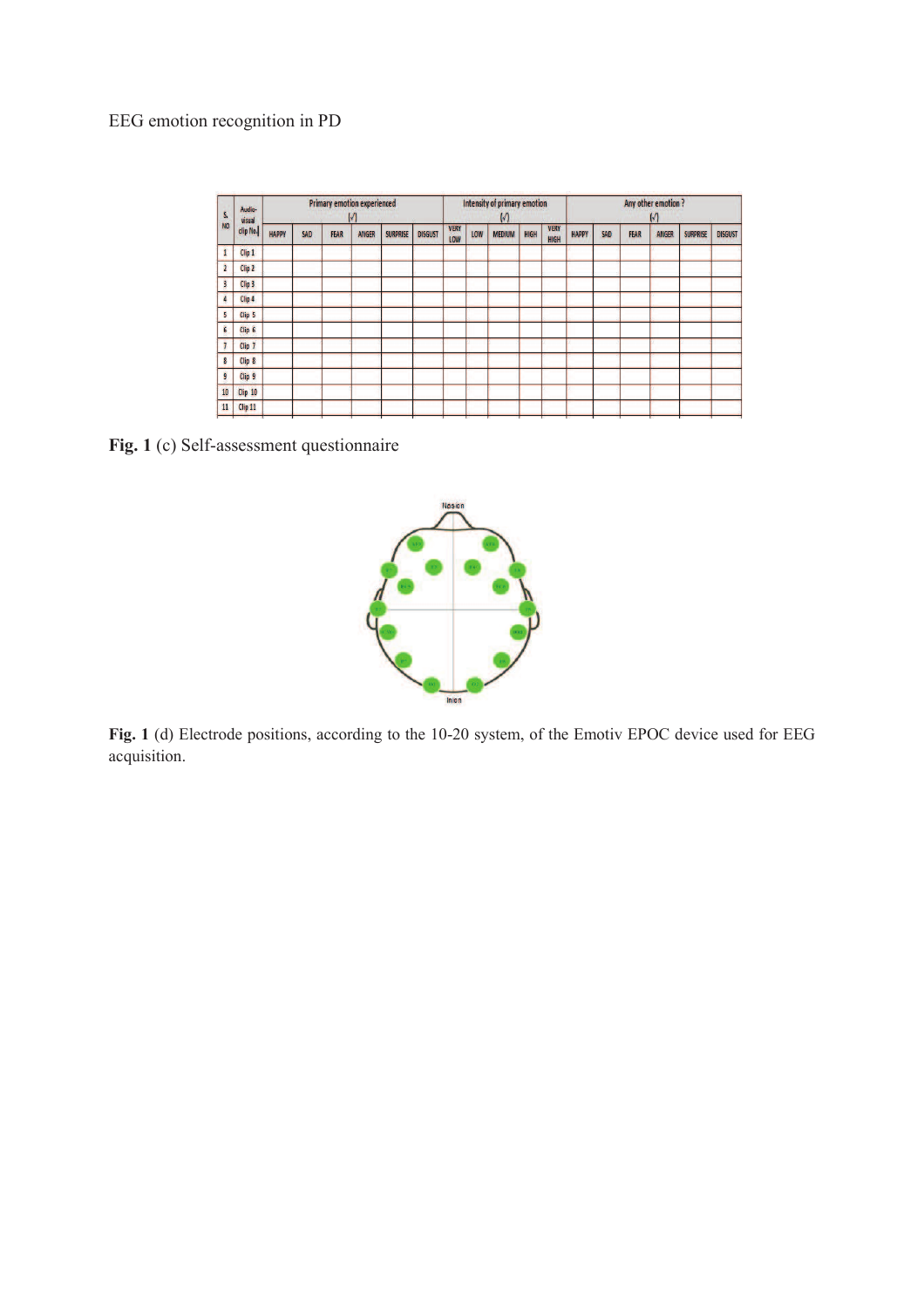

12 **Fig. 2** Sample recording of EEG signals corresponding to six emotions (a) PD patients (b) healthy controls



Fig. 3 Non-redundant region  $(\Omega)$  of computation of the bispectrum for real signals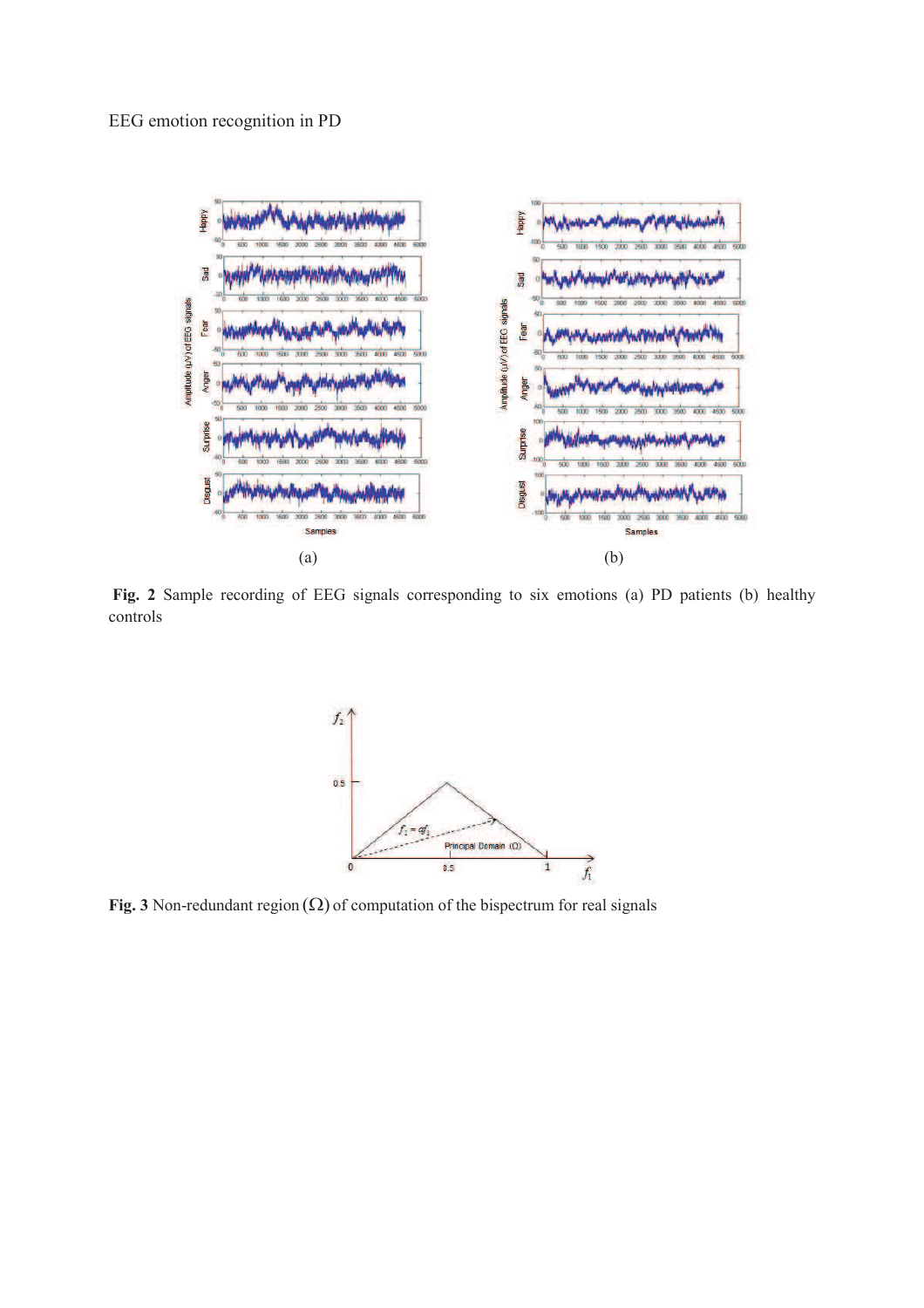| Variable                        | PD $(n = 20)$    | $HC (n = 20)$            | Test's Value             | Statistical result* |
|---------------------------------|------------------|--------------------------|--------------------------|---------------------|
| Age (years)                     | $59.05 \pm 5.64$ | $58.10 \pm 2.95$         | $t = 0.667$              | $p = 0.509$         |
| Gender                          | 10F/10M          | 11F/9M                   | $x^2 = 0.100$            | $p = 0.752$         |
| Education (years)               | $10.45 \pm 4.86$ | $11.05 \pm 3.34$         | $t = -0.455$             | $p = 0.652$         |
| $MMSE (0 - 30)$                 | $26.90 \pm 1.51$ | $27.15 \pm 1.63$         | $t = -0.502$             | $p = 0.619$         |
| Hoehn and Yahr scale (I/II/III) | $2.25 \pm 0.63$  | ۰                        |                          |                     |
| Motor UPDRS                     | $17.05 \pm 3.15$ | ٠                        |                          |                     |
| Disease duration (years)        | $5.75 \pm 3.52$  | $\overline{\phantom{a}}$ | $\overline{\phantom{a}}$ |                     |
| BDI $(0-21)$                    | $5.80 \pm 2.87$  | $5.45 \pm 2.18$          | $t = 0.433$              | $p = 0.667$         |
| EHS $(1 - 10)$                  | $9.55 \pm 0.76$  | $9.84 \pm 0.72$          | $t = -0.818$             | $p = 0.403$         |

1 Table 1 Demographic and clinical characteristics of PD patients and HC.

Note: n = number of participants, PD = Parkinson's disease, HC = healthy controls, M = male, F = female, MMSE = Mini Mental State Examination, UPDRS = Unified Parkinson's Disease Rating Scale, BDI = Beck Depression Inventory, EHS = Edinburg Handedness Inventory. Data presented as mean  $\pm$  SD. \*Difference is significant at the  $p < 0.05$  level.

8 Table 2 Self-assessment classification accuracy (in percentage) for each of six emotional states between PD patients and healthy controls obtained from the confusion matrix.

| Emotion  | Happy $(\%)$ |          | Sad $(\% )$ |          | Fear $(\% )$ |              | Anger $(\% )$ |          | Surprise $(\% )$ |          | Disgust $(\%)$ |          |
|----------|--------------|----------|-------------|----------|--------------|--------------|---------------|----------|------------------|----------|----------------|----------|
|          | <b>PD</b>    | HС       | PD          | HС       | <b>PD</b>    | НC           | <b>PD</b>     | HС       | <b>PD</b>        | НC       | PD             | НC       |
| Happy    | 94.33        | 92.50    | 0           |          |              | $\mathbf{0}$ | $\left($      | $\theta$ | 5.67             | 7.60     | $\Omega$       | $\theta$ |
| Sad      |              | $\theta$ | 75.00       | 84.67    | 1.83         | $\Omega$     | 4.45          | 2.77     | $\theta$         | $\theta$ | 18.72          | 12.56    |
| Fear     | 0            | $\theta$ | 2.56        | 1.49     | 80.33        | 77.50        | 7.92          | 12.56    | 3.48             | $\theta$ | 5.71           | 8.45     |
| Anger    | $\Omega$     | $\theta$ | 4.79        | $\theta$ | 11.56        | 15.32        | 78.00         | 82.67    | $\Omega$         | $\theta$ | 5.65           | 2.01     |
| Surprise | 12.00        | 3.33     | 0           | $\theta$ |              | $\mathbf{0}$ | $\theta$      | $\Omega$ | 88.00            | 96.67    | $\Omega$       | $\Omega$ |
| Disgust  | $\Omega$     | $\theta$ | 24.89       | 18.42    | $\Omega$     | 8.12         | 2.44          | 6.96     | $\Omega$         | $\theta$ | 72.67          | 66.50    |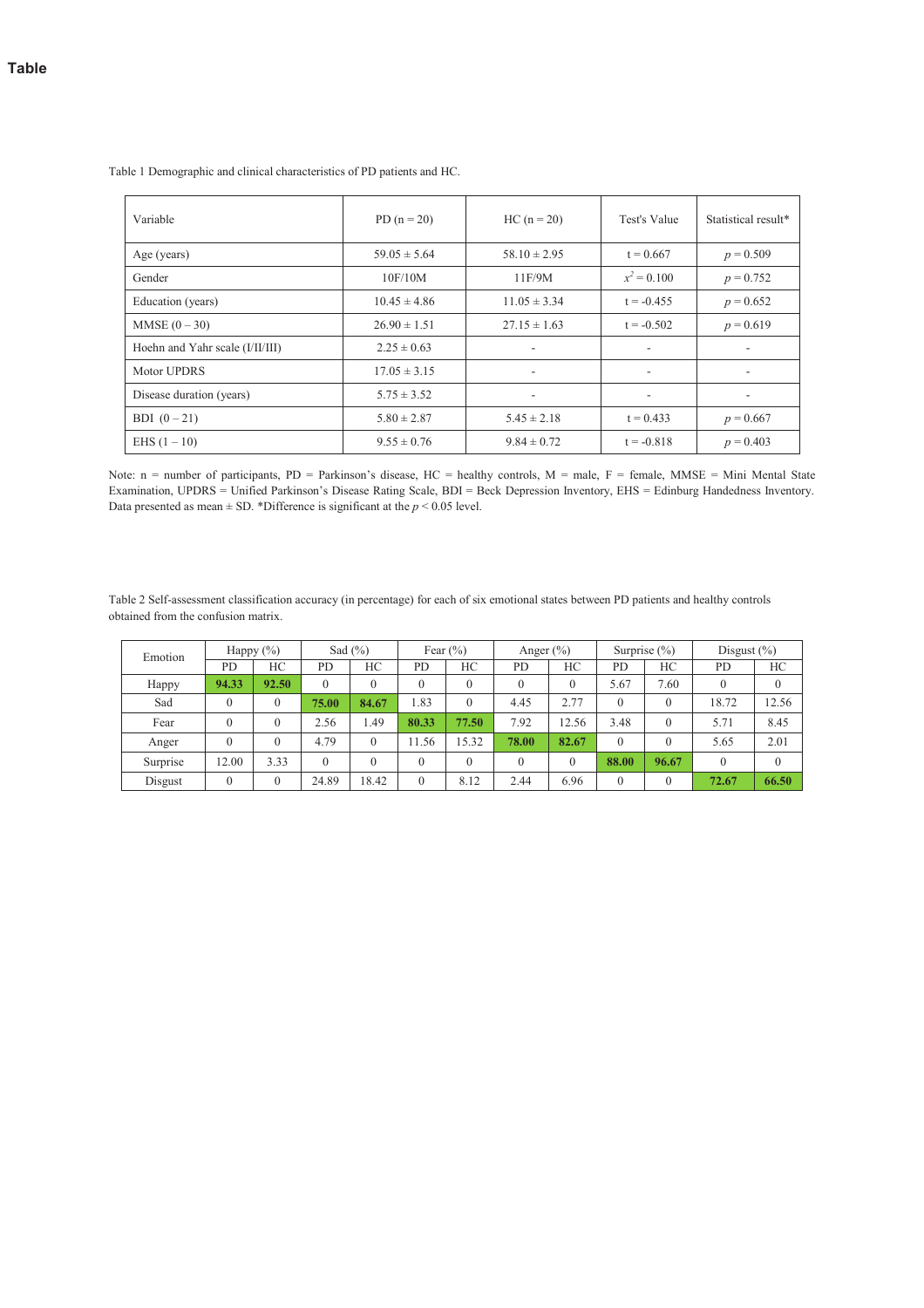Table 4(a) Percentage  $\pm$  SD of classification of KNN and SVM classifiers with HOS features (M<sub>avg</sub>, P<sub>1</sub>, and P<sub>2</sub>) between PD patients and healthy 2 controls emotional state across *delta (1ñ4 Hz)* frequency band.

| Emotion   |                  | KNN classifier $(\% )$ |                  | SVM classifier $(\% )$ |                  |                  |  |  |
|-----------|------------------|------------------------|------------------|------------------------|------------------|------------------|--|--|
|           | PD.              | HC                     | AVG              | PD.                    | HС               | <b>AVG</b>       |  |  |
| Happiness | $64.84 \pm 3.76$ | $75.39 \pm 2.58$       | $70.11 \pm 3.19$ | $66.49 \pm 3.49$       | $76.29 \pm 2.01$ | $72.89 \pm 2.17$ |  |  |
| Sadness   | $61.28 \pm 2.13$ | $71.86 \pm 3.19$       | $66.57 \pm 2.48$ | $64.29 \pm 2.57$       | $75.49 \pm 3.45$ | $69.89 \pm 3.58$ |  |  |
| Fear      | $59.20 \pm 1.29$ | $65.28 \pm 2.30$       | $62.24 \pm 3.60$ | $60.49 \pm 3.59$       | $70.39 \pm 2.59$ | $65.44 \pm 3.49$ |  |  |
| Anger     | $62.39 \pm 3.90$ | $68.44 \pm 3.29$       | $65.41 \pm 4.04$ | $66.24 \pm 4.29$       | $74.12 \pm 3.29$ | $70.18 \pm 4.56$ |  |  |
| Surprise  | $65.38 \pm 3.71$ | $73.20 \pm 4.83$       | $69.29 \pm 3.75$ | $69.72 \pm 3.29$       | $75.39 \pm 4.22$ | $72.55 \pm 3.59$ |  |  |
| Disgust   | $60.10 \pm 4.49$ | $68.39 \pm 5.46$       | $64.24 \pm 2.58$ | $62.67 \pm 2.49$       | $72.28 \pm 2.25$ | $67.47 \pm 4.29$ |  |  |

Table 4(b) Percentage  $\pm$  SD of classification of KNN and SVM classifiers with HOS features (M<sub>avg</sub>, P<sub>1</sub>, and P<sub>2</sub>) between PD patients and healthy 6 controls emotional state across *theta (4ñ8 Hz)* frequency band.

| Emotion   |                  | KNN classifier $(\% )$ |                  | SVM classifier $(\% )$ |                  |                  |  |  |
|-----------|------------------|------------------------|------------------|------------------------|------------------|------------------|--|--|
|           | PD.              | HС                     | Average          | PD.                    | HC               | Average          |  |  |
| Happiness | $69.22 \pm 5.81$ | $71.39 \pm 3.65$       | $70.31 \pm 4.11$ | $76.54 \pm 5.21$       | $77.34 \pm 3.10$ | $76.94 \pm 4.12$ |  |  |
| Sadness   | $62.50 \pm 3.45$ | $73.33 \pm 3.98$       | $67.92 \pm 3.11$ | $67.67 \pm 3.96$       | $75.78 \pm 3.02$ | $71.73 \pm 3.34$ |  |  |
| Fear      | $60.56 \pm 4.28$ | $72.08 \pm 4.51$       | $66.32 \pm 2.78$ | $66.34 \pm 4.92$       | $75.67 \pm 4.97$ | $71.00 \pm 2.01$ |  |  |
| Anger     | $64.17 \pm 5.16$ | $70.00 \pm 6.14$       | $67.08 \pm 3.55$ | $65.24 \pm 5.03$       | $73.12 \pm 4.23$ | $69.18 \pm 3.56$ |  |  |
| Surprise  | $68.11 \pm 4.76$ | $69.39 \pm 3.34$       | $68.75 \pm 2.91$ | $75.72 \pm 4.34$       | $75.84 \pm 6.89$ | $75.78 \pm 2.44$ |  |  |
| Disgust   | $65.56 \pm 6.32$ | $68.19 \pm 4.76$       | $66.88 \pm 3.60$ | $64.78 \pm 6.25$       | $72.24 \pm 3.56$ | $68.51 \pm 3.23$ |  |  |

Table 4(c) Percentage  $\pm$  SD of classification of KNN and SVM classifiers with HOS features (M<sub>avg</sub>, P<sub>1</sub>, and P<sub>2</sub>) between PD patients and healthy controls emotional state across *alpha* (8–13 Hz) frequency band.

| Emotion   |                  | KNN classifier $(\% )$ |                  | SVM classifier $(\% )$ |                  |                  |  |  |
|-----------|------------------|------------------------|------------------|------------------------|------------------|------------------|--|--|
|           | PD.              | HС                     | Average          | PD.                    | HC               | Average          |  |  |
| Happiness | $74.72 \pm 6.76$ | $77.78 \pm 3.52$       | $76.25 \pm 4.18$ | $86.97 \pm 6.82$       | $88.56 \pm 4.43$ | $87.77 \pm 3.11$ |  |  |
| Sadness   | $74.03 \pm 2.62$ | $80.97 \pm 3.76$       | $77.50 \pm 2.56$ | $79.85 \pm 2.32$       | $84.00 \pm 3.33$ | $81.93 \pm 2.45$ |  |  |
| Fear      | $71.94 \pm 4.80$ | $78.50 \pm 5.35$       | $75.22 \pm 3.24$ | $78.45 \pm 4.50$       | $82.65 \pm 4.05$ | $80.55 \pm 3.76$ |  |  |
| Anger     | $77.36 \pm 3.76$ | $82.64 \pm 3.47$       | $80.00 \pm 2.53$ | $78.56 \pm 3.00$       | $83.67 \pm 2.92$ | $81.12 \pm 2.67$ |  |  |
| Surprise  | $79.47 \pm 5.43$ | $80.83 \pm 2.71$       | $80.15 \pm 3.73$ | $81.85 \pm 5.56$       | $83.23 \pm 5.24$ | $82.54 \pm 4.45$ |  |  |
| Disgust   | $72.78 \pm 5.56$ | $79.53 \pm 2.73$       | $76.16 \pm 2.93$ | $75.56 \pm 5.11$       | $82.96 \pm 3.78$ | $79.26 \pm 3.40$ |  |  |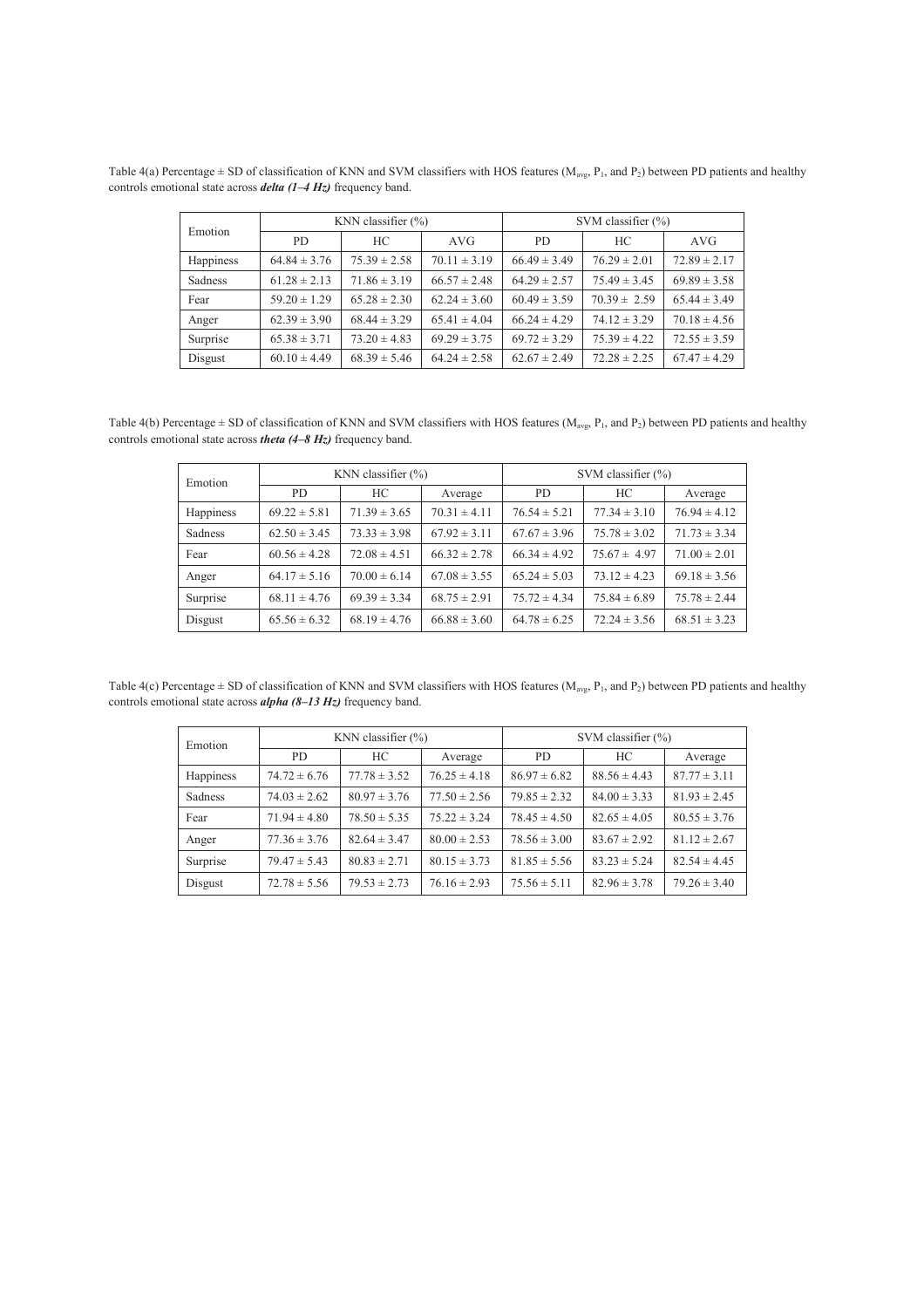| Emotion   |                  | KNN classifier $(\% )$ |                  | SVM classifier $(\% )$ |                  |                  |  |  |
|-----------|------------------|------------------------|------------------|------------------------|------------------|------------------|--|--|
|           | PD.              | HС                     | Average          | PD.                    | HC               | Average          |  |  |
| Happiness | $87.00 \pm 2.55$ | $88.01 \pm 3.41$       | $87.50 \pm 2.23$ | $90.89 \pm 5.74$       | $92.45 \pm 5.95$ | $91.67 \pm 3.23$ |  |  |
| Sadness   | $80.87 \pm 3.22$ | $89.96 \pm 2.36$       | $85.41 \pm 2.18$ | $82.71 \pm 6.62$       | $90.91 \pm 3.79$ | $86.81 \pm 5.56$ |  |  |
| Fear      | $81.94 \pm 5.67$ | $87.49 \pm 3.82$       | $84.72 \pm 3.63$ | $81.67 \pm 4.34$       | $89.78 \pm 5.56$ | $85.73 \pm 4.33$ |  |  |
| Anger     | $81.03 \pm 2.81$ | $87.00 \pm 4.90$       | $84.02 \pm 2.65$ | $82.76 \pm 3.77$       | $89.47 \pm 5.23$ | $86.11 \pm 3.43$ |  |  |
| Surprise  | $86.61 \pm 3.52$ | $87.02 \pm 2.88$       | $86.81 \pm 2.44$ | $91.65 \pm 5.78$       | $92.67 \pm 3.88$ | $91.67 \pm 4.22$ |  |  |
| Disgust   | $81.82 \pm 3.43$ | $87.65 \pm 3.65$       | $84.73 \pm 2.22$ | $80.83 \pm 4.34$       | $89.92 \pm 4.82$ | $85.38 \pm 3.56$ |  |  |

Table 4(d) Percentage  $\pm$  SD of classification of KNN and SVM classifiers with HOS features ( $M_{avg}$ ,  $P_1$ , and  $P_2$ ) between PD patients and healthy 3 controls emotional state across *beta (3ñ30 Hz)* frequency band.

Table 4(e) Percentage  $\pm$  SD of classification of KNN and SVM classifiers with HOS features (M<sub>avg</sub>, P<sub>1</sub>, and P<sub>2</sub>) between PD patients and healthy 7 controls emotional state across *gamma (30ñ49 Hz)* frequency band.

| Emotion   |                  | KNN classifier $(\% )$ |                  | SVM classifier $(\% )$ |                  |                  |  |  |
|-----------|------------------|------------------------|------------------|------------------------|------------------|------------------|--|--|
|           | PD.              | HС                     | Average          | PD.                    | HС               | Average          |  |  |
| Happiness | $85.85 \pm 2.89$ | $90.27 \pm 4.10$       | $88.06 \pm 3.39$ | $86.68 \pm 3.37$       | $93.58 \pm 3.55$ | $90.13 \pm 2.35$ |  |  |
| Sadness   | $78.87 \pm 2.48$ | $90.29 \pm 3.49$       | $84.58 \pm 4.25$ | $82.27 \pm 2.48$       | $91.09 \pm 2.01$ | $86.68 \pm 1.04$ |  |  |
| Fear      | $80.32 \pm 3.10$ | $89.20 \pm 4.90$       | $84.76 \pm 2.77$ | $77.67 \pm 4.28$       | $92.76 \pm 2.43$ | $85.21 \pm 3.88$ |  |  |
| Anger     | $77.29 \pm 1.59$ | $90.84 \pm 4.12$       | $84.06 \pm 3.49$ | $80.76 \pm 2.51$       | $90.13 \pm 3.38$ | $85.44 \pm 2.57$ |  |  |
| Surprise  | $87.36 \pm 3.29$ | $88.98 \pm 3.17$       | $88.17 \pm 4.10$ | $92.27 \pm 3.83$       | $93.98 \pm 4.00$ | $93.12 \pm 1.25$ |  |  |
| Disgust   | $78.96 \pm 4.17$ | $88.05 \pm 2.75$       | $83.50 \pm 5.29$ | $78.00 \pm 3.59$       | $91.97 \pm 2.18$ | $84.98 \pm 2.58$ |  |  |

Table 4(f) Percentage  $\pm$  SD of classification of KNN and SVM classifiers with HOS features ( $M_{avg}$ ,  $P_1$ , and  $P_2$ ) between PD patients and healthy controls emotional state across **ALL** (combination of five bands) frequency bands.

| Emotion   |                  | KNN classifier $(\% )$ |                  | SVM classifier $(\% )$ |                  |                  |  |  |  |
|-----------|------------------|------------------------|------------------|------------------------|------------------|------------------|--|--|--|
|           | PD<br>HС         |                        | Average          | PD.                    | HC               | Average          |  |  |  |
| Happiness | $85.90 \pm 1.37$ | $91.39 \pm 3.28$       | $88.64 \pm 4.12$ | $86.89 \pm 1.74$       | $94.76 \pm 2.28$ | $90.82 \pm 2.37$ |  |  |  |
| Sadness   | $78.98 \pm 3.37$ | $91.78 \pm 2.45$       | $85.38 \pm 3.77$ | $82.56 \pm 2.09$       | $93.86 \pm 3.92$ | $88.21 \pm 3.85$ |  |  |  |
| Fear      | $81.61 \pm 4.23$ | $90.49 \pm 3.78$       | $86.05 \pm 4.29$ | $79.99 \pm 3.48$       | $91.74 \pm 1.38$ | $85.85 \pm 4.88$ |  |  |  |
| Anger     | $76.90 \pm 3.19$ | $93.28 \pm 4.98$       | $85.09 \pm 2.48$ | $80.98 \pm 5.28$       | $90.86 \pm 2.48$ | $85.92 \pm 2.47$ |  |  |  |
| Surprise  | $88.20 \pm 4.00$ | $89.78 \pm 2.10$       | $88.99 \pm 3.67$ | $91.27 \pm 4.04$       | $94.98 \pm 3.84$ | $93.16 \pm 3.19$ |  |  |  |
| Disgust   | $76.30 \pm 3.15$ | $92.39 \pm 3.10$       | $84.34 \pm 4.29$ | $80.57 \pm 3.38$       | $93.39 \pm 2.97$ | $86.98 \pm 2.56$ |  |  |  |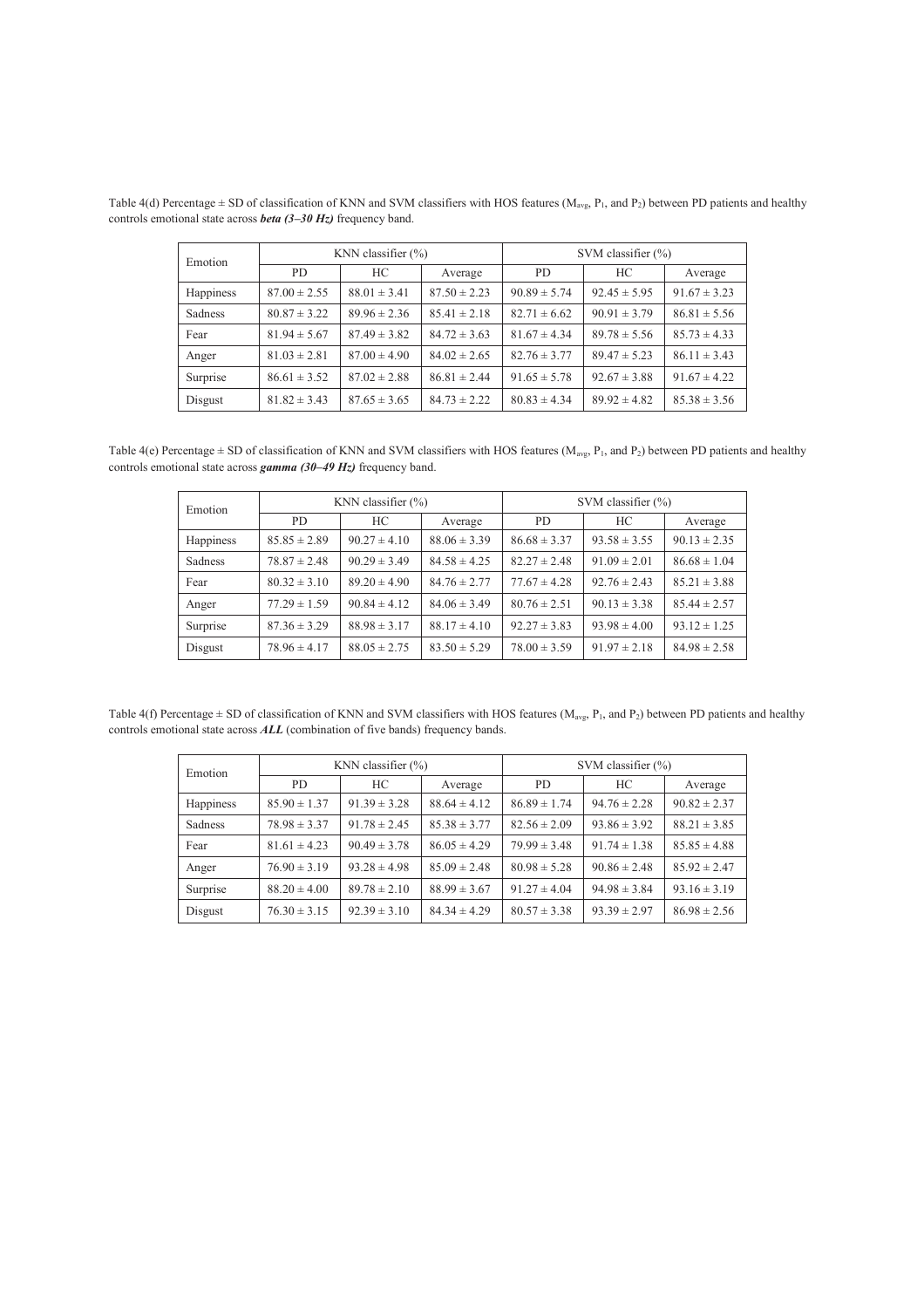| Emotions  |                           | $M_{\text{avg}}$          |            | $P_1$   |                   |                   | P <sub>2</sub> |         |                   |                   |                 |         |
|-----------|---------------------------|---------------------------|------------|---------|-------------------|-------------------|----------------|---------|-------------------|-------------------|-----------------|---------|
|           | <b>PD</b>                 | HC                        | $p$ -value | F value | PD                | HC                | $p$ -value     | F value | PD                | HC                | <i>p</i> -value | F value |
| Happiness | $3.67 E+6 \pm 2.24 E+6$   | $4.24 E+7 \pm 5.90 E+8$   | 0.023      | 1.404   | $0.678 \pm 0.047$ | $0.689 \pm 0.034$ | 0.039          | 1.859   | $0.589 \pm 0.024$ | $0.598 \pm 0.015$ | 0.018           | 2.900   |
| Sadness   | 5.78 E+6 $\pm$ 6.13 E+8   | $4.89E+9 \pm 2.98E+10$    | 0.015      | 2.006   | $0.643 \pm 0.071$ | $0.698 \pm 0.052$ | 0.006          | 3.298   | $0.528 \pm 0.025$ | $0.594 \pm 0.013$ | 0.020           | 1.579   |
| Fear      | 4.89 E+6 $\pm$ 3.98 E+8   | $4.89 E+7 \pm 4.87 E+8$   | 0.018      | 1.774   | $0.689 \pm 0.049$ | $0.706 \pm 0.043$ | 0.011          | 2.470   | $0.561 \pm 0.026$ | $0.589 \pm 0.018$ | 0.046           | 3.656   |
| Anger     | $5.72$ E+6 $\pm$ 3.13 E+8 | $4.87 E+7 \pm 7.98 E+9$   | 0.008      | 2.903   | $0.691 \pm 0.041$ | $0.725 \pm 0.065$ | 0.008          | 2.975   | $0.548 \pm 0.022$ | $0.632 \pm 0.016$ | 0.015           | 2.072   |
| Surprise  | $4.15 E+6 \pm 4.67 E+8$   | $6.96 E+7+4.98 E+9$       | 0.029      | 1.083   | $0.674 \pm 0.028$ | $0.791 \pm 0.012$ | 0.017          | 1.852   | $0.589 \pm 0.014$ | $0.636 \pm 0.020$ | 0.040           | 3.982   |
| Disgust   | $4.29 E+6 \pm 5.14 E+8$   | $4.76$ E+7 $\pm$ 3.87 E+9 | 0.000      | 12.749  | $0.645 \pm 0.039$ | $0.767 \pm 0.036$ | 0.009          | 2.854   | $0.574 \pm 0.016$ | $0.601 \pm 0.020$ | 0.017           | 1.849   |

 Table 3(a) Range of various HOS based features (in mean ± standard deviation) and results of ANOVA between PD patients and healthy controls during each of six emotional states under *delta* (1–4 Hz) EEG frequency bands.

*Note:* The *p*-value represents the significance ( $p < 0.05$ ) difference between PD patients and healthy controls on extracted HOS features.

 Table 3(b) Range of various HOS based features (in mean ± standard deviation) and results of ANOVA between PD patients and healthy controls during each of six emotional states under *theta* (4–8 Hz) EEG frequency bands.

| Emotions  |                       | $M_{\text{avg}}$          |            | $P_1$   |                   |                   | P <sub>2</sub>  |         |                   |                   |            |         |
|-----------|-----------------------|---------------------------|------------|---------|-------------------|-------------------|-----------------|---------|-------------------|-------------------|------------|---------|
|           | <b>PD</b>             | HС                        | $p$ -value | F value | <b>PD</b>         | HC                | <i>p</i> -value | F value | <b>PD</b>         | HC                | $p$ -value | F value |
| Happiness | $1.11E+6 \pm 1.52E+7$ | $3.37E+7 \pm 7.18E+8$     | 0.026      | 1.257   | $0.792 \pm 0.025$ | $0.799 \pm 0.025$ | 0.036           | 1.826   | $0.632 \pm 0.013$ | $0.636 \pm 0.015$ | 0.010      | 2.693   |
| Sadness   | $6.53E+7 \pm 1.73E+9$ | $1.49E+9 \pm 3.95E+9$     | 0.029      | 4.754   | $0.763 \pm 0.022$ | $0.788 \pm 0.027$ | 0.000           | 14.210  | $0.598 \pm 0.012$ | $0.624 \pm 0.013$ | 0.013      | 6.121   |
| Fear      | $2.51E+7 \pm 8.87E+8$ | $3.68E+7 \pm 6.14E+8$     | 0.024      | 2.522   | $0.783 \pm 0.026$ | $0.793 \pm 0.025$ | 0.015           | 3.232   | $0.629 \pm 0.011$ | $0.636 \pm 0.018$ | 0.035      | 2.095   |
| Anger     | $6.53E+6 \pm 1.34E+8$ | $1.71E + 8 \pm 3.65E + 9$ | 0.011      | 3.782   | $0.772 \pm 0.025$ | $0.790 \pm 0.025$ | 0.017           | 1.847   | $0.628 \pm 0.013$ | $0.632 \pm 0.016$ | 0.001      | 11.466  |
| Surprise  | $2.23E+6 \pm 4.29E+7$ | 1.88E+8± 4.77E+9          | 0.017      | 1.862   | $0.793 \pm 0.028$ | $0.799 \pm 0.016$ | 0.049           | 3.006   | $0.634 \pm 0.023$ | $0.636 \pm 0.020$ | 0.035      | 1.856   |
| Disgust   | $5.61E+6 \pm 1.20E+8$ | $1.45E+8 \pm 3.11E+9$     | 0.016      | 5.796   | $0.762 \pm 0.025$ | $0.788 \pm 0.026$ | 0.000           | 13.619  | $0.622 \pm 0.012$ | $0.632 \pm 0.020$ | 0.000      | 28.241  |

*Note:* The *p*-value represents the significance ( $p < 0.05$ ) difference between PD patients and healthy controls on extracted HOS features.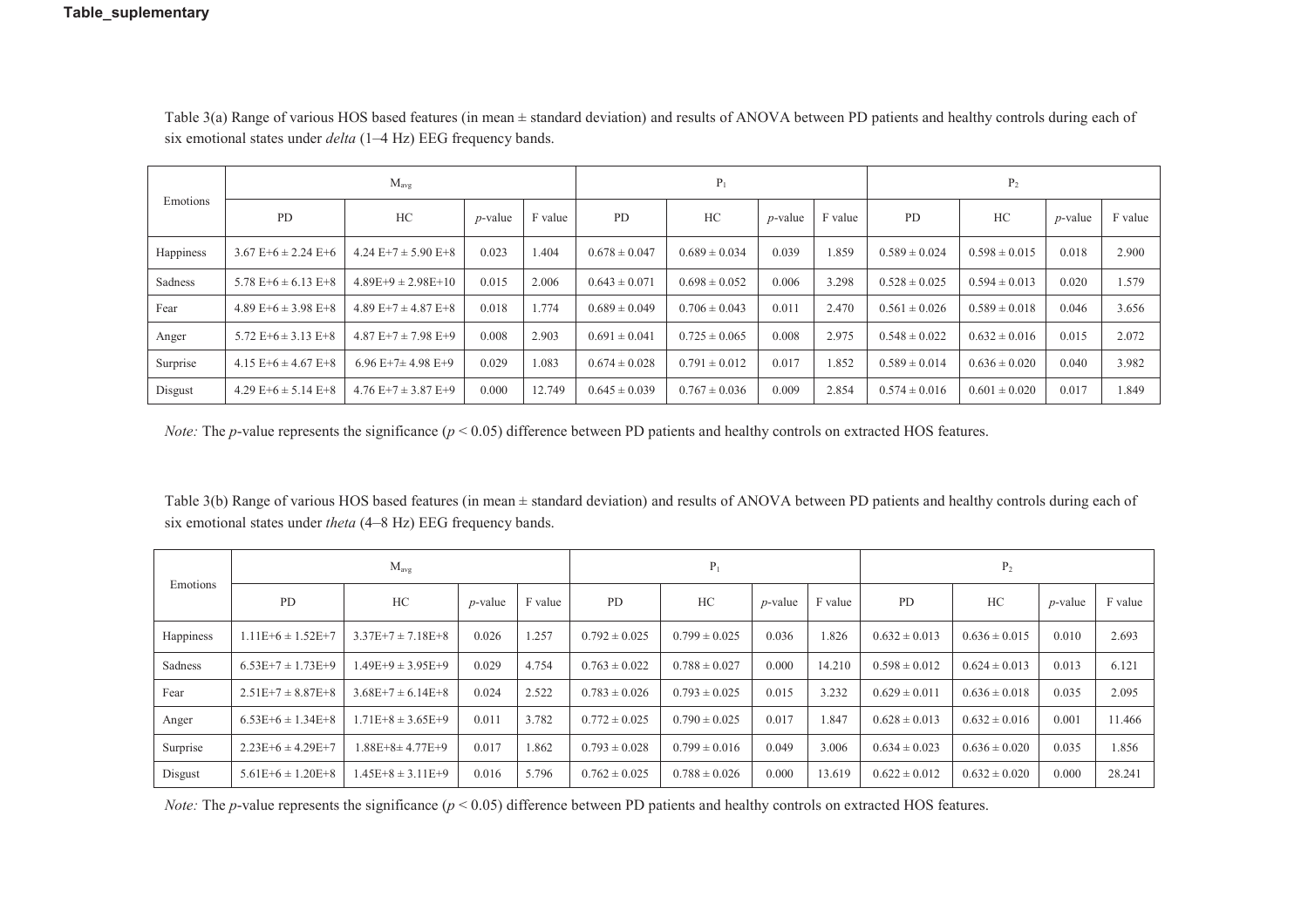| ) Range of various HOS based features (in mean ± standard deviation) and results of ANOVA between PD patients and healthy controls during each of<br>Fable 3(c) |
|-----------------------------------------------------------------------------------------------------------------------------------------------------------------|
| six emotional states under <i>alpha</i> (8–13 Hz) EEG frequency bands.                                                                                          |

| Emotions  | $M_{\text{avg}}$      |                       |                 |         |                   | $P_1$             |            |         | P <sub>2</sub>    |                   |                 |         |
|-----------|-----------------------|-----------------------|-----------------|---------|-------------------|-------------------|------------|---------|-------------------|-------------------|-----------------|---------|
|           | <b>PD</b>             | HC                    | <i>p</i> -value | F value | PD                | HC                | $p$ -value | F value | <b>PD</b>         | HC                | <i>p</i> -value | F value |
| Happiness | $1.65E+4 \pm 3.74E+5$ | $2.94E+4 \pm 4.53E+5$ | 0.044           | .048    | $0.801 \pm 0.022$ | $0.803 \pm 0.023$ | 0.046      | 3.381   | $0.654 \pm 0.019$ | $0.666 \pm 0.011$ | 0.048           | 2.446   |
| Sadness   | $1.32E+6 \pm 3.53E+7$ | $4.29E+6 \pm 8.98E+7$ | 0.037           | 2.035   | $0.791 \pm 0.019$ | $0.801 \pm 0.023$ | 0.001      | 12.609  | $0.638 \pm 0.013$ | $0.654 \pm 0.016$ | 0.022           | 2.660   |
| Fear      | $3.64E+4 \pm 5.80E+5$ | $8.91E+6 \pm 2.10E+8$ | 0.004           | 8.464   | $0.790 \pm 0.023$ | $0.802 \pm 0.024$ | 0.007      | 4.751   | $0.639 \pm 0.012$ | $0.656 \pm 0.015$ | 0.045           | 1.838   |
| Anger     | $1.12E+5 \pm 2.83E+6$ | $3.46E+5 \pm 6.68E+6$ | 0.019           | 2.866   | $0.791 \pm 0.023$ | $0.802 \pm 0.023$ | 0.024      | 2.544   | $0.644 \pm 0.020$ | $0.656 \pm 0.016$ | 0.000           | 95.283  |
| Surprise  | $2.22E+4 \pm 4.82E+5$ | $5.51E+4 \pm 1.26E+7$ | 0.022           | 471     | $0.802 \pm 0.019$ | $0.804 \pm 0.024$ | 0.045      | 2.414   | $0.661 \pm 0.020$ | $0.664 \pm 0.010$ | 0.048           | 3.387   |
| Disgust   | $2.00E+4 \pm 3.78E+5$ | $1.43E+6 \pm 2.38E+7$ | 0.034           | 4.502   | $0.782 \pm 0.021$ | $0.802 \pm 0.024$ | 0.017      | 5.736   | $0.639 \pm 0.014$ | $0.656 \pm 0.019$ | 0.001           | 12.894  |

*Note:* The *p*-value represents the significance ( $p < 0.05$ ) difference between PD patients and healthy controls on extracted HOS features.

 Table 3(d) Range of various HOS based features (in mean ± standard deviation) and results of ANOVA between PD patients and healthy controls during each of six emotional states under *beta* (13–30 Hz) EEG frequency bands.

| Emotions  | $M_{\text{avg}}$      |                           |            |         |                   | $P_1$             |            |         | $P_2$             |                   |            |         |
|-----------|-----------------------|---------------------------|------------|---------|-------------------|-------------------|------------|---------|-------------------|-------------------|------------|---------|
|           | <b>PD</b>             | HC                        | $p$ -value | F value | PD                | HC                | $p$ -value | F value | <b>PD</b>         | HC                | $p$ -value | F value |
| Happiness | $2.20E+5 \pm 5.04E+7$ | $9.74E+6 \pm 1.78E+7$     | 0.030      | .054    | $0.836 \pm 0.012$ | $0.849 \pm 0.014$ | 0.030      | 1.054   | $0.729 \pm 0.024$ | $0.733 \pm 0.035$ | 0.024      | 1.341   |
| Sadness   | $1.42E+5 \pm 2.07E+6$ | $2.71E+7 \pm 6.47E+8$     | 0.000      | 26.544  | $0.831 \pm 0.014$ | $0.846 \pm 0.013$ | 0.000      | 52.304  | $0.698 \pm 0.022$ | $0.712 \pm 0.036$ | 0.000      | 50.171  |
| Fear      | $1.66E+5 \pm 4.30E+8$ | $7.98E+7 \pm 1.31E+7$     | 0.000      | 14.505  | $0.833 \pm 0.013$ | $0.842 \pm 0.014$ | 0.000      | 53.442  | $0.702 \pm 0.025$ | $0.714 \pm 0.031$ | 0.000      | 95.072  |
| Anger     | $1.68E+5 \pm 3.87E+7$ | $7.28E + 6 \pm 1.19E + 7$ | 0.000      | 18.930  | $0.839 \pm 0.014$ | $0.843 \pm 0.014$ | 0.000      | 31.376  | $0.706 \pm 0.033$ | $0.722 \pm 0.036$ | 0.000      | 34.863  |
| Surprise  | $6.86E+5 \pm 1.07E+7$ | $1.53E+7\pm 3.41E+8$      | 0.010      | 2.703   | $0.836 \pm 0.013$ | $0.848 \pm 0.014$ | 0.010      | 2.703   | $0.709 \pm 0.032$ | $0.731 \pm 0.036$ | 0.015      | 2.430   |
| Disgust   | $2.10E+5 \pm 3.21E+6$ | $2.48E+6 \pm 4.84E+7$     | 0.000      | 27.798  | $0.832 \pm 0.013$ | $0.841 \pm 0.014$ | 0.000      | 92.734  | $0.710 \pm 0.032$ | $0.723 \pm 0.032$ | 0.000      | 42.054  |

*Note:* The *p*-value represents the significance ( $p < 0.05$ ) difference between PD patients and healthy controls on extracted HOS features.